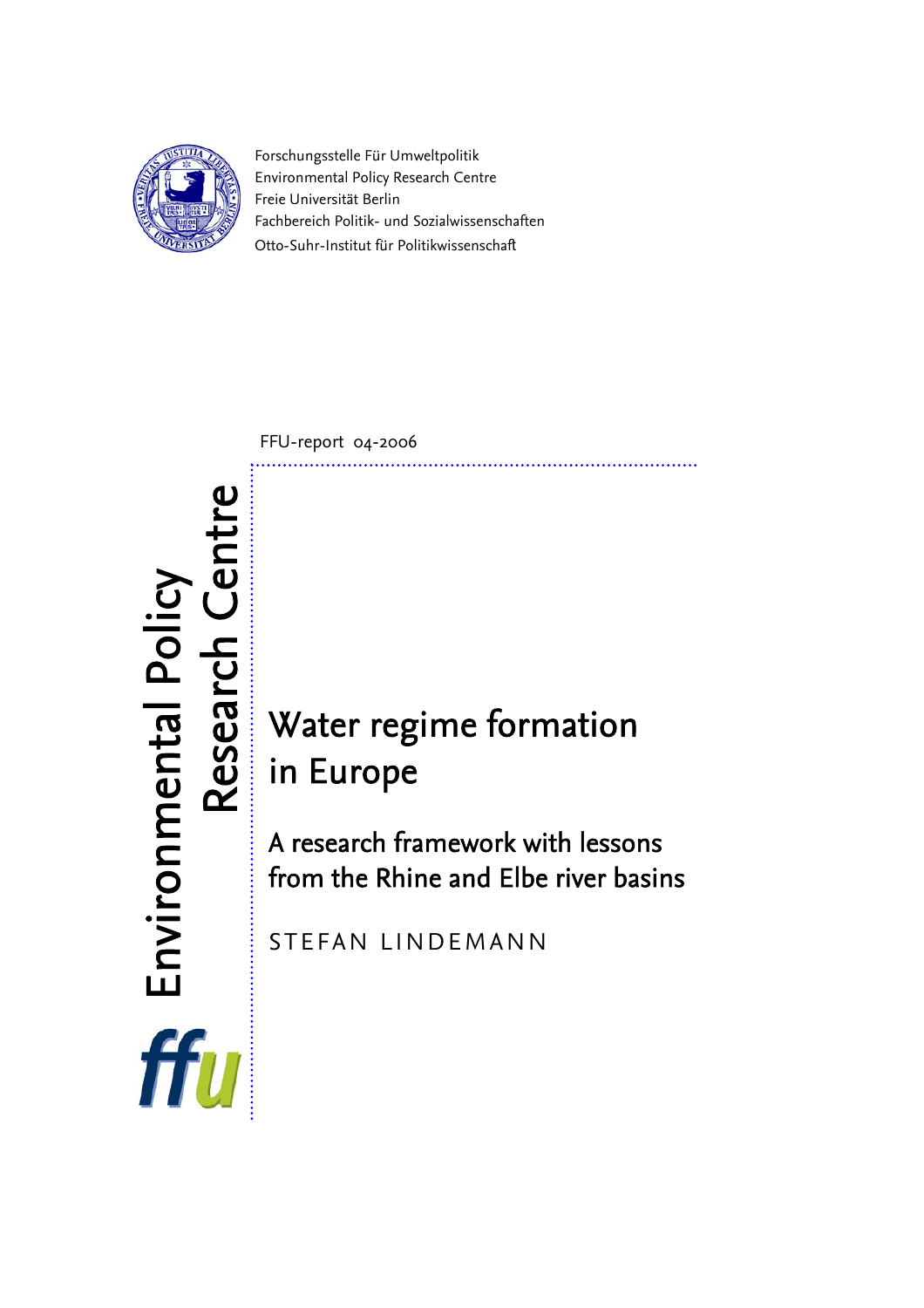# Paper prepared for the German-Israeli-Palestinian research project

"From conflict to collective action Institutional change and management options to govern transboundary watercourses"

# ISSN 1612-3026 FFU-rep 04-2006

Stefan Lindemann Environmental Policy Research Centre Freie Universitaet Berlin Ihnestr. 22, D – 14195 Berlin stelin@zedat.fu-berlin.de



**Forschungsstelle Für Umweltpolitik Freie Universität Berlin**  Fachbereich Politik- und Sozialwissenschaften Otto-Suhr-Institut für Politikwissenschaft

Ihnestr. 22 14195 Berlin

> telefon +49-30-838 566 87 fax +49-30-838 566 85 email [ffu@zedat.fu-berlin.de](mailto:ffu@zedat.fu-berlin.de)  internet http://web.fu-berlin.de/ffu/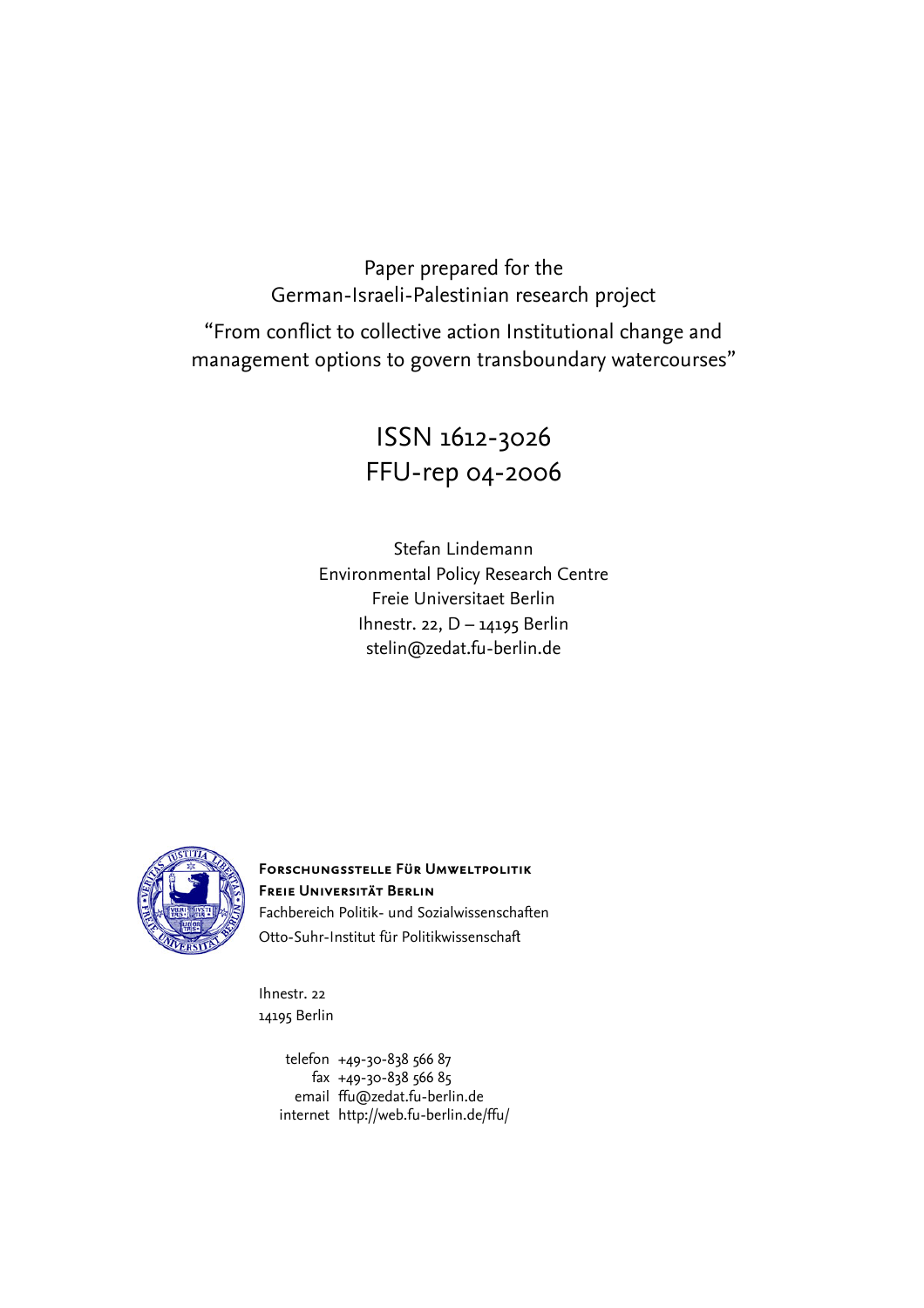# Table of contents

| $\mathbf{1}$   | International river basin management in Europe              | $\mathbf{1}$ |
|----------------|-------------------------------------------------------------|--------------|
| $\overline{2}$ | Determinants of water regime formation                      | 5            |
| 2.1            | Theoretical approaches to explaining water regime formation | 5            |
| 2.1.1          | Power-based hypotheses                                      | 5            |
| 2.1.2          | Interest-based hypotheses                                   | $8\,$        |
| 2.1.3          | Knowledge-based hypotheses                                  | 11           |
| 2.1.4          | Context-based hypotheses                                    | 15           |
| 2.2            | Methodological considerations                               | 15           |
| 3              | Empirical case studies                                      | 16           |
| 3.1            | The Rhine Water Regime                                      | 16           |
| 3.1.1          | Power-based hypotheses                                      | 17           |
| 3.1.2          | Interest-based hypotheses                                   | 18           |
| 3.1.3          | Knowledge-based hypotheses                                  | 22           |
| 3.1.4          | Context-based hypotheses                                    | 24           |
| 3.1.5          | Summary                                                     | 26           |
| 3.2            | The Elbe Water Regime                                       | 27           |
| 3.2.1          | Power-based hypotheses                                      | 30           |
| 3.2.2          | Interest-based hypotheses                                   | 31           |
| 3.2.3          | Knowledge-based hypotheses                                  | 32           |
| 3.2.4          | Context-based hypotheses                                    | 33           |
| 3.2.5          | Summary                                                     | 34           |
| 4              | Conclusions                                                 | 34           |
| 5              | Bibliography                                                | 37           |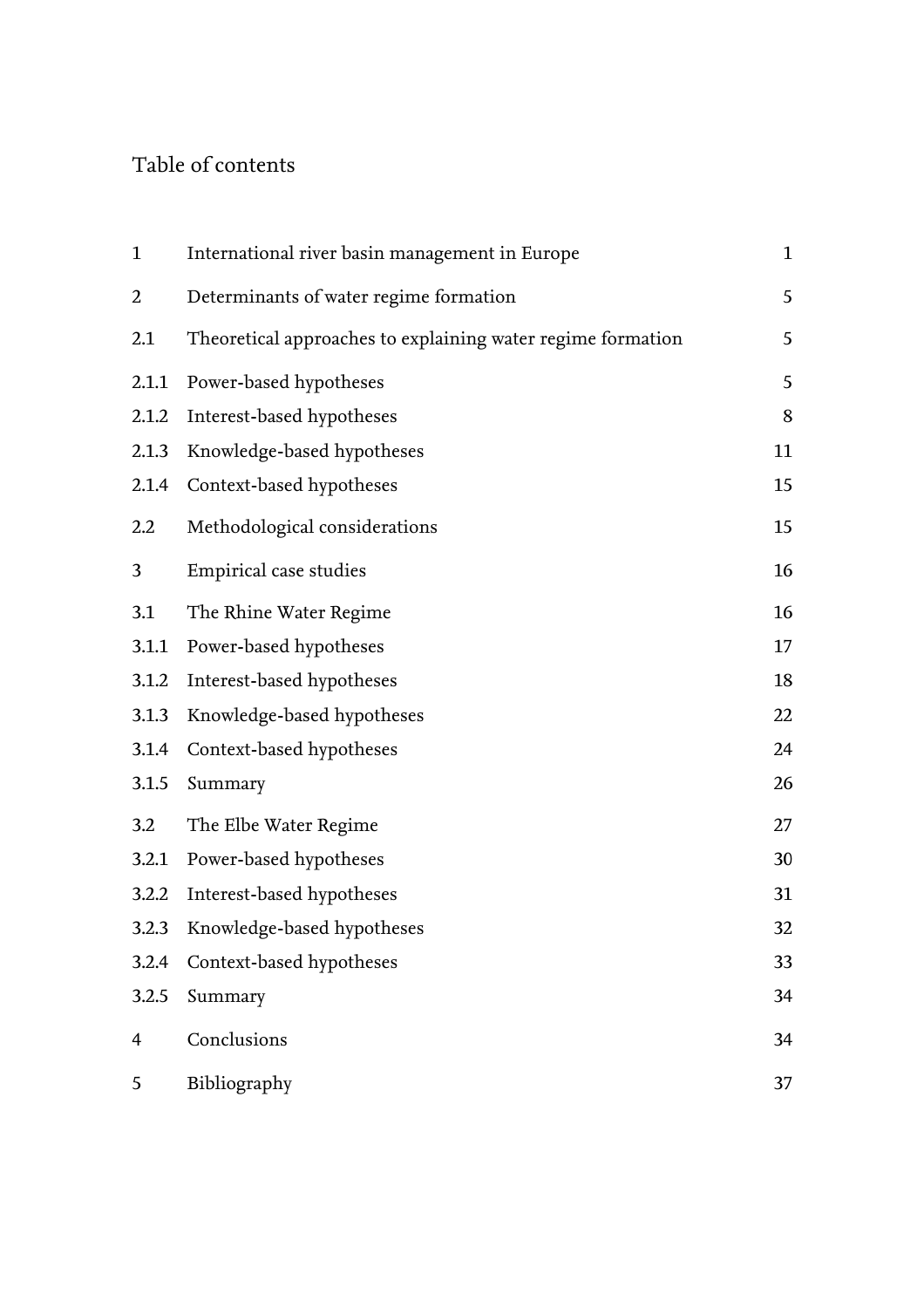# List of abbreviations

| APE          | Action Programme Elbe                                            |
|--------------|------------------------------------------------------------------|
| ARGE         | Arbeitsgemeinschaft zur Reinhaltung der Elbe                     |
| DM           | Deutsche Mark                                                    |
| EEC          | European Economic Community                                      |
| EU           | European Union                                                   |
| <b>FAO</b>   | Food and Agriculture Organization                                |
| <b>GDR</b>   | German Democratic Republic                                       |
| GWP          | Global Water Partnership                                         |
| HDI          | Human Development Index                                          |
| <b>IAWR</b>  | International Association of Waterworks in the Rhine Basin       |
| ICPE         | International Commission for the Protection of the Elbe          |
| <b>ICPR</b>  | International Commission for the Protection of the Rhine         |
| <b>IWRM</b>  | <b>Integrated Water Resources Management</b>                     |
| MdPA         | Mines de Potasse d'Alsace                                        |
| OECD         | Organisation for Economic Cooperation and Development            |
| PD           | Prisoner's Dilemma                                               |
| RAP          | Rhine Action Programme                                           |
| <b>RIZA</b>  | Institute for Inland Water Management and Waste Water Treatment  |
| <b>TFDD</b>  | Transboundary Freshwater Dispute Database                        |
| UK           | United Kingdom                                                   |
| <b>UNECE</b> | United Nations Economic Commission for Europe                    |
| <b>UNEP</b>  | United Nations Environment Programme                             |
| UNESCO       | United Nations Educational, Scientific and Cultural Organisation |
| WFD          | Water Framework Directive                                        |
| <b>WWC</b>   | World Water Council                                              |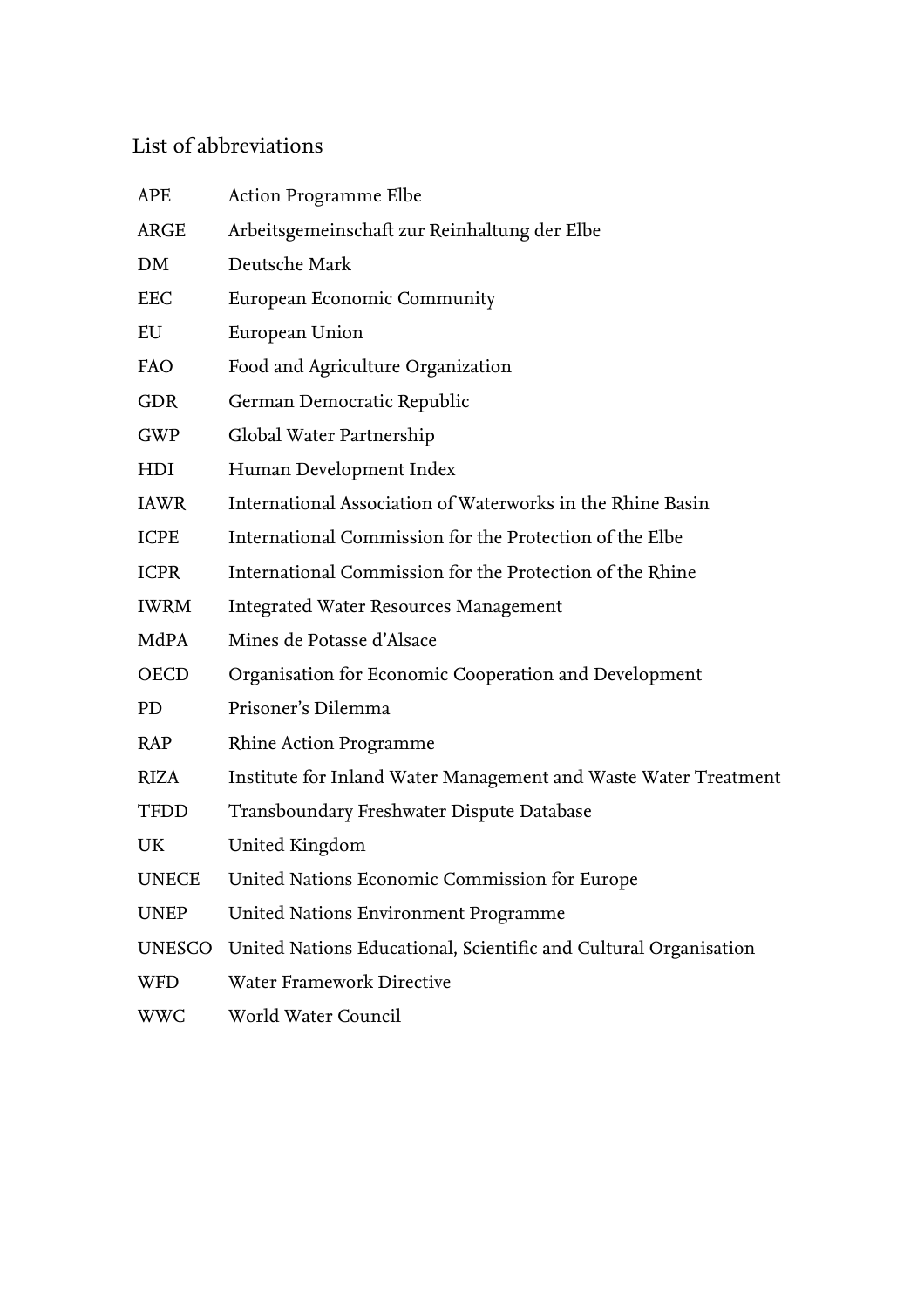## <span id="page-4-0"></span>[1](#page-4-1) International river basin management in Europe<sup>1</sup>

Almost all of the world's largest rivers cross national borders. According to recent estimates,there are  $263$  international river basins<sup>2</sup> that account for almost onehalf of the earth's land surface, generate about 60% of global freshwater flow and are home to approximately 40% of the world's population. Geographically, Europe has the largest number of international basins (69), followed by Africa (59), Asia (57), North America (40) and South America (38) (Giordano/ Wolf 2002: 1).

The use of international river basins leads to numerous problems and conflicts among riparian states, including disputes over water quantity, pollution, dam schemes, flood protection or navigational issues. While global-scale efforts have only to a limited extent served to encourage greater collaboration among basin states<sup>3</sup>[,](#page-4-3) it is at the basin-scale where greatest developments in cooperative water management are found. The FAO has documented more than 3600 international water treaties dating from AD 805 to 1984 (FAO 1978). If one excludes the numerous treaties on navigational issues, there are still more than 400 different treaties on international rivers as documented in the Transboundary Freshwater Dispute Database (Giordano/ Wolf 2002: 6).<sup>4</sup> While most of these cooperative efforts are functional in scope (which means that they are confined to specific problems in the river basin), recent years have seen the increasing propagation of the idea of Integrated Water Resources Management (IWRM) at the river basin level. IWRM is defined as a "process which promotes the co-ordinated development and management of water, land and related resources, in order to maximize the resultant economic and social welfare in an equitable manner without compromising the sustainability of vital ecosystems" (GWP 2000: 24). This integrated management approach has been widely endorsed and promoted by international organisations, NGOs and scientists (Teclaff 1996: 384) but suffers from a so far very limited practical application (Hartje 2002: 23).

 $\overline{a}$ 

<span id="page-4-1"></span> $^{\rm 1}$  I thank Ines Dombrowsky for her extensive and helpful comments.

<span id="page-4-2"></span> $2$  River basins or catchment areas are defined by their common mouth, which is either the point where the river flows into the sea or an inland delta.

<span id="page-4-3"></span> $3$  The UN Convention on the Law of the Non-Navigational Uses of International Watercourses, which took 27 (!) years to develop, establishes a series of principles for international water cooperation but has neither entered into force nor does it provide clear guidance in resolving transboundary water conflicts (Beach et al. 2000: 9). Among many problems, it institutionalizes the inherent upstream/downstream conflict by calling for both "reasonable and equitable use" and an "obligation not to cause appreciable harm". These two principles are in implicit conflict in the setting of an international waterway: up-stream riparians have advocated that the emphasis between the two principles be on "reasonable and equitable use," since this gives the needs of the present the same weight as those of the past. In contrast, down-stream riparians have pushed for emphasis on "no significant harm," which effectively protects the pre-existing uses generally found in the lower reaches of most major streams (Wolf 1998: 1).

<span id="page-4-4"></span><sup>4</sup> The Transboundary Freshwater Dispute Database (TFDD) was developed by Aaron Wolf and his colleagues at the Oregon State University. It includes, among others, a digital map of the 263 international river basins, a searchable compilation of more than 400 water-related treaties along with the full text of each, and a comprehensive news file of all reported cases of international water-related disputes and dispute resolution between 1948 and 1999 (Wolf et al. 2003: 32).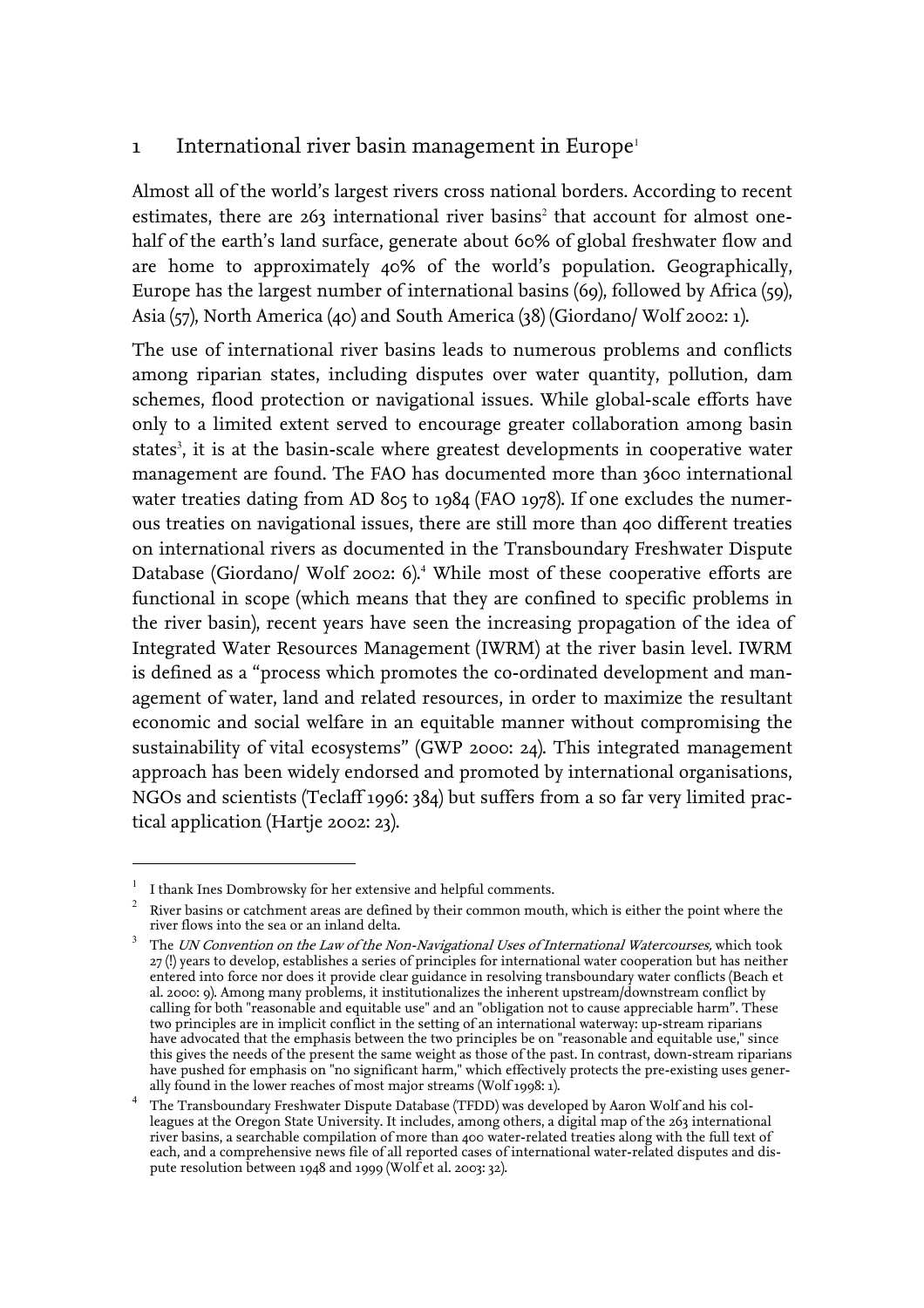<span id="page-5-0"></span>Europe features a particularly long and rich history of international water cooperation. Between 1945 and 2000, a total of 118 international water treaties have been concluded in 45 of the 69 international river basins on the European continent (see figure 1). While this figure provides an impressive account of international water cooperation in Europe, it should be noted that the treaties exhibit an unequal geographical distribution: The Danube and Rhine river basins alone feature 32 and 29 international water treaties and therefore account for more than half of the 118 water treaties (UNEP 2002: 77ff.).



#### Fig. 1: International river basins and water treaties in Europe

Source: UNEP 2002: 77

 $\overline{a}$ 

The spread of international water treaties in Europe shows a continuous and almost steady growth since 1945 (see figure 2). Taking a closer look, we can distinguish three phases. The *first phase between 1945 and 1960* features the rapid spread of 47 international water treaties that are almost exclusively of bilateral nature and typically concerned with technical problems such as border issues, commoninfrastructure projects or water-economy questions.<sup>5</sup> During the *second* 

<sup>5</sup> Representative examples of international water cooperation during this first phase include the Agreement between Poland and the USSR concerning the regime on the Soviet-Polish state frontier (1948), the State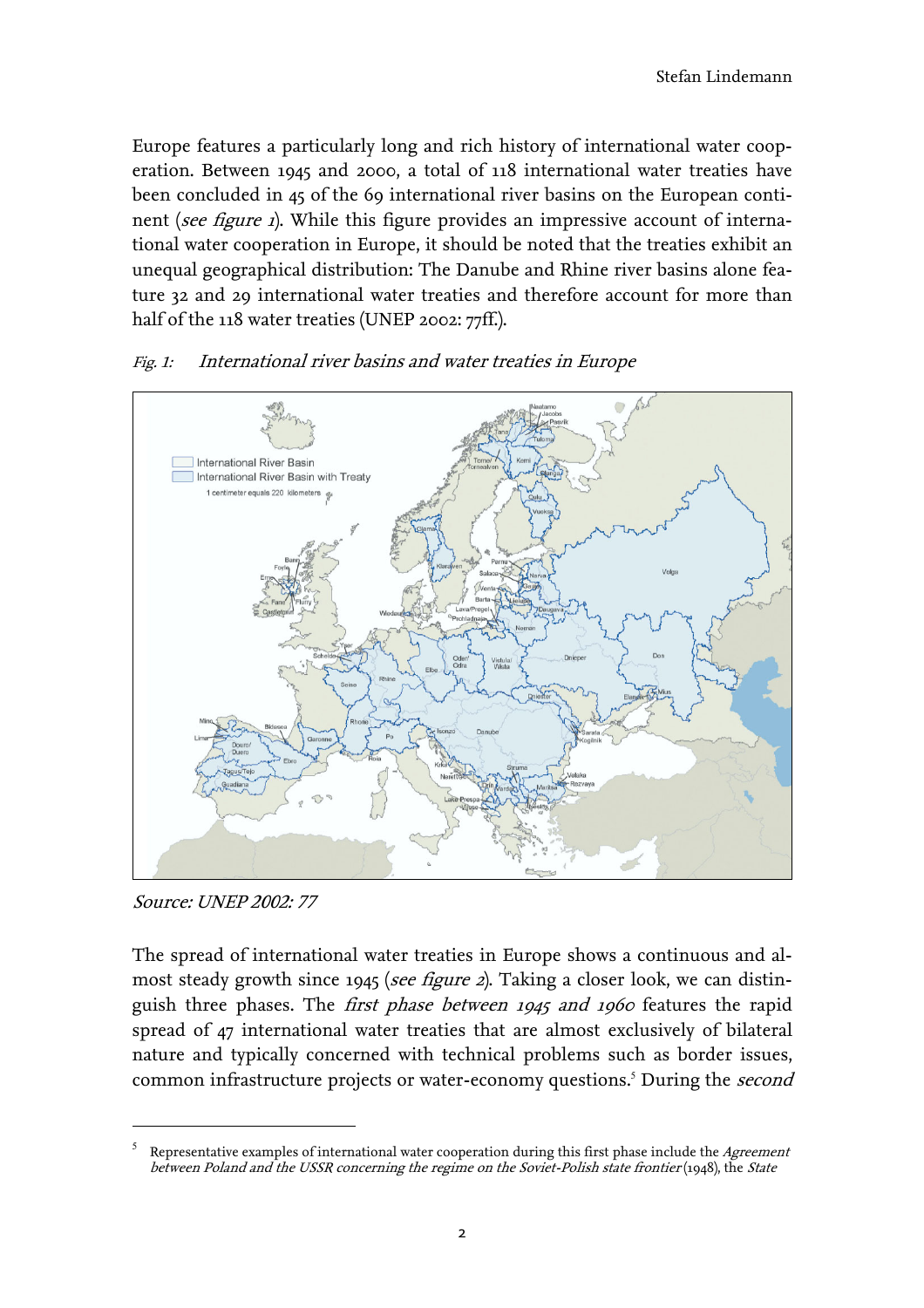<u>.</u>

phase between 1961 and 1986, the number of international water treaties grows – at a slightly reduced pace – from 47 to 84. While the majority of the new treaties are still concerned with bilateral infrastructure projects or border issues, the early 1960s mark the beginning rise of international water agreements with environmental focus: Here, we can cite the conclusion of a number of bilateral and multilateral treaties to combat transboundary pollution, the Agreement on the international commission for the protection of the Rhine against pollution (1963) and the Rhine Chemical and Chloride Conventions (1976) being the most prominent examples. This evolution is reinforced during the *third phase between 1987 and* <sup>2000</sup>. While the latter witnesses the birth of numerous bilateral agreements on transboundary waters[,](#page-6-0) namely between countries of the former Soviet bloc $\mathfrak{c}_2$ , it is the agreement on the *Rhine Action Programme* (RAP) in 1987 that is of particular interest: The RAP marks the beginning of efforts to realise a more integrated river basin management approach – a development that is taken up in the context of the subsequent conclusion of a number of international agreements to combat transboundary pollution from the early 1990s (e.g. in the Elbe, Danube, Scheldt and Odera river basins).<sup>[7](#page-6-1)</sup>

Phase 1 as well as most of phase 2 reveal a picture of merely technical and largely piecemeal water cooperation at the bilateral level. Since we are more interested in exploring the viability of IWRM in a river basin context, this type of cooperation is of limited interest. The spread of international water agreements to combat transboundary pollution since the early 1960s, on the other hand, is a more interesting phenomenon that merits closer attention. Against this background, we seek to answer the following research questions:

- How can we explain the formation of international agreements against transboundary pollution in Europe since the early 1960s?
- Is the subsequent spread of international agreements against transboundary pollution pure coincidence with independent reactions to similar problems in European river basins? Or can we observe a process of policy learning with the transfer of institutional knowledge from one setting to the other?

treaty between Germany and Luxembourg concerning the construction of a hydroelectric power-plant on the Sauer at Rosport/Ralingen (1950), the Convention between Germany and France on the management of the upper course of the Rhine between Basel and Strasbourg (1956) or the Agreement concerning watereconomy questions between Yugoslavia and Bulgaria (1958) (UNEP 2002: 77ff.).

<span id="page-6-0"></span> $^6$  E.g. the *Agreement between Russia and Ukraine concerning the joint use and protection of transboundary* waters (1992), the Agreement between Croatia and Hungary on water management relations (1994) or the Agreement between Romania and Ukraine in the field of transboundary water management (1997) (UNEP 2002: 77ff.).

<span id="page-6-1"></span><sup>&</sup>lt;sup>7</sup> The *Convention on the International Commission for the Protection of the Elbe* (1990), the *Convention* on cooperation for the protection and sustainable use of the River Danube (1994); the Agreement on the protection of the Scheldt (1994) and the Agreement on protection of the Odera river from pollution (1996) (UNEP 2002: 77ff.).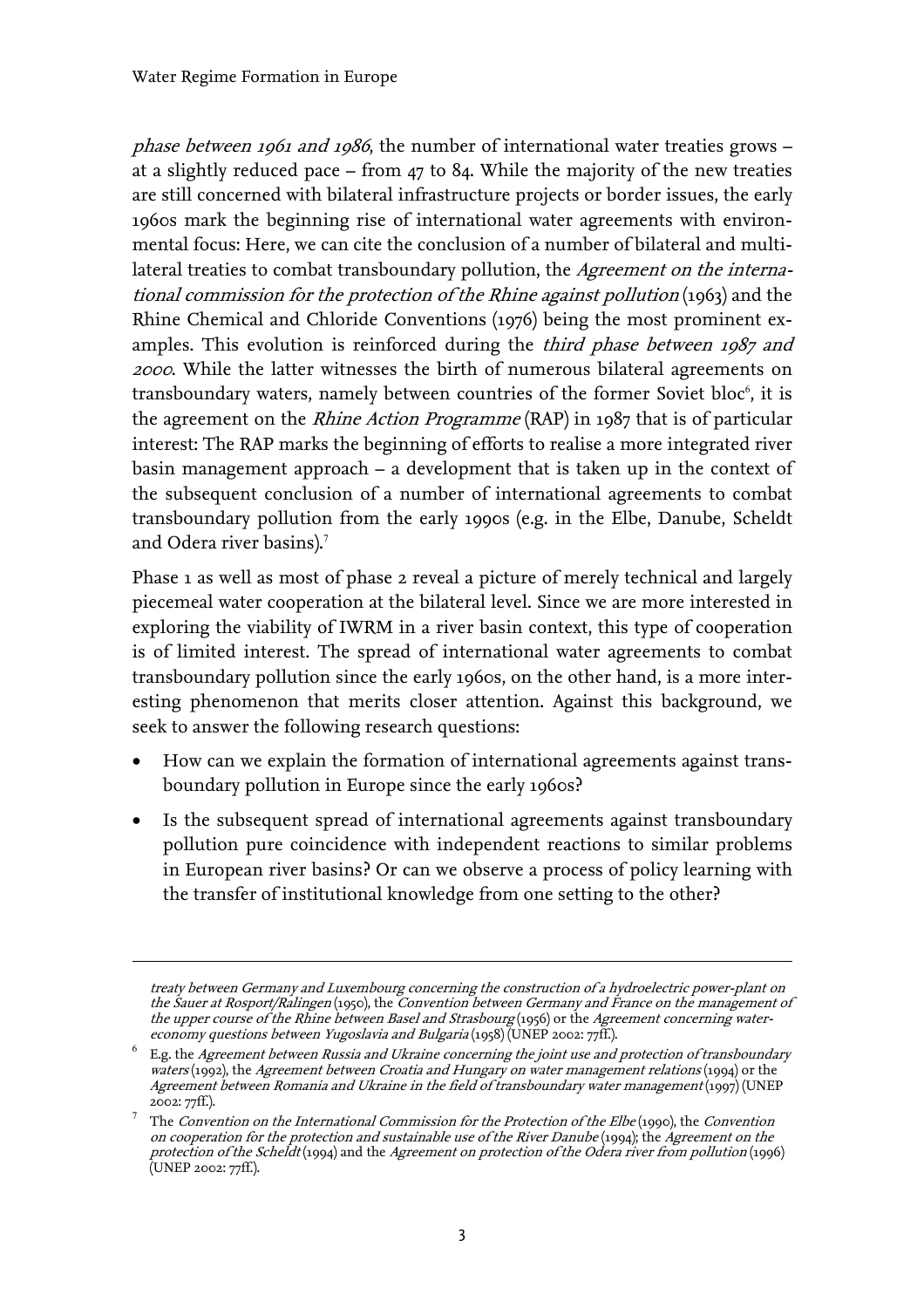

Fig. 2: The spread of international water treaties in Europe (1945 –2000)

Source: Own compilation based on UNEP (2002: 77-132)

In order to find answers to these questions, we develop a research framework that makes use of realist, institutionalist, cognitivist and contextual approaches to the study of international cooperation (*chapter 2*). While this combination of power-, interest-, knowledge- and context-based arguments is a popular approach in the field of international relations (e.g. Young and Osherenko 1993), we here attempt to complement more "traditional" knowledge-based hypotheses with research on policy diffusion in order to shed light on processes of international policy learning. The hypotheses derived from the different theoretical approaches are then tested in two short empirical case studies on international water cooperation in the Rhine and Elbe river basins (chapter 3). The conclusion summarizes the empirical findings from the case studies and outlines possible pathways for further research (*chapter 4*).

It is important to note that we deliberately limit the scope of this paper to "voluntary" water cooperation in Europe before the introduction of the EU Water Framework Directive (WFD) in 2000. The WFD has made international river basin management compulsory for the now 25 member states of the European Union – a situation that has fundamentally changed the prospects for international cooperation along European waterways: As the creation of international river basin organisations is a formal requirement of the WFD, policy development in the field of international river basin management is now introduced from above (e.g. Moss 2003) and therefore needs to be analysed under very different premises.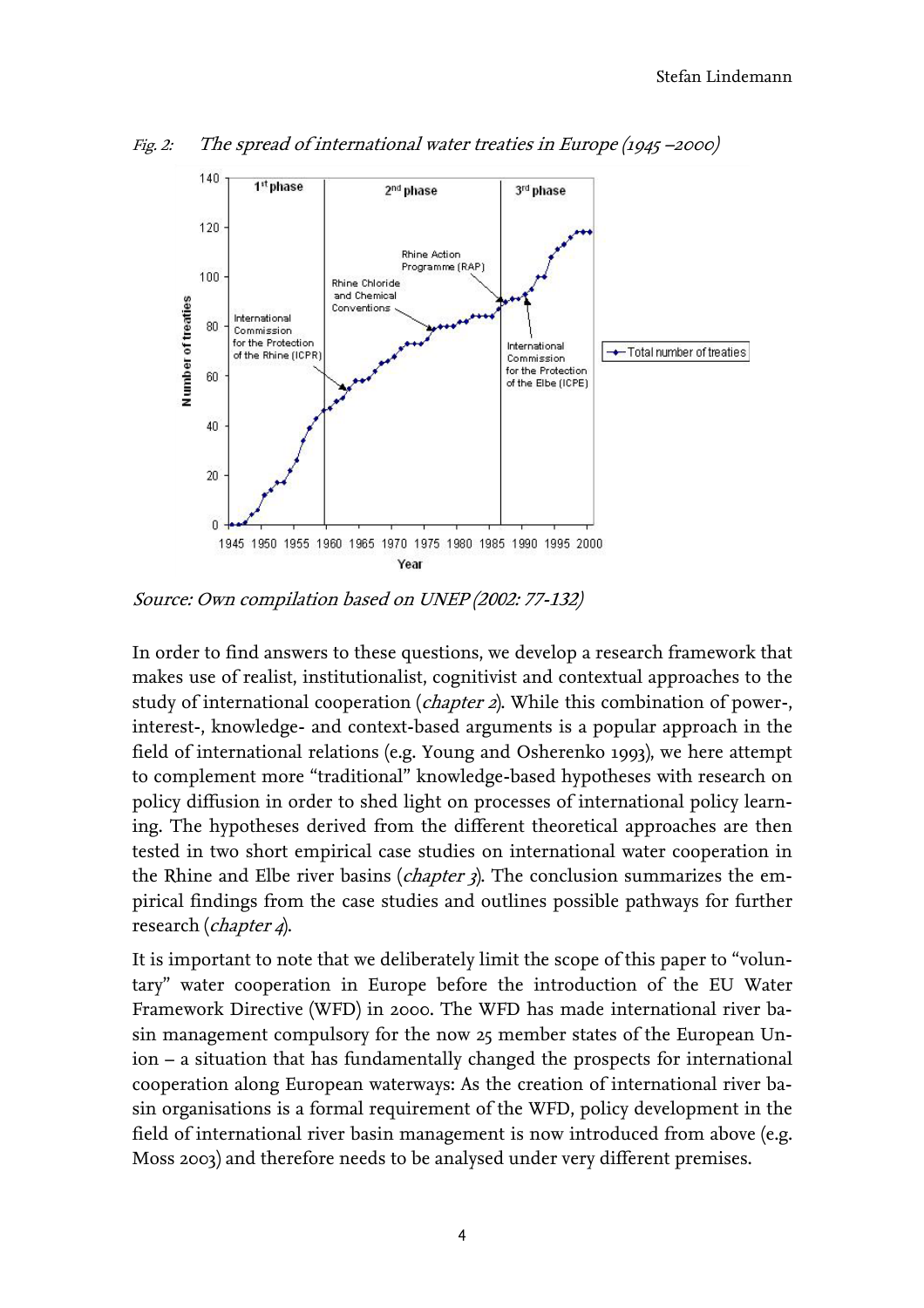## <span id="page-8-0"></span>2 Determinants of water regime formation

## <span id="page-8-1"></span>2.1 Theoretical approaches to explaining water regime formation

In order to explain the genesis of international water cooperation, we make use of international regime theory. International regimes are understood as "sets of implicit or explicit principles, norms, rules and decision-making procedures around which actor's expectations converge in a given area of international relations" (Krasner 19[8](#page-8-3)3: 2).<sup>8</sup> International water regimes may therefore be defined as

norm- and rule based cooperation for the political resolution of problems and conflicts in the field of international river basin manage- $ment<sup>9</sup>$  $ment<sup>9</sup>$  $ment<sup>9</sup>$ 

To explain water regime formation in Europe, we develop a research framework that combines (1) power-based, (2) interest-based, (3) knowledge-based, and (4) context-based approaches to the study of international cooperation. While this paper draws heavily on typologies that are similar (Haggard and Simmons 1987; Hasenclever et al. 1997) or almost identical (Young and Osherenko 1993), we seek to place our own emphases by systematically applying the different theoretical approaches to the field of international river basin management. Also, we attempt to complement more "traditional" knowledge-based hypotheses with research on policy diffusion in order to explore processes of international policy learning and policy transfer.

#### <span id="page-8-2"></span>2.1.1 Power-based hypotheses

 $\overline{a}$ 

Realist or neo-realist scholars have long considered the distribution of power in the international system as the key to explaining the formation of international institutions. Their basic assumption is that international regimes are structured by and reflect the interests of the dominant members of the international system. The classical and most widely discussed example of a power-based theory of international regimes is the *theory of hegemonic stability* which links the existence of international institutions to a unipolar configuration of power in the issuearea in question. Accordingly, the presence of a hegemon - a single state possessing a preponderance of material resources - is a necessary condition for the formation of international regimes, while regimes tend to decline when power be-

<span id="page-8-3"></span><sup>8</sup> "Principles are beliefs of fact, causation, and rectitude. Norms are standards of behaviour defined in terms of rights and obligations. Rules are specific prescriptions or proscriptions for action. Decision-making procedures are prevailing practices for making and implementing collective choice" (Krasner 1983: 2).

<span id="page-8-4"></span><sup>9</sup> Alternatively, Haftendorn (2000: 65) suggests that "[a] water regime exists when the affected states observe a set of rules designed to reduce the conflict potential, caused by the use, pollution or division of a given water resource; or the reduction of the standing costs; and the observance over time of these rules". We consider this definition as rather narrow and prefer the conceptually more open understanding as cited above.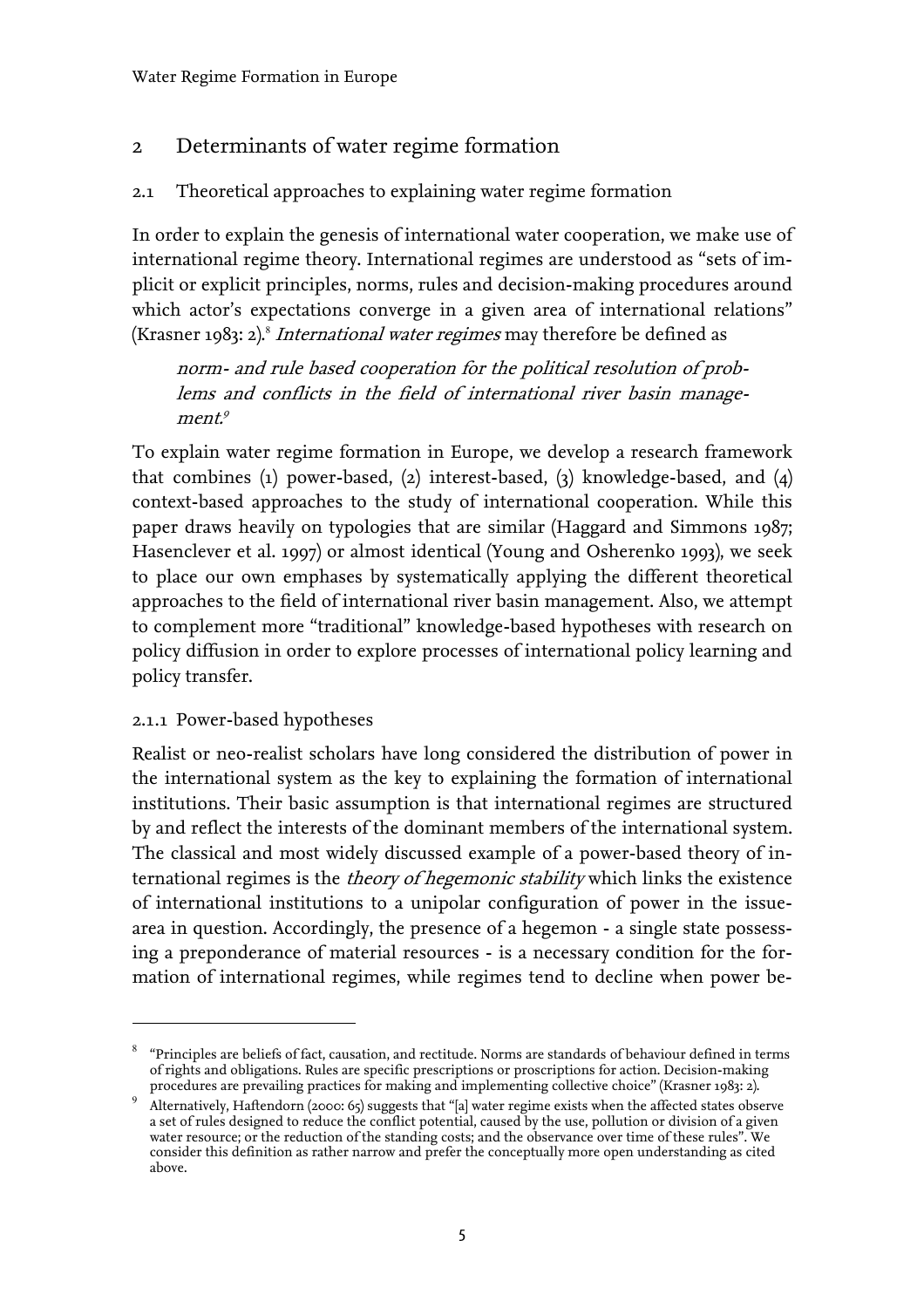comes more equally distributed among their members. The underlying assumption is that international regimes are public goods for the states in the issue-area (Hasenclever et al. 1997: 90).

Following the well-known critique by Duncan Snidal (1985: 285-90), two schools of thought have developed to explain how a hegemon uses its preponderant material resources to create the regimes it prefers. The *benign hegemon*, closely associated with the work of Charles P. Kindleberger (1981), exercises "positive leadership" and provides the collective good (here, the international regime) all by itself, while the other states are freed from the responsibility to contribute to the maintenance of the regime. Even though it may seem that "the great tend to be exploited by the small" as the smaller actors receive rents due to the hegemon's action, the hegemon is not acting altruistically. Advantages is benefits (received from the good) minus costs (from the provision of the good), and, by assumption, the hegemon's benefits are greater than those of the free-riders (Hasenclever et al. 1997: 90). The coercive hegemon, best represented in the work of Robert Gilpin (1981), uses its superior power to impose the institutional arrangements it prefers on a group, de facto "taxing" the other members for the collective good provided under his leadership. Even though the distribution of burdens is usually not proportional to actors' gains, the smaller states tolerate the international regime imposed by the coercive hegemon because they have no other choice.

While realists tend to dismiss the significance of international institutions in general, their account of the prospects for international cooperation in the field of river basin management is even gloomier. Adopting a realist perspective, John Waterbury (1997: 280) summarizes the cooperation problems on international rivers as follows:

"International relations theory, as well as a good deal of economic theory, would warn us of the difficulties of achieving cooperative solutions to multi-player games in which the actors are sovereign and the pay-offs to cooperation asymmetrical. Asymmetrical rewards always characterize the potential outcomes of cooperation in international river basins (…) those with the least to gain will retain veto power over cooperative solutions" (Waterbury 1997: 280).

Rejecting the "[u]topian vision of comprehensive basin-wide agreements that establish a mutually beneficial cooperative regime", Waterbury underlines the prevalence of a passive or active unilateralism in international river basins (Waterbury 1997: 279). Against the background of the "upstream-downstream structure" of international rivers with asymmetrical pay-offs to cooperation<sup>10</sup>[,](#page-9-0) he

 $\overline{a}$ 

<span id="page-9-0"></span> $^{\rm 10}\,$  For a more detailed discussion of the "upstream-downstream structure" of international rivers and its implications for international water cooperation see section 2.1.2 of this paper.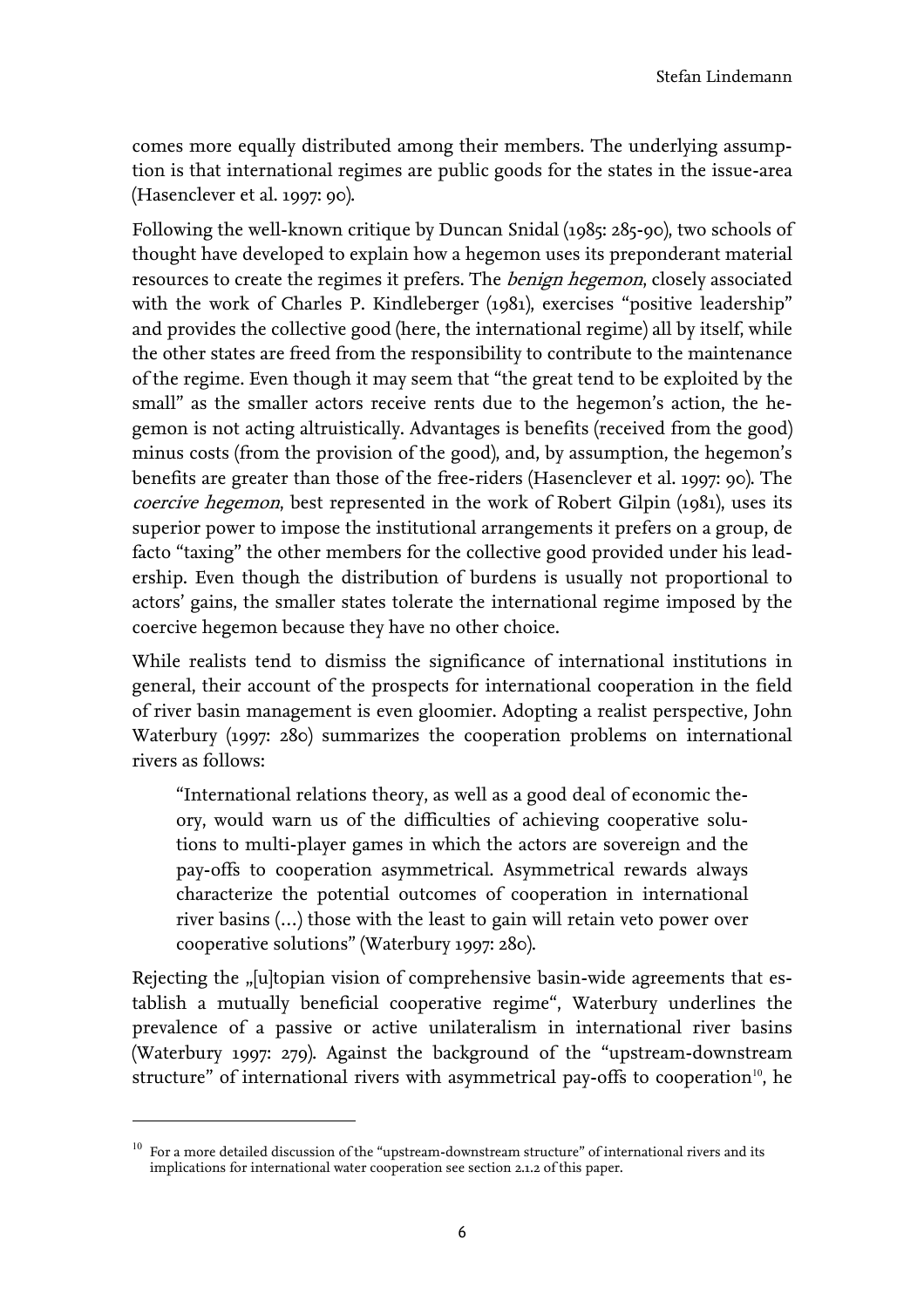considers it "unrealistic, if not impossible, to elaborate equivalent [i.e. basin-wide, SL] plans for the allocation of the resource among competing demands" (Waterbury 1997: 280).

In the eyes of (neo-)realist scholars, the only way to achieve the formation of a water regime under such circumstances is the presence of a hegemon. When we speak of hegemonic stability in the field of international river basin management, we first need to highlight an important anomaly: While the theory of hegemonic stability departs from the assumption that international regimes are public goods for the states in the issue-area, the provision of international river basin managementis by no means always a public good.<sup>11</sup> Instead, the field of international river basin management is dominated by upstream-downstream games with unidirectional externalities (see below). Nonetheless, we consider it possible to apply the theory of hegemonic stability to problems along international rivers.

Analysing the drivers of cooperation in four Southern African international river basins, Andrew Turton (2003: 302) finds that "the water regimes all originated as a result of national security threats to the hegemonic riparian. This means that the water regimes are in fact a form of security regime with the preference structure having been defined by South Africa as the hegemonic state". Miriam Lowi (1993) has made a similar, albeit more sophisticated argument. Employing a variant of the theory of hegemonic stability, she departs from the assumption that "if the dominant power in the basin will benefit from regional cooperation in water utilization, it will take the lead in creating and maintaining a regime, and will enforce compliance with its rules" (Lowi 1993: 10). Taking the Jordan, Nile, Euphrates and Indus rivers as empirical case studies, Lowi concludes that the formation of international water regimes requires the presence of a hegemon in the downstream position since the latter has both an interest to secure its water supply and the power resources to compensate for its geographically disadvantageous situation (e.g. Egypt in the case of the Nile). A hegemon in the upstream position, on the other hand, does not show any interest in the conclusion of cooperative arrangements since this would restrict its future scope of action for unlimited and discriminatory water utilization (e.g. Turkey in case of the Euphrates) (Lowi 1993: 203). A recent quantitative study by Bertram Spector (2000) gives further credit to the theory of hegemonic stability. Spector finds that inequalities between riparian countries – e.g. in the ratio of water use for industrial purposes, access to clean drinking water, Human Development Index (HDI) or economic strength – show a positive correlation with international water cooperation (Spector 2000: 31). He therefore concludes that "in the inequality among riparians, the seeds for cooperation may be found" (Spector 2003: 233). Possible explanations for

 $\overline{a}$ 

<span id="page-10-0"></span> $11$  I owe this point to Ines Dombrowsky.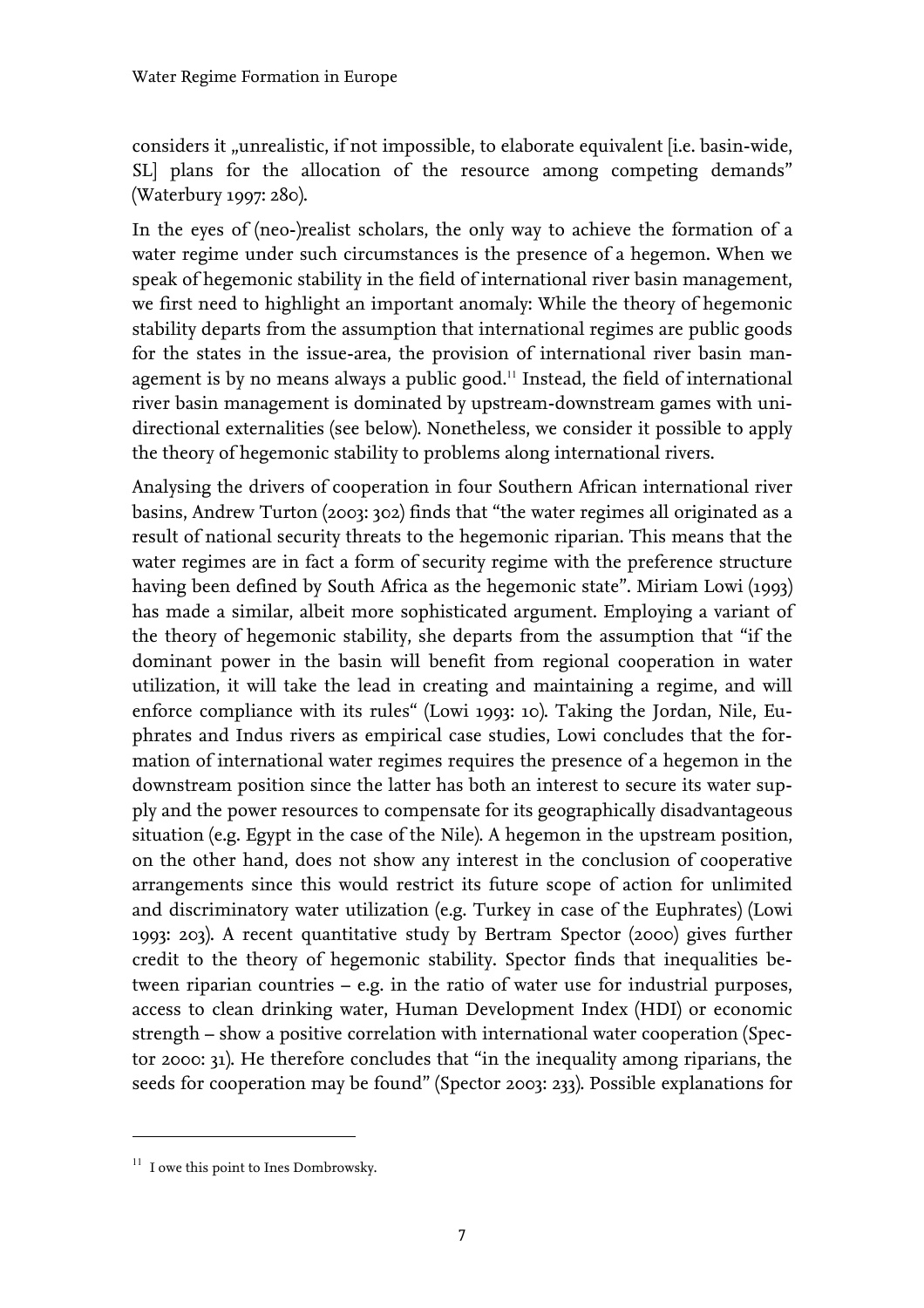this observation include that hegemons have the necessary resources to both impose cooperative arrangements and/or to make benevolent concessions (Spector 2000: 232)[.12](#page-11-1) 

The above-cited arguments lead to the following power-based hypothesis:

H1: The presence of a hegemon – benign or coercive – is a necessary condition for water regime formation along international rivers. Due to the upstream-downstream structure of international rivers, it can be expected that only hegemons in the downstream position show an interest to take a lead in the creation and maintenance of a water regime.

#### <span id="page-11-0"></span>2.1.2 Interest-based hypotheses

 $\overline{a}$ 

Interest-based arguments claim that international regimes arise when selfinterested parties approach a problem in *contractarian terms* and seek to coordinate their behaviour to reap joint gains. The basic assumption is that a regime forms when the participants of the bargaining process reach agreement on the terms of a mutually acceptable constitutional contract (Young and Osherenko 1993: 11).

The most important contribution has been provided by Robert Keohane (1984) who develops a functionalist theory of international regimes based on the analysis of *constellations of interests*. Drawing on the game-theoretical model of the Prisoner's Dilemma (PD) – which, in Keohane's (1984: 68) view, captures the essence of a wide range of situations in world politics – he is able to demonstrate that two countries can *have a common interest* in achieving cooperation in a given issue-area, which, at the same time, they are *unlikely to realise*. The instrument that states employ to help them realize these common interests is the creation of international regimes. The most general proposition of Keohane's theory is therefore that regimes facilitate international cooperation – essentially through the reduction of transaction costs in form of uncertainty – which would otherwise be difficult or impossible to achieve.13Keohane's initial argument has subsequently been extended and further developed by a number of authors adopting a so-called "situation-structural approach" (e.g. Stein 1983; Snidal 1985b; Zürn 1992). Departing on Keohane's game-theoretic assumptions, situation-structuralists argue that the PD, both in game theory and international relations, represents only one type of collective action problems among several and move on to develop typologies of "situation structures" that help to explain the varying likelihood of regime formation across issue-areas. Among the most sophisticated ar-

<span id="page-11-1"></span> $^{\rm 12}$  This argument resembles the distinction between coercive and benign hegemons as outlined above.

<span id="page-11-2"></span><sup>&</sup>lt;sup>13</sup> In game theoretic terms, regimes do not (or not necessarily) operate by altering the pay-off structure (or constellation of interests) but by making a different strategy – international cooperation – more rational for the actors involved (Hasenclever et al. 1997: 32).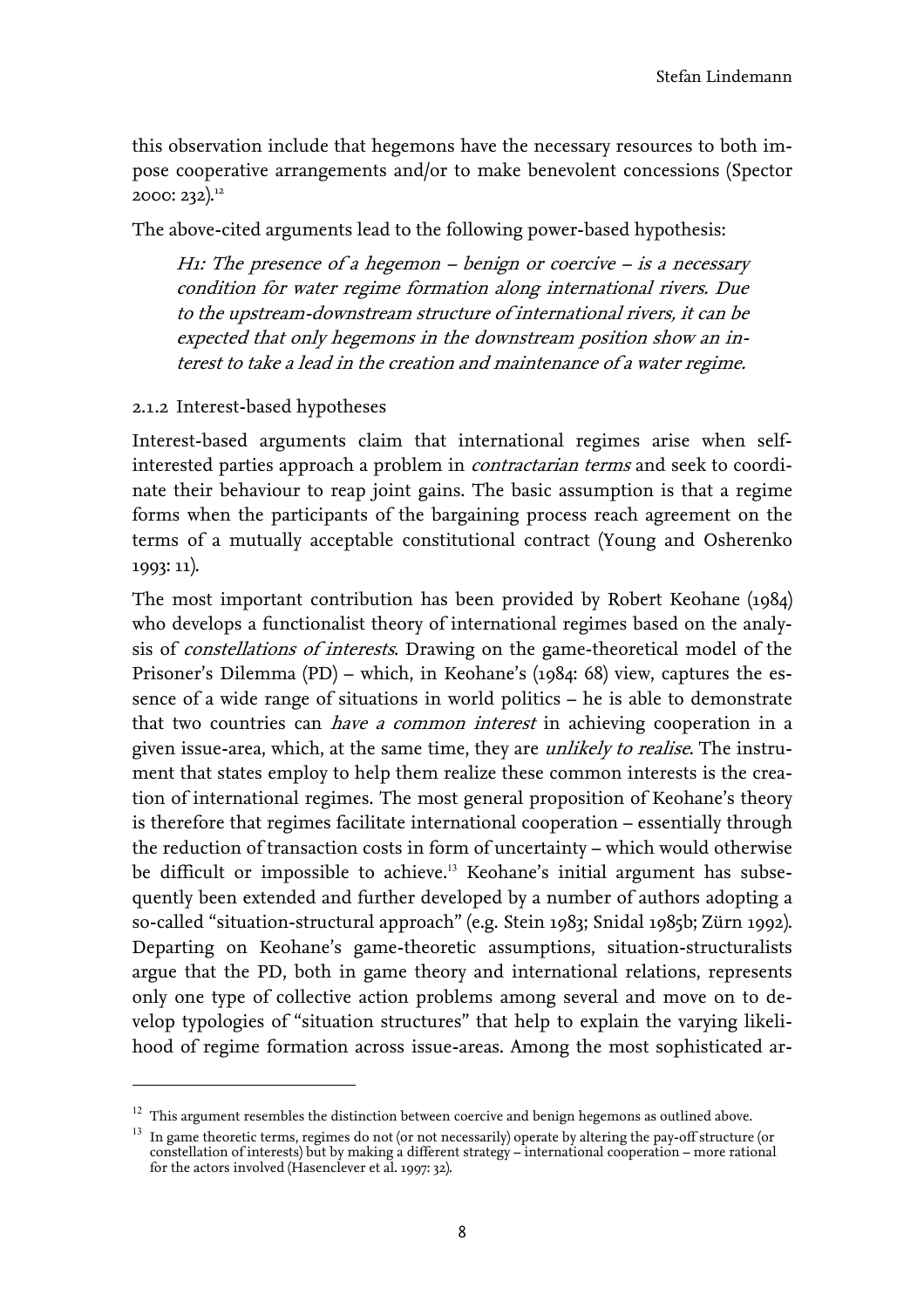guments is the contribution by Zürn (1992) who distinguishes between four situation structures: (1) assurance situations, (2) coordination situations, (3) collaboration situations, and (4) suasion (Rambo) situations, where the probability of regime formation is highest in assurance and lowest in suasion situations. The central assumption of situation-structuralist contributions is that the creation of an international regime is more likely the less demanding the cooperation problem (Hasenclever et al. 1997: 44ff.).

But interest-based contributions do not limit themselves to reflections on pay-off structures and their implications for international cooperation. Moving beyond the purely functional logic of the 1980s, the interest based school of thought in regime analysis has come to realise that situation structures do not simply determine the prospects of regime formation  $- a$  "turn to process in regime analysis" (Schram Stokke 1997: 58). Zürn (1992), for example, argues that his regime formation hypothesis as outlined above needs to be refined by taking into account a set of secondary variables comprising (1) the expected frequency of interactions through time,  $(2)$  the density of transactions,  $(3)$  the type of foreign policy practised by the actors,  $(4)$  the distribution of issue-specific resources,  $(5)$  the presence or absence of salient solutions, (6) the number of actors in the issue-area, and  $(7)$  the state of the overall relationship of the actors. This attempt to pay increased attention to the concrete bargaining processes that regularly precede the creation of regimes has been taken up and "radicalised" in the works of Oran Young (1989; Young and Osherenko 1993). Challenging standard rationalist (or utilitarian) models which take as their point of departure "either an Edgeworth box diagram with its depiction of a well-defined contract curve (…) or a gametheoretic formulation with its identification of a well-defined negotiation set" (Young 1989: 357), Young develops his own model of "institutional bargaining" where parties engage in integrative (rather than distributional) bargaining under a "veil of uncertainty" regarding their own future positions and interests. Under these circumstances, factors contributing to success in institutional bargaining include (1) exogenous shock or crisis, (2) the availability of equitable solutions, (3) the availability of salient solutions, (4) the availability of clear-cut and effective compliance mechanisms, and especially (5) individual leadership (Young and Osherenko 1993: 232ff.).

The interest-based line of reasoning has in several instances been applied to cooperation on international rivers. Following the intuitive assumption that problems of international river basin management are not equally easy to resolve, scholars tend to distinguish between upstream-downstream conditions and situations characterized by more collective problems (Durth 1996; Marty 2001). Collective (action) problems similar to the model of the Prisoner's dilemma (PD) are the exception rather than the norm along international rivers and exist mainly where rivers form the border between two countries. Typical examples of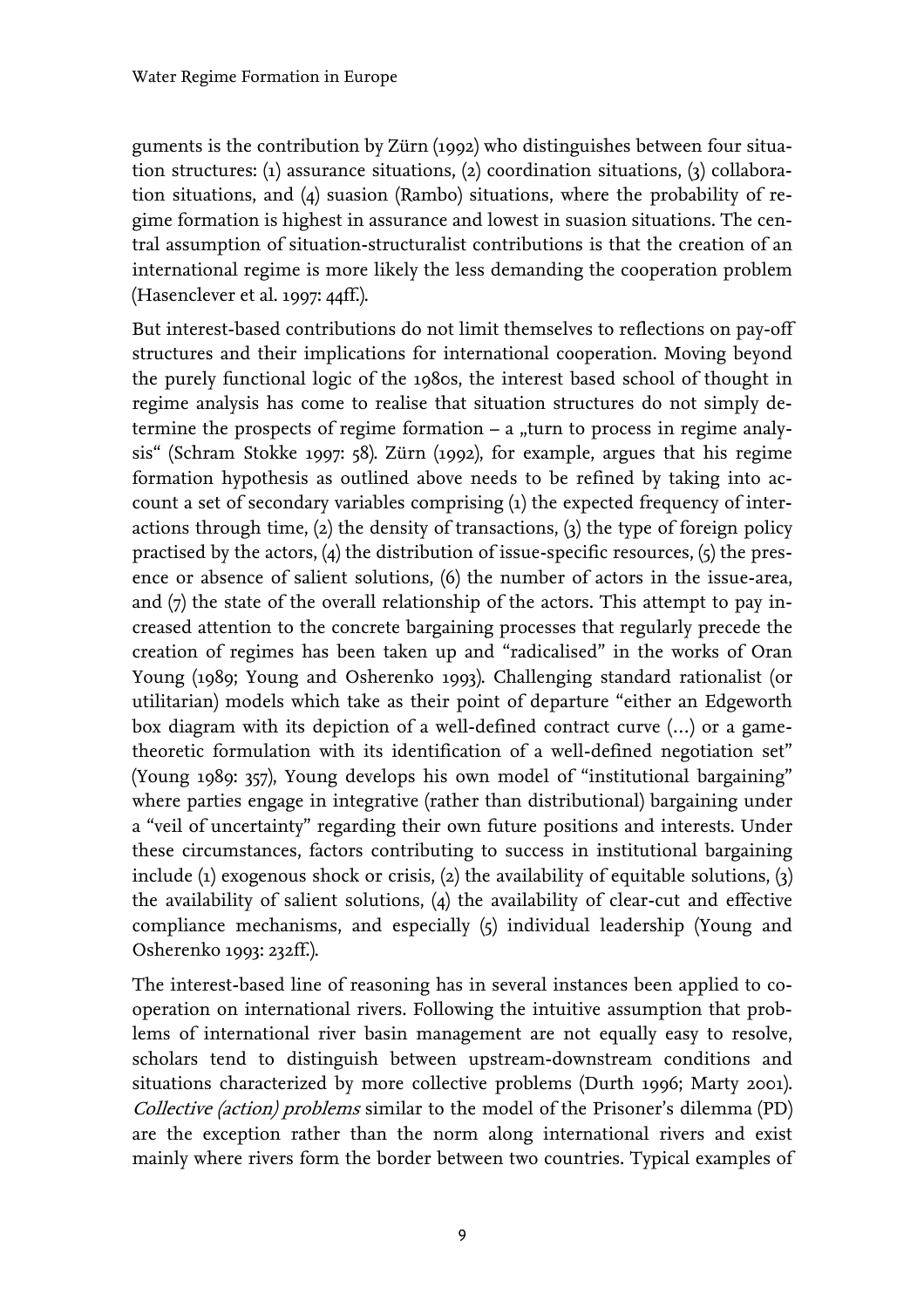collective problems include transboundary floods and the realization of common river development projects. These problems are collective in nature since they impose (more or less equal) costs on all affected riparian countries – direct costs in the case of transboundary floods, opportunity costs in the case of underutilised river development potentials. Game theory and collective action theory (e.g. Ostrom 1990) have shown that the infamous "tragedy of the commons" (Hardin, 1968) logic may also prevail in cases of symmetrically distributed externalities. Nevertheless, there is reason to believe that collective problems are comparatively easy to resolve since they exhibit a more symmetric distribution of cooperation incentives than problems related to upstream-downstream situations.

Upstream-downstream conditions characterise the great majority of problems along international rivers and are usually least conducive to international cooperation. In economic theory, problems of this nature are referred to as externality problems (Bernauer 2002: 6). Externality problems can be both negative and positive. Negative externalities are the most common problem along international rivers and arise when the upstream country imposes costs on the downstream country without compensating it for the inflicted harm (e.g. in the case of water abstraction or pollution upstream). Positive externalities, on the other hand, are less frequent and exist when one riparian country produces a public good without receiving full compensation for its efforts (e.g. the provision for flood control upstream).

What are the implications for the formation of international water regimes? Departing on game-theoretic assumptions, Helga Haftendorn (2000) identifies "rambo situations" as the main obstacle to cooperation on international rivers. The biggest challenge is therefore to transform these non-cooperative situations into a situation where cooperation is to the benefit of all actors involved. This can be achieved by (1) the improvement of information exchange and the promotion of confidence; (2) embedding the conflict in a positive interactive complex; (3) the creation of package solutions by constructing linkage strategies; and (4) the use of arbitration, mediation and intervention (Haftendorn 2000: 68). Adopting a similar perspective, Rainer Durth (1996) considers a high level of regional integration as the key ingredient to international water cooperation: The more integrated the setting, he argues, the easier the conclusion of package solutions, the higher the confidence between riparian states and the more congruent the notions of equity and justice. All these factors facilitate both the reduction of transaction costs and the balancing of incentives and therefore help to transform upstreamdownstream conditions.

The most sophisticated interest-based argument in the field of international river basin management has been provided by Frank Marty (2001: 35f.) who distinguishes between *problem* and *process* factors to explain the formation of interna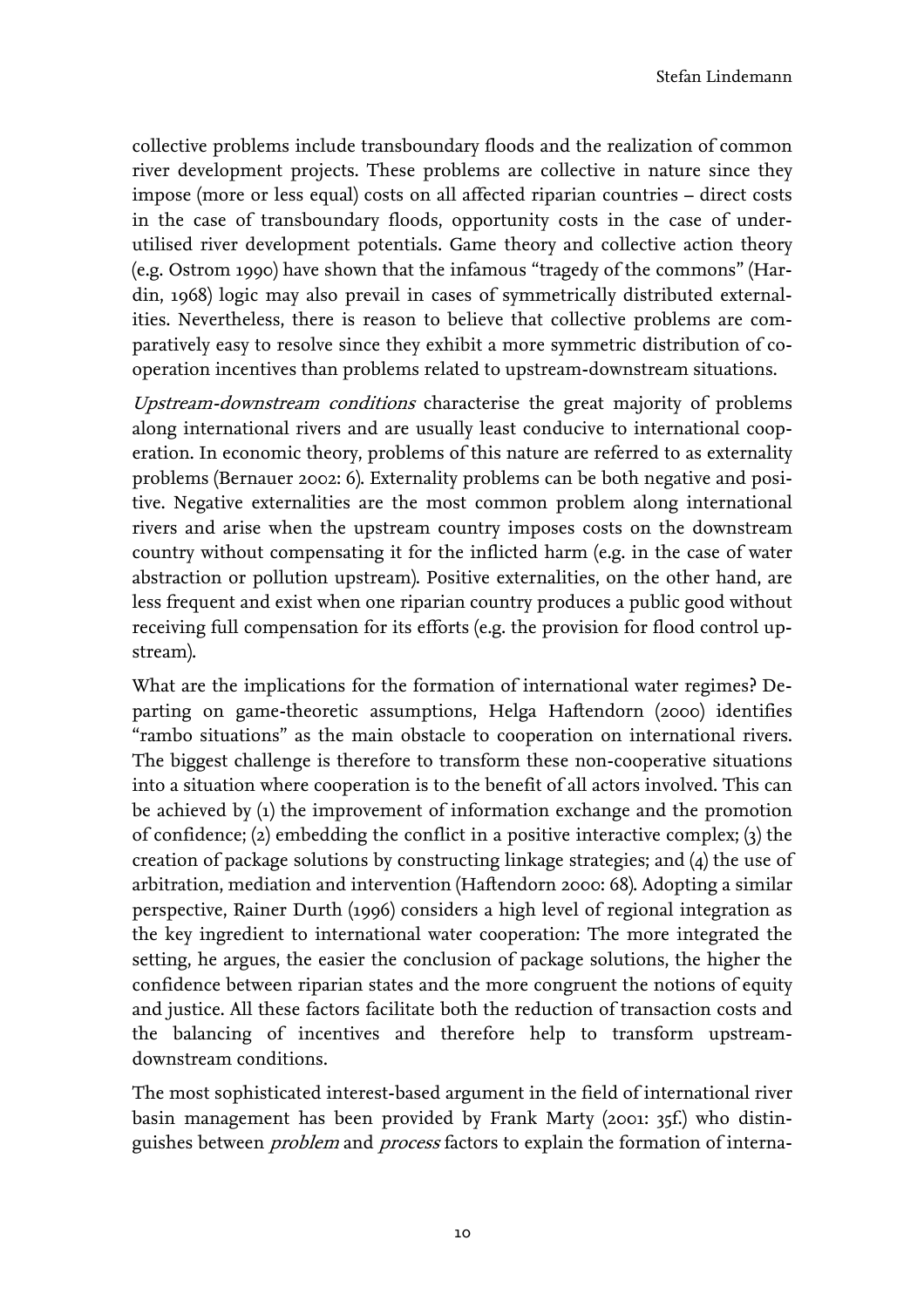tional water regimes. Problem factors comprise (1) collective problems and (2) problems related to transboundary externalities - the latter are particularly difficult to resolve (see above). Process factors, on the other hand, include (1) mechanisms to change incentive structures and (2) instruments to reduce the perceived transaction costs of regime formation (Marty 2001: 38ff.). Mechanisms to change incentive structures facilitate the resolution of problems related to transboundary externalities. Balancing incentive structures involves the provision of new or additional incentives: A party which has an incentive to externalise cost, for example, must be given the expectation that it would not be rewarding for her to continue that behaviour. The provision of new incentives usually happens in form of direct or indirect costs. While direct cost incentives comprise the benefits a party expects to gain from a proposed arrangement in the specific issue area (e.g. sidepayments), indirect cost incentives refer to all forms of issue linkages, that is the promise of costs or benefits in an issue-area other than the one at stake (e.g. sanctions). Secondly, the formation of water regimes generally requires the development of instruments to reduce the perceived transaction costs of regime formation (Marty 2001: 42ff.). Here, we can distinguish between *information costs* and negotiation costs. Information costs are related to uncertainty about (a) the nature of the respective problem; and (2) the behaviour of the other parties and/ or third actors. Negotiation costs, on the other hand, derive from communication problems, fragmented decision-making procedures or a high number of involved actors. Political tools to minimise both information and negotiation costs are manifold, e.g. confidence-building meetings at the technical level; the exchange or common generation of data or the implication of independent experts.

The above-cited arguments lead to the following interest-based hypothesis:

H2: The given constellation of interests influences the prospects of water regime formation: While collective problems facilitate the formation of water regimes, the latter are more difficult to achieve in the case of transboundary externalities. Nonetheless, the underlying payoff structure does not simply determine the chances of water regime formation: The bargaining process can be advanced through the development of political tools that (1) balance asymmetric interests through direct or indirect cost incentives; and  $(z)$  minimise the underlying information and negotiation costs.

#### <span id="page-14-0"></span>2.1.3 Knowledge-based hypotheses

Knowledge-based approaches to the study of international cooperation stress the importance of *ideas as explanatory variables*. Unsatisfied with rationalist (realist or institutionalist) theories of international politics, cognitivists generally hold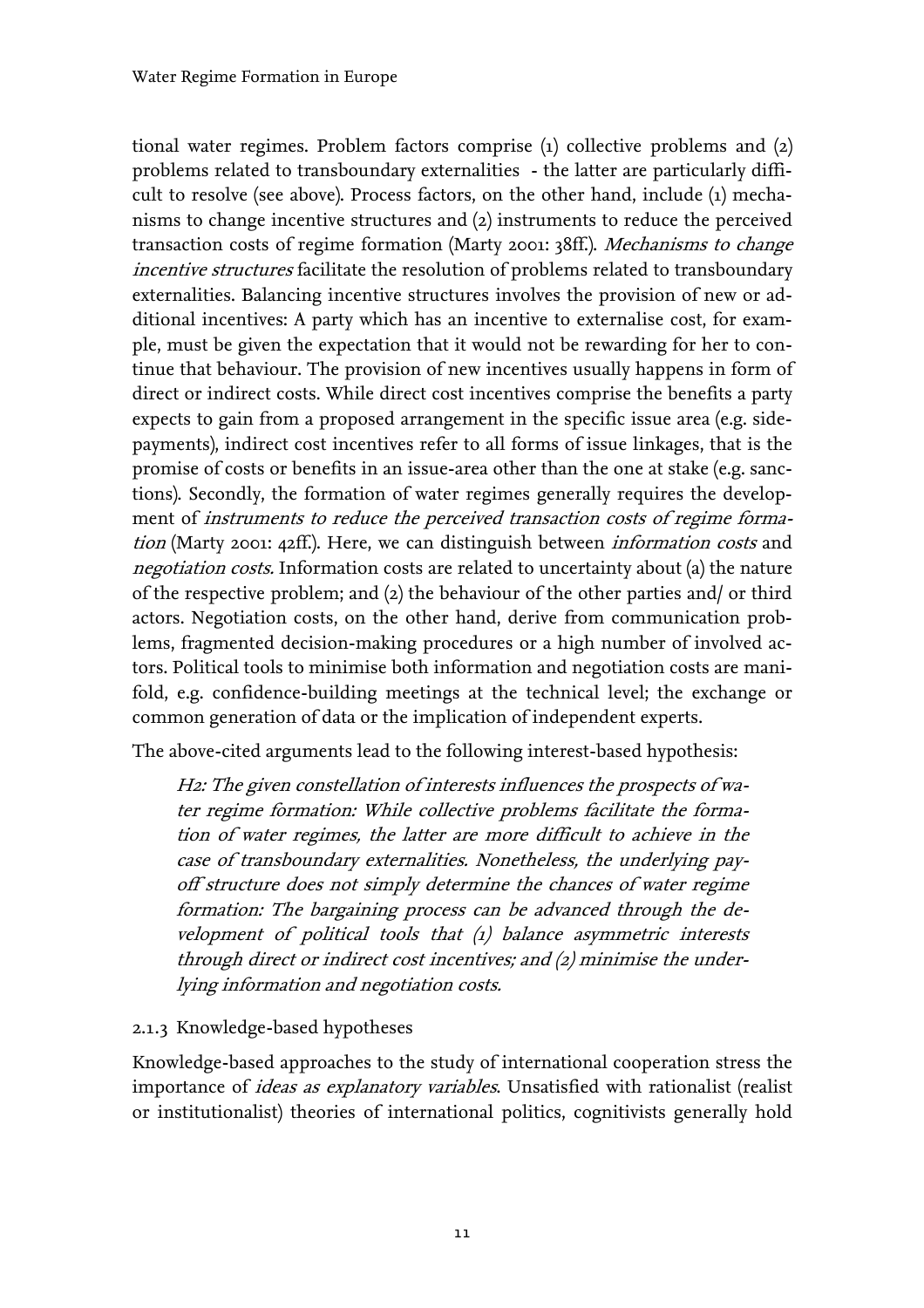that knowledge and values do not only affect power and shape interests but also play a more independent role in the formation of international regimes.<sup>[14](#page-15-0)</sup>

Knowledge theorists analyse processes of regime formation in terms of *learning*, illustrating how new knowledge can influence the demand for international cooperation: New understandings of their social and political environment may prompt decisionmakers either to alter their strategies to achieve unchanged goals or redefine the content of the national interest, which involves selecting new goals and searching for appropriate strategies (Hasenclever et al. 1997: 145). Central to processes of learning is the concept of *scientific convergence* since it can be assumed that cooperation is relatively easy to achieve once a common or widely shared understanding of the problem arises (Cooper 1989).<sup>15</sup> [T](#page-15-1)he argument concerning scientific convergence has been supplemented by introducing a particular mechanism through which new ideas gain acceptance among decisionmakers and lead to regime formation: *Epistemic communities* - defined as "network[s] of professionals with recognized expertise and competence in a particular domain and an authoritative claim to policy-relevant knowledge within that domain or issue-area" (Haas 1992: 3) – are considered as important channels through which new ideas circulate from societies to governments as well as from country to country (Haas 1992: 27). By developing a common set of interpretations and therefore establishing a relatively independent source of scientific evidence, the epistemic community reduces uncertainty and influences the options considered in the formation of international regimes.

In contrast to power- and interest-based hypotheses, knowledge-based approaches to the study of international regimes have so far hardly been applied to the field of international river basin management. Only few scholars have recognized the link between the availability of relevant (hydrological) data and water regime formation (e.g. LeMarquand 1977, Vlachos et al. 1986, van der Zaag and Savenije 2000) but make no reference to the above-cited theoretical arguments. In the light of these shortcomings, we envisage a more systematic application of knowledge-based hypotheses, assuming a relationship between the existence of an epistemic community (that develops a shared understanding of the problem at

 $\overline{a}$ 

<span id="page-15-0"></span> $14$  Following Hasenclever et al. (1997), we have to distinguish between "weak" and "strong" cognitivists. While both approaches share a dissatisfaction with rationalist theories that, from a cognitivist point of view, treat states' identities and interests as exogenously given, they differ as how radical a critique of rationalism they consider necessary. Still comfortable with a conceptualisation of states as rational utility maximizers, weak cognitivists consider the two mainstream approaches as incomplete only and inquire into the (cognitive) origins of rational actors' understandings of the world. Strong cognitivists, on the other hand, challenge the rationalist mode of analysis in international relations theory more fundamentally: They replace the *homo oeconomicus* by the *homo sociologicus* as the microanalytical foundation of social theorizing and inquire into the origins of social actors' self-understandings in the world (Hasenclever et al. 1997: 136- 137). Adopting a rationalist perspective, we here limit our analysis to hypotheses advanced by "weak" cognitivists.

<span id="page-15-1"></span> $^{15}\,$  Or, in the words of Ernst Haas (1990: 23), learning is "the process by which consensual knowledge is used to specify causal relationships in new ways so that the result affects the content of public policy".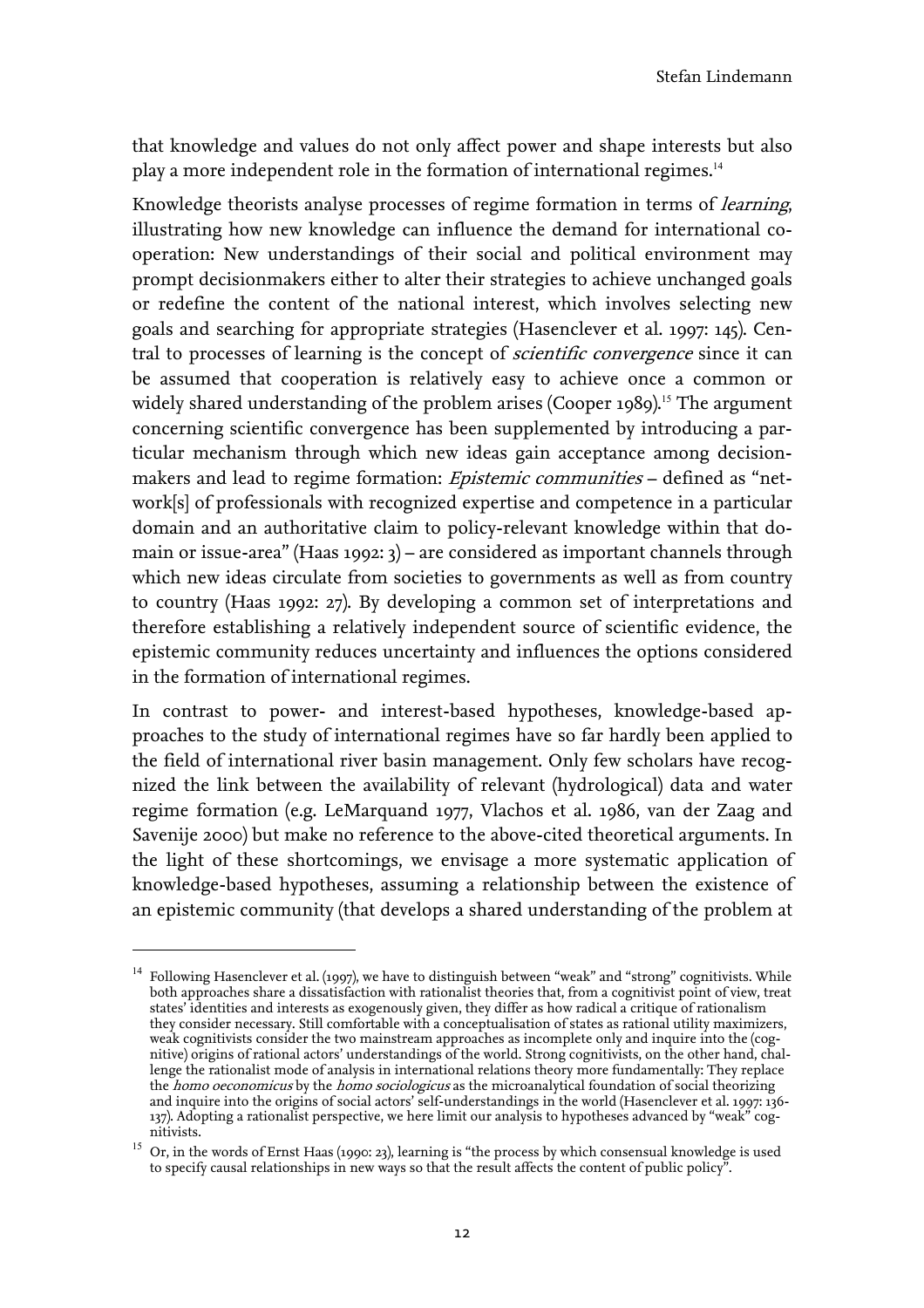$\overline{a}$ 

hand) and the formation of an international water regime. In the field of international river basin management, an epistemic community will typically include national bureaucrats, experts or scientists with recognized expertise and competence in problems affecting the respective river basin. These professionals will usually come together within the organisational framework of a river basin commission, e.g. in its technical committees or working groups. Epistemic communities as part of river basin commissions need to be conceptually distinguished from river basin commissions as decision-making structures between signatory governments: Forming a scientific-technical complex, epistemic communities can be expected to enhance the knowledge base of a water regime and thereby contribute to the development of a common vision between decisionmakers.

But knowledge-based approaches have even more to say. If we want to move towards a more thorough exploration of cognitivist hypotheses, there is good reason to link the arguments concerning epistemic communities to the broader literature on *policy diffusion*.<sup>16</sup> [W](#page-16-0)hile the epistemic community argument considers scientific convergence as a driving force behind institutional development, the research on policy diffusion focuses on processes of learning and imitation where information about institutional practises in one setting affect institutional development in another.<sup>17</sup>The latter argument seems to hold considerable potential to better understand the impact of knowledge on water regime formation: Given the large number of international river basin institutions, there is reason to expect a high degree of imitation or learning where information about innovative practices in one international river basin affects policy choices in another (e.g. twinning activities).

Adopting Everett Rogers' definition, diffusion refers to "the process by which an innovation is communicated through certain channels over time among the members of the social system" (Rogers 1995: 5). In terms of political science, it can generally be described as a process of decentral imitation or learning where information about innovative practices in one setting affects policy choices in another. Contrary to other modes of governance, diffusion occurs in the absence of formal or contractual obligation (Jörgens 2003: 6ff.). The motivations of actors to engage in processes of imitation and learning vary tremendously and range from economic competition (Vogel 1997) to rational "lesson drawing" (Rose 1993), "mi-

<span id="page-16-0"></span><sup>&</sup>lt;sup>16</sup> The research on policy diffusion has so far focused on the spread of *national* policy innovations. As we consider this line of reasoning to be of great heuristic value, we make the attempt to apply the underlying concepts to the diffusion of *international* policy innovations to manage transboundary river basins.

<span id="page-16-1"></span><sup>&</sup>lt;sup>17</sup> Even though the two arguments adopt different perspectives, they tend of course to overlap: Epistemic communities are often a main driving force behind processes of policy diffusion (see below), while policylearning and lesson-drawing are important steps towards scientific convergence within epistemic communities.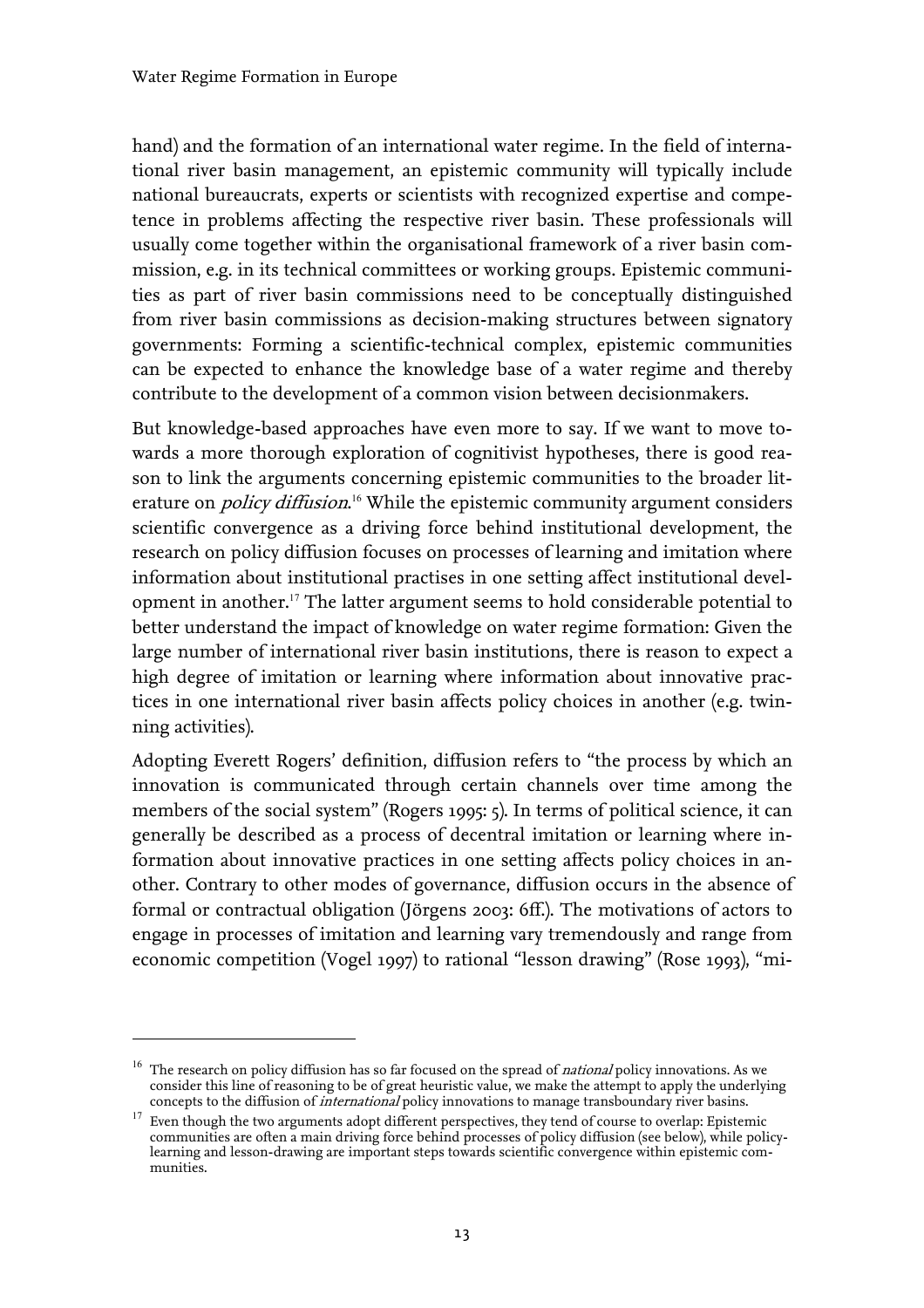Stefan Lindemann

metic isomorphism" (Di Maggio and Powell 1991) and the search for legitimacy in thecontext of "norm cascades" (Finnemore and Sikkink 1998).<sup>18</sup>

Independent of the underlying motivations, the diffusion of a policy innovation requires the existence of *transnational channels of communication* that provide the basic infrastructure for knowledge about new policy instruments, programmes or institutions to travel from one setting to another (Jörgens 2003: 9). These transnational channels of communication can be horizontal, e.g. international issue-*arenas* where state and non-state actors meet regularly to exchange information and coordinate policies. Examples include epistemic communities as discussed above (Haas 1992), transnational advocacy networks (Keck and Sikkink 1998) or international organisations such as the UN, the OECD or the EU. Other transnational channels of communication are vertical in nature: Here, international organizations and intergovernmental networks become actors in their own right, describing and examining policy innovations or best practices, and making this information available in a wide range of publications, in internal policy papers, and at international conferences. The explicit aim of these institutionalised benchmarking activities is to foster the international diffusion of best practises in a given issue area and to harmonize the choice of strategies at a high level (Jörgens 2003: 10). In the field of international river basin management, we can exemplarily cite the World Water Council (WWC), the Global Water Partnership (GWP) or the UNESCO as prominent agents of policy diffusion.

The above-cited arguments lead to the following knowledge-based hypotheses:

H.3.1: The existence of an epistemic community that develops a shared understanding of the problem at hand (scientific convergence) and therefore contributes to the reduction of uncertainty enhances water regime formation.

H.3.2: Processes of policy diffusion, e.g. instances of imitation or learning where information about innovative practices in one international river basin affect policy choices in another, promote water regime formation. Diffusion takes place either through (1) "horizontal" transnational channels of communication, e.g. international issue-arenas where state and non-state actors meet regularly to exchange information and coordinate policies, or (2) "vertical" transnational channels of communication, where actors such as international organizations and intergovernmental networks actively promote the spread of best practises in international river basin management.

 $\overline{a}$ 

<span id="page-17-0"></span> $18$  For a comprehensive literature review including a detailed discussion of these concepts see Tews (2002).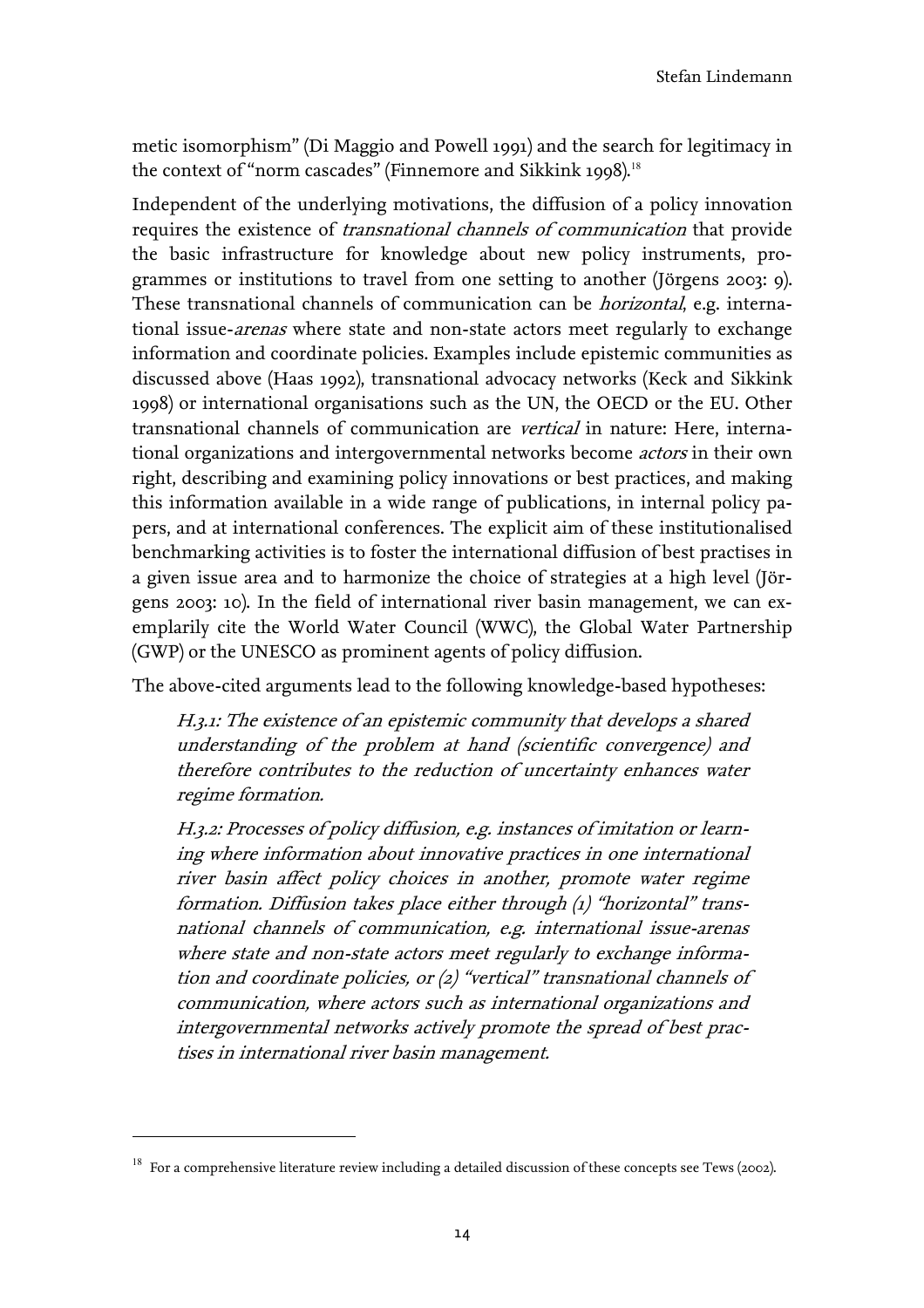#### <span id="page-18-0"></span>2.1.4 Context-based hypotheses

Power-, interest- and knowledge-based arguments all represent distinct theoretical approaches to the study of international cooperation. Despite the richness and complementarities of these approaches, we cannot and should not exclude that international regimes form only when events and conditions seemingly unrelated to the issue under consideration provide a *window of opportunity* or are in some other way conducive to regime formation (Young / Osherenko 1993: 20). In this context, we need to consider any larger national and international event that plays a critical role in determining if and when international cooperation occurs.

Contextual factors have hardly been systematically considered when accounting for the formation of international regimes. This is little surprising since they remain largely arbitrary and are therefore difficult to integrate into any given research framework. With respect to water regime formation, Lindemann (2005) has recently found that situative events played a crucial role in the creation of four selected water regimes in the Southern African region.

To account for the role of contextual factors, we derive the following hypothesis:

H4: National and international events that are seemingly unrelated to the issue under consideration play an important role in determining if and when an international water regime is established.

<span id="page-18-1"></span>2.2 Methodological considerations

In order to test our research hypotheses as outlined above, we will conduct two qualitative case studies that follow an approach of "structured and focused comparison" (George and McKeown 1985) defining and standardizing the data requirements for each case study according to the theoretically deduced hypotheses. Afterwards, we engage in process tracing, that is we focus "on whether the intervening variables between a hypothesized cause and an observed effect move as predicted by the theories under investigation" (Bennett 2004: 22). With respect to the selection of cases, we adopt a pragmatic approach and chose to study the formation of international water regimes in the Rhine and Elbe river basins. The Rhine water regime is *the* pioneer effort in the field of international river basin management and serves as a reference point across Europe and the world. The Elbe case, on the other hand, is interesting in the sense that is a pioneer effort after the end of the Cold War that brings together countries form Western and Eastern Europe and builds heavily on experiences from the Rhine river basin. We do not deny that this pragmatic case selection approach involves a high risk of selection bias – a problem that is largely due to the limited scope of this paper.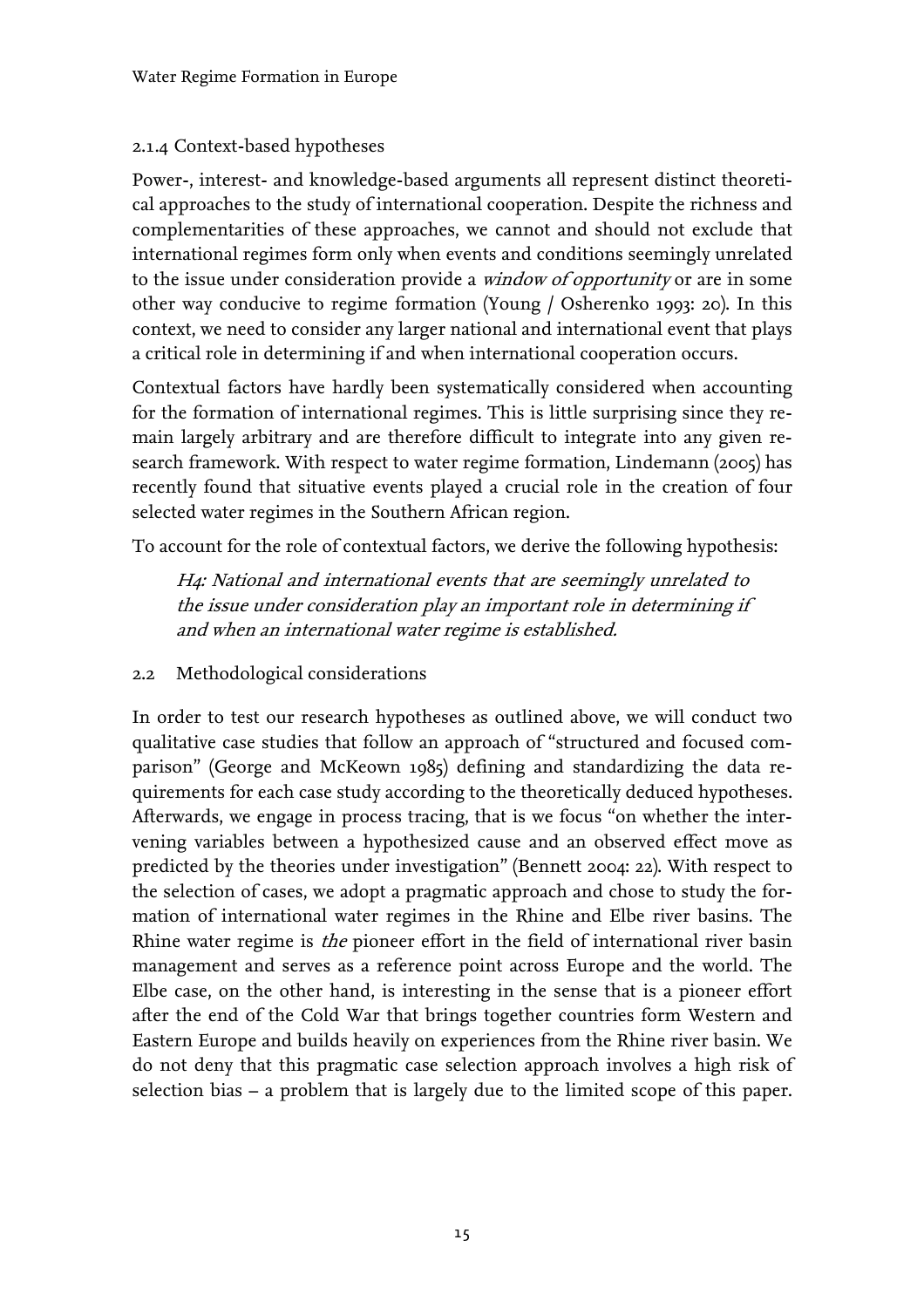Future research will therefore have to subject our findings to more comprehen-sive and systematic investigations.<sup>[19](#page-19-2)</sup>

Given the limited scope of this paper, both case studies are kept relatively short and do not claim to give a complete account of the genesis of the water regime under discussion. Rather we intent to test the general relevance of the theoretical approaches under consideration. The findings of the case studies are exclusively based on the examination of secondary sources. Due to time and resource constraints, the generation of missing data (e.g. through expert interviews) was unfortunately not possible.

## <span id="page-19-0"></span>3 Empirical case studies

#### <span id="page-19-1"></span>3.1 The Rhine Water Regime

 $\overline{a}$ 

On its 1300 km long way from the Swiss Alps to the North Sea, the river Rhine crosses some of the most populated and industrialised areas of Switzerland, Germany, France and the Netherlands, while its basin also covers parts of Luxembourg, Liechtenstein, Italy, Austria and Belgium. The Rhine is the most important inland waterway in Western Europe. It produces drinking water for around 20 million people and receives the wastewater of 50 million people, large chemical industries and potash and coal mines (Bernauer 1996: 201). By the mid-1970, levels of water pollution had developed to a point that the "artery of Western Europe" (Dieperink 2002: 67) had been turned into the "sewer of Europe" (Le-Marquand 1977). The Rhine presents a classical case of negative externalities linked to upstream-downstream conditions: The Netherlands as the downstream riparian state - that draws around 65% of its freshwater supply from the Rhine - is the main victim of transboundary water pollution, most notably chloride and chemical pollution. As a consequence, the issue of water quality has been subject to protracted negotiations between the Netherlands and the most important upstream riparian states Germany, France, Switzerland and Luxembourg (Dieperink 2002: 67).

The international regime concerning the clean up of the Rhine presents a paradigmatic case of a "progressive regime" (Dieperink 2002: 69ff.). While first international exchanges over water quality go back to the late  $10<sup>th</sup>$  century, more specific concerns arose in the 1930s when growing levels of pollution motivated

<span id="page-19-2"></span> $19$  This could be done through a case selection approach that ensures variation in the explanatory variables, while allowing for the possibility of at least some variation on the dependent variable (King et al. 1994: 140ff.). Here, we would first need to make sure that the selected cases exhibit sufficient differences as regards to the respective relevance of power-, interest-, knowledge and context-based influencing factors. On the other hand, there would need to be at least one case where regime formation (the dependent variable) has yet not been achieved.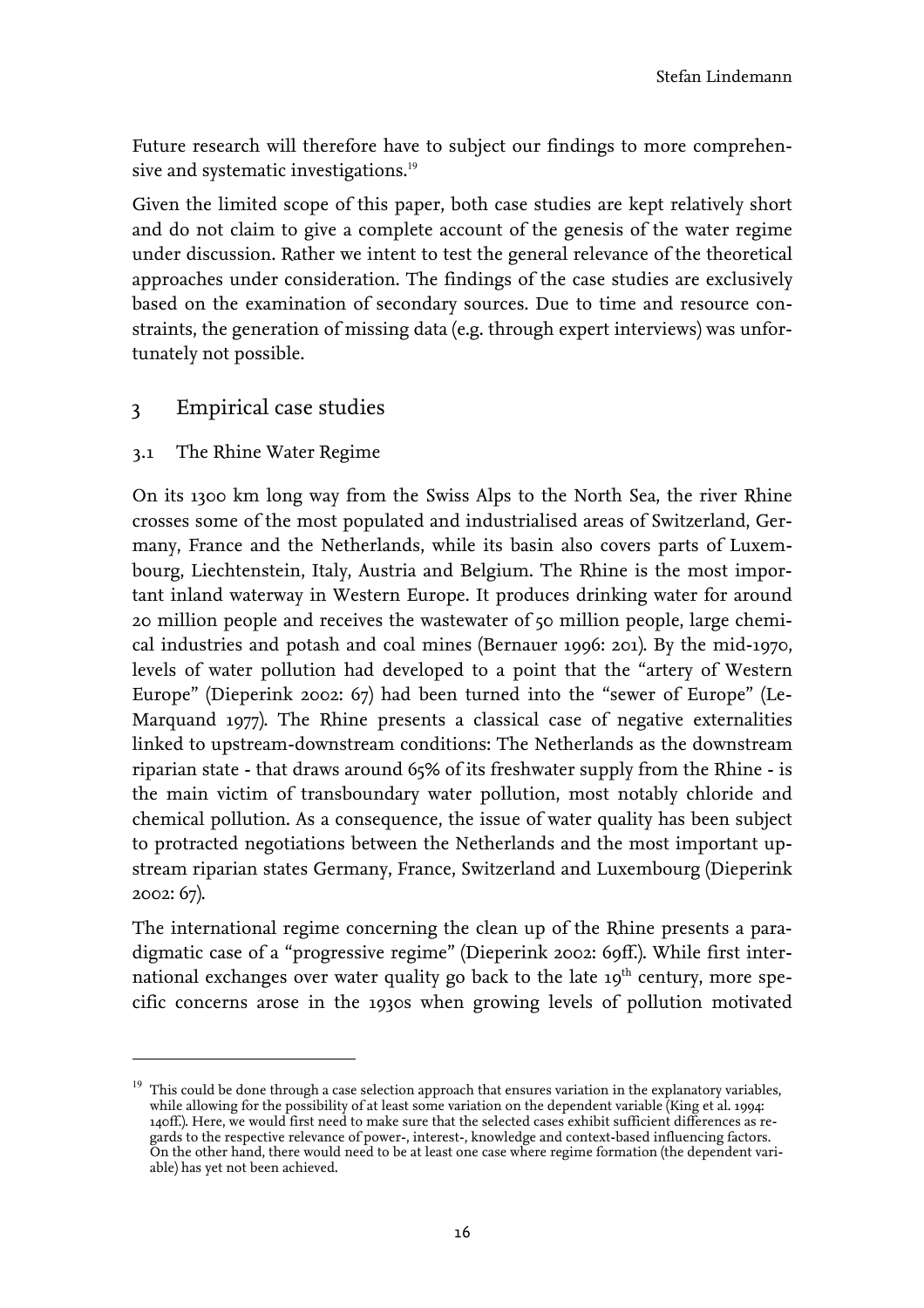Dutch drinking water companies to seek contacts with upstream riparian states – contacts that gave way to informal intergovernmental consultations in the early 1950s. Those consultations were formalised with the Bern Convention of 1963 that established the International Commission for the Protection of the Rhine (ICPR). In 1976, negotiations within the ICPR resulted in the conclusion of two international conventions: While the *Convention on the Protection of the Rhine against* Chemical Pollution expressed agreement concerning the regulation of waste discharges, the Convention on the Protection of the Rhine against Chloride Pollution specified norms for the loads and the concentration of chlorides, and how the discharges from Alsatian potassium mines could be gradually reduced. The next major event in the progressive development of the Rhine regime was the agreement on the *Rhine Action Programme* (RAP) in 1987. The programme  $- a$ recognised example of a less legalistic and more flexible international problem solving approach – seeks to promote the restoration of the Rhine's ecosystems and adopts the return of the salmon by the end of the century as its overarching symbol. Further elaborated in the *Salmon 2000* Ecological Master Plan in 1992, the RAP includes agreement on far-reaching reductions of the discharges of chemicals as well as measures designed to improve the hydrology, morphology and safety of the Rhine river basin. The conclusion of a new Convention on the *Rhine* in 1998 marks, for the time being, the final step in the development of the internationalRhine regime.<sup>20</sup> The new Convention replaces the Bern Convention as well as the Rhine Chemicals Convention and provides the RAP with a formal status. The initial goal to decrease the impact of waste discharges as specified in the Chemicals Convention has been supplemented by new goals to address flood control and bank restoration, to increase the diversity of species, to improve the natural flow in the basin and to reconstruct biotopes.

Altogether, co-operation between the Rhine riparian states has led to the progressive development of a comprehensive water regime that represents one of the few, if not the only example(s) of a water regime moving towards the implementation of the increasingly popular concept of "integrated river basin management". In order to understand the main driving forces behind this unique "success story" of water regime formation, we will subsequently test the hypotheses underlying the power-, interest-, knowledge- and context based approaches.

#### <span id="page-20-0"></span>3.1.1 Power-based hypotheses

 $\overline{a}$ 

Following the theoretical predictions of (neo-)realist scholars, one should expect that the development of the comprehensive Rhine regime could be explained by the presence of a (downstream) hegemon that has taken the lead in the creation

<span id="page-20-1"></span> $^{20}$  As indicated above, the recent developments under the EU Water Framework directive (WFD) are beyond the scope of this paper.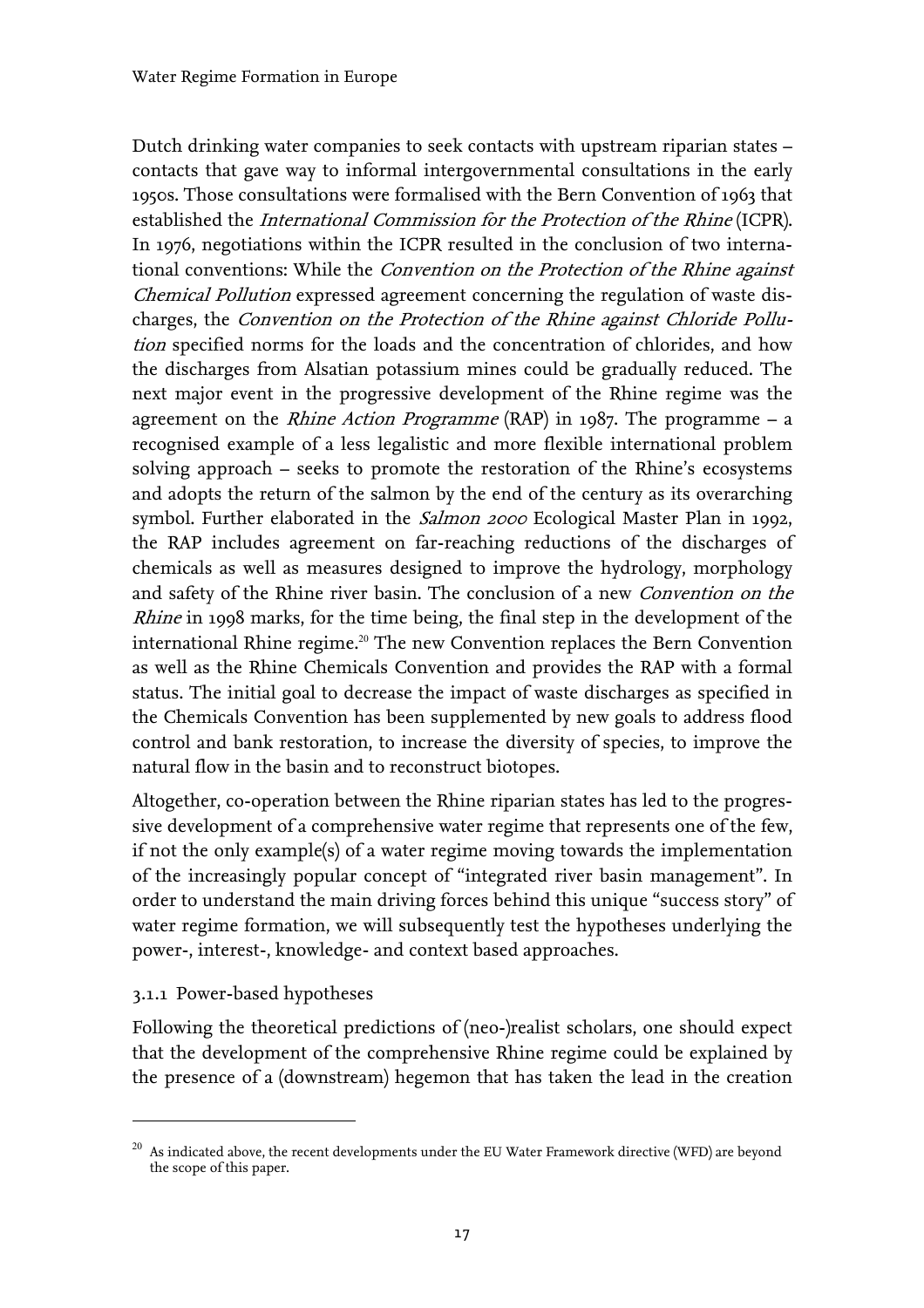and maintenance of international water cooperation. Empirically, this is clearly not the case. While it is generally difficult to identify a hegemon in the Rhine river basin - Germany or France being possible, but unconvincing candidates, the downstream country the Netherlands is certainly not the "single state possessing a preponderance of material resources". The Netherlands has indeed been an important driving force behind the Rhine regime but their pro-active role has not been based on material power. This is why we turn to interest-based hypotheses to explore more convincing explanations.

#### <span id="page-21-0"></span>3.1.2 Interest-based hypotheses

Interest-based hypotheses predict that negative externalities in form of transboundary pollution tend to impede the formation of international water regimes. This prediction is generally confirmed by empirical evidence from the Rhine river basin: Overall, the negotiations since the early 1950s have been difficult, cumbersome and slow. Nevertheless, the protracted negotiations have led to the progressive elaboration of a comprehensive water regime – a fact that confirms the theoretical assumption that the underlying pay-off structure does not simply determine the chances of water regime formation. Instead, and in accordance with interest-based hypotheses, the negotiation process has – at least in the case of the Chloride Convention - been advanced through the development of political tools that balance asymmetric interests through cost incentives and minimise the transaction costs of regime formation. The Dutch government has been the driving force behind theses processes by adopting a strategy that combines financial incentives and the threat of legal sanctions with political persuasion through the mobilisation of knowledge. To illustrate this strategy, we will take a brief look at the driving forces behind the different elements of the Rhine water regime.

The International Commission for the Protection of the Rhine (ICPR) was established in 1950 on a temporary basis based on an exchange of notes between the Netherlands, France, Germany, Luxembourg and Switzerland. When it became obvious that the ad-hoc structure of the Commission was inadequate to tackle the problem of transboundary water pollution, the ICPR was given formal status through the 1963 Berne Convention. The latter is exclusively institutional, as the main polluters, France and Germany, did not want to make any material commitments outside of the agreement to cooperate in the Commission. The task of the ICPR is to (a) carry out all necessary research to determine the nature, importance, and origin of the pollution of the Rhine; (b) propose to the signatory governments appropriate measures to protect the Rhine against pollution; and (c) prepare the basis for possible future arrangements concerning the protection of the Rhine. Signatory states are represented by four delegates at most, the voting rule is unanimity. The Commission headquarter – a permanent secretariat – is located in Koblenz, Germany. Altogether, the ICPR is no more than an advisory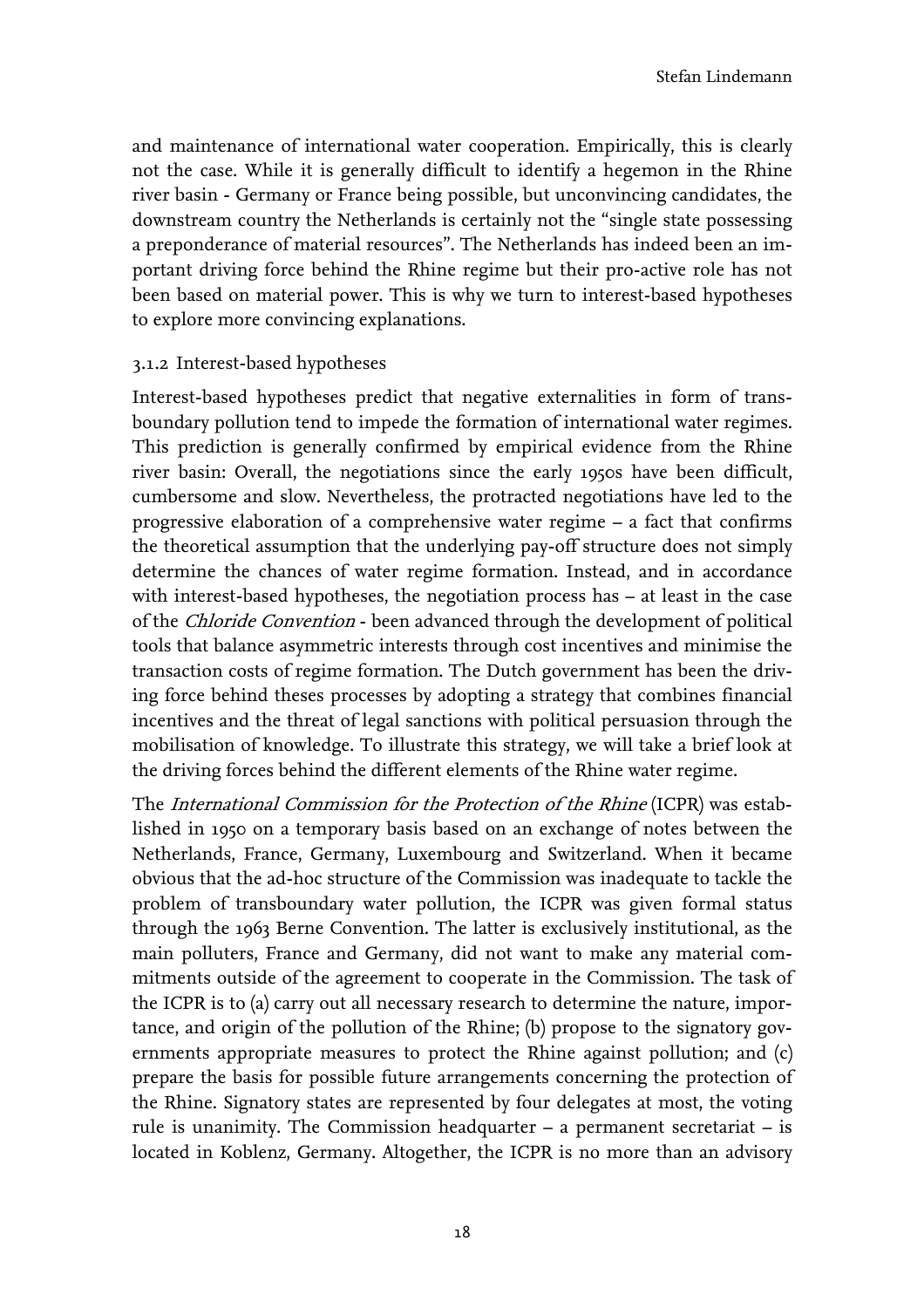$\overline{a}$ 

body for the signatory governments, with no independent power to take binding decisions (Holtrup 1999: 90f.). The Netherlands has been the driving force behind the creation of the ICPR – a situation that is closely linked to the country's vulnerable downstream position. Dutch efforts to institutionalise a permanent forum of international water cooperation go back to the pre- World War II period and had to overcome the persistent resistance of the upstream countries. After protracted negotiations in the post-war period, the Netherlands succeeded by adopting a strategy of "issue-linkages": The issue of Rhine water pollution was explicitly linked to questions related to World War II – a move that finally helped to overcome German opposition and paved the way for the creation of the ICPR (albeit in a less supranational form than the Dutch had initially intended) (Durth 1996: 172).

In the case of the Chloride Convention (1976), the Netherlands had to persuade upstream polluters to reduce their chloride emissions. Unlike the Netherlands, the upstream riparian countries Switzerland, France and Germany do not suffer from their own or other countries' chloride emissions along the Rhine – it is therefore not surprising that these countries have been reluctant to engage in costly emission reductions from which they do not receive any immediate benefit. After protracted bargaining in the early 1970s, the adopted solution to the chloride problem involved financial transfers from all four riparian governments to the polluter and to the pollutee, not just transfers from the Netherlands to France or Germany (Bernauer 1996: 204ff.). The agreed reductions have been organised into two projects and focus on the French "Mines de Potasse d'Alsace" (MdPA) as the largest source of chloride pollution with approximately 40% of the totalchloride load.<sup>21</sup> The first project (negotiated between 1972 and 1986) foresees that MdPA curb its chloride emissions by 15 kg/s, while the costs of 132 million French francs (FF) are shared to a formula that was agreed to in 1972: Germany and France pay 30% each, the Netherlands 34%, and Switzerland 6%. This cost sharing formula reflects the relative contributions to the pollution problem and the intensity of their demand for chloride reductions. The second project (negotiated between 1987 and 1991) consists of two components: (1) Modulated reductions, with MdPA reducing its emissions by up to 56kg/s whenever the chloride concentration of the Rhine exceeds 200 mg/l at the Dutch-German border; and (2) an internationally financed project in the Netherlands designed to reduce the chloride pollution of the Ijsselmeer. The costs of the two projects amount to FF 400 million and FF 100 million respectively and are shared according to the 1972 cost-sharing formula (Bernauer 1996: 204).

<span id="page-22-0"></span><sup>21</sup> Reductions in France are cheaper than reductions in Switzerland and Germany. Between half and twothirds of the salt waste of MdPA occurs in solid form before it is dissolved and discharged into the Rhine. The salt waste at other sources occurs mostly in dissolved form. For technical reasons, solid salt waste can be retained at lower cost than dissolved salt waste (Bernauer 1995: 372).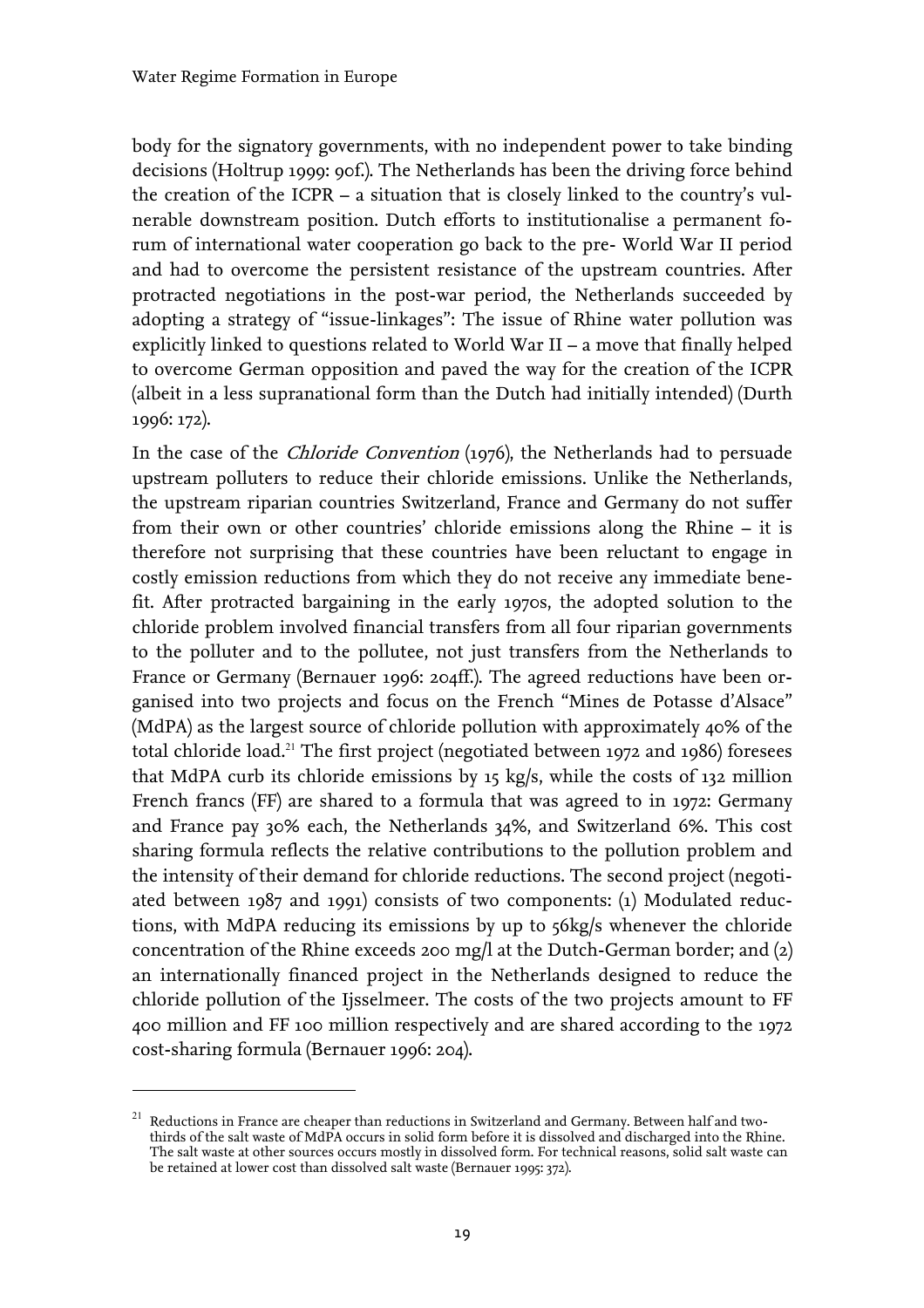While the Netherlands were willing to assume a substantial share of the costs of chloride reductions, the downstream country managed not to have to pay the entire costs by playing the upstream countries against each other. This success can be attributed to German and Swiss motivations to avoid potential demands for Chloride reductions on their own territory by paying for reductions in France (Bernauer 1996: 210). Furthermore, the Dutch skilfully complemented financial incentives with other forms of political mobilisation. For example, when the French government refused to submit the Chloride Convention to parliament for ratification in December 1979, the Netherlands temporarily decided to resort to open confrontation by callings its ambassador back to the Netherlands for consultations (Dieperink 2002: 72). At the same time, the government joined forces with Dutch interest groups in order to establish a credible threat of legal sanctions.<sup>22</sup>When the European Court of Justice accorded victims of pollution the right to claim compensation from polluters in any country of the community (1976), Dutch farmers and waterworks initiated - with the financial backing of the Dutch government (!) - a series of law suits against the French potassium mines in the late 1970s and early 1980s (Dieperink 2002: 74f.). The exact effect of these lawsuits on the development of the Chloride case is difficult to determine. On the one hand, Bernauer (1996: 221) is right to point out that uncertainties over the extent of damage made clear verdicts virtually impossible: Only in one case was a small amount of compensation paid to Dutch farmers in an out-of courtsettlement. Nonetheless, there may still be reason to assume that potential and ongoing law suits served to exercise political pressure for cooperation on the major upstream states and thereby facilitated the Chloride compromise as outlined above.

The cases of the Chemical Convention and the Rhine Action Programme (RAP) are different in the sense that the initial constellation of interests between the riparian countries is less asymmetric and therefore more conducive to international cooperation. As the industries causing chemical pollution are more or less evenly distributed among the main riparian countries and the environmental standards are almost the same, neither the costs nor the benefits of pollution reduction measures are asymmetrically distributed across the riparian countries. In the words of Bernauer and Moser (1996: 411), there is thus "no clear-cut distinction between those who suffer from pollution and those who cause it: All riparian

 $\overline{a}$ 

<span id="page-23-0"></span> $^{22}$  The role of Dutch interest groups in furthering the Rhine water regime has been extensively dealt with in the literature (e.g. Durth 1996: 186ff.; Dieperink 2002: 74ff.). The theoretical approaches considered in this paper rely on a more or less pronounced "black box state" – hence the emphasis on the alliance between the Dutch government and the interest groups. Alternatively, one could adopt a liberal perspective on international cooperation (e.g. Moravcsik 1992, Schreurs and Economy 1997) that "opens" the black box and analyses the behaviour of states as a result of the interaction between domestic actors or pressure groups.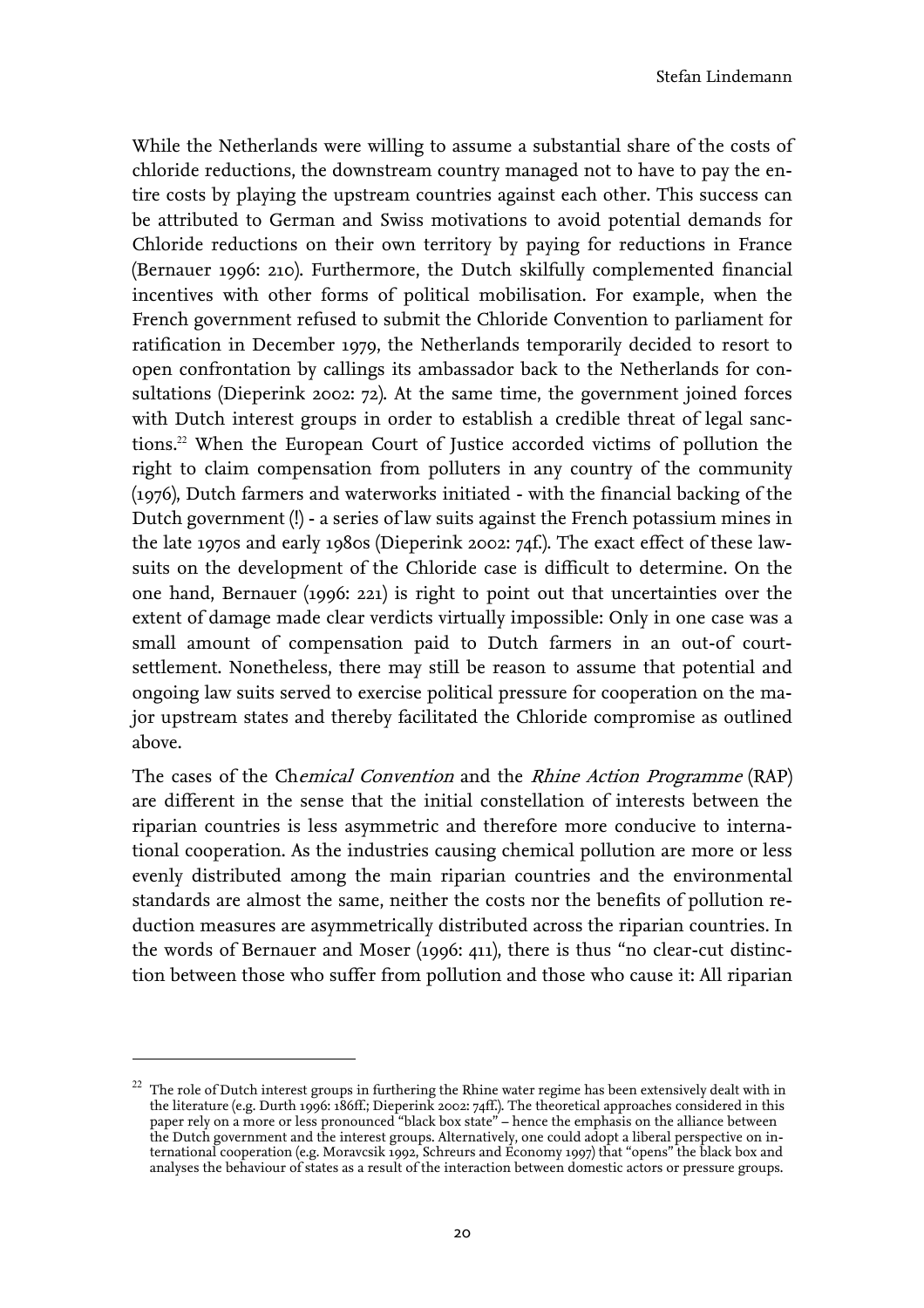$\overline{a}$ 

countries are to a certain extent both victims and polluters".<sup>23</sup>While Switzerland and Germany, for example, are the source of upstream chemical pollution, some of their drinking water production depends indirectly on Rhine water quality. Measures to combat chemical pollution are therefore perceived as rather advantageous, while having the side effect of benefiting the Netherlands downstream (Bernauer and Moser 1996: 412). Despite less pronounced upstream-downstream conditions, negotiations on curbing chemical pollution were still subject of conflict among the riparian states. While Germany generally had an interest in good Rhine water quality (see above), it was nevertheless reluctant to agree on farreaching and binding solutions – a position that was linked to the fact that it would bear the heaviest financial burden because it had the largest industrial base alongthe Rhine.<sup>24</sup> This is one of the reasons why the *Chemical Convention* of 1976 is no more than a relatively broad framework agreement that defines black and grey lists of substances and directs the ICPR to elaborate proposals for threshold values for particular substances that become binding rules only in a second stage (Bernauer and Moser 1996: 392). When it became obvious in the mid 1980s that the implementation of the *Chemical Convention* was proceeding at a disappointing pace, the Netherlands - despite eased upstream-downstream conditions still the main victim of accumulated chemical pollution - once again sought partners with view to creating a credible threat of legal sanctions. This is why the Dutch government joined the City of Rotterdam's threat to sue upstream companies that had been identified to be responsible for the heavily polluted silt that settled in the Rotterdam port: In the context of the RAP negotiations, the Dutch Minister Smit-Kroes threatened to hold the upstream countries responsible for the removal of the toxic silt, that is, to inflict the cost of the construction of a special storage depot on them. While this combined threat led to several contracts with upstream users that pledged to drastically alter their dumping practises, it also provided an important incentive for the German government to agree on the Dutch proposals for the RAP with ambitious ecological goals (Dieperink 2002: 75).

Beyond incentive structures, interest-based arguments draw our attention to the existence of transaction costs as major impediments to regime formation. A first major obstacle are high information costs in the Rhine river basin that stem from uncertainty about the nature of the problem at hand and hence incomplete in-

<span id="page-24-0"></span> $^{23}$  Against this background, it does not come at a complete surprise that France was among the major advocates of the Chemical Convention. This position can be explained by both the relatively low costs that cuts in chemical pollution would entail for French industry and the desire to shift the political pressure for pollution abatement to other countries (Bernauer and Moser 1996: 392).

<span id="page-24-1"></span><sup>&</sup>lt;sup>24</sup> German fears that the costs of curbing chemical pollution would be too high explain the delayed ratification of the Chemical Convention that did not enter into force until 1979 (Bernauer and Moser 1996: 392).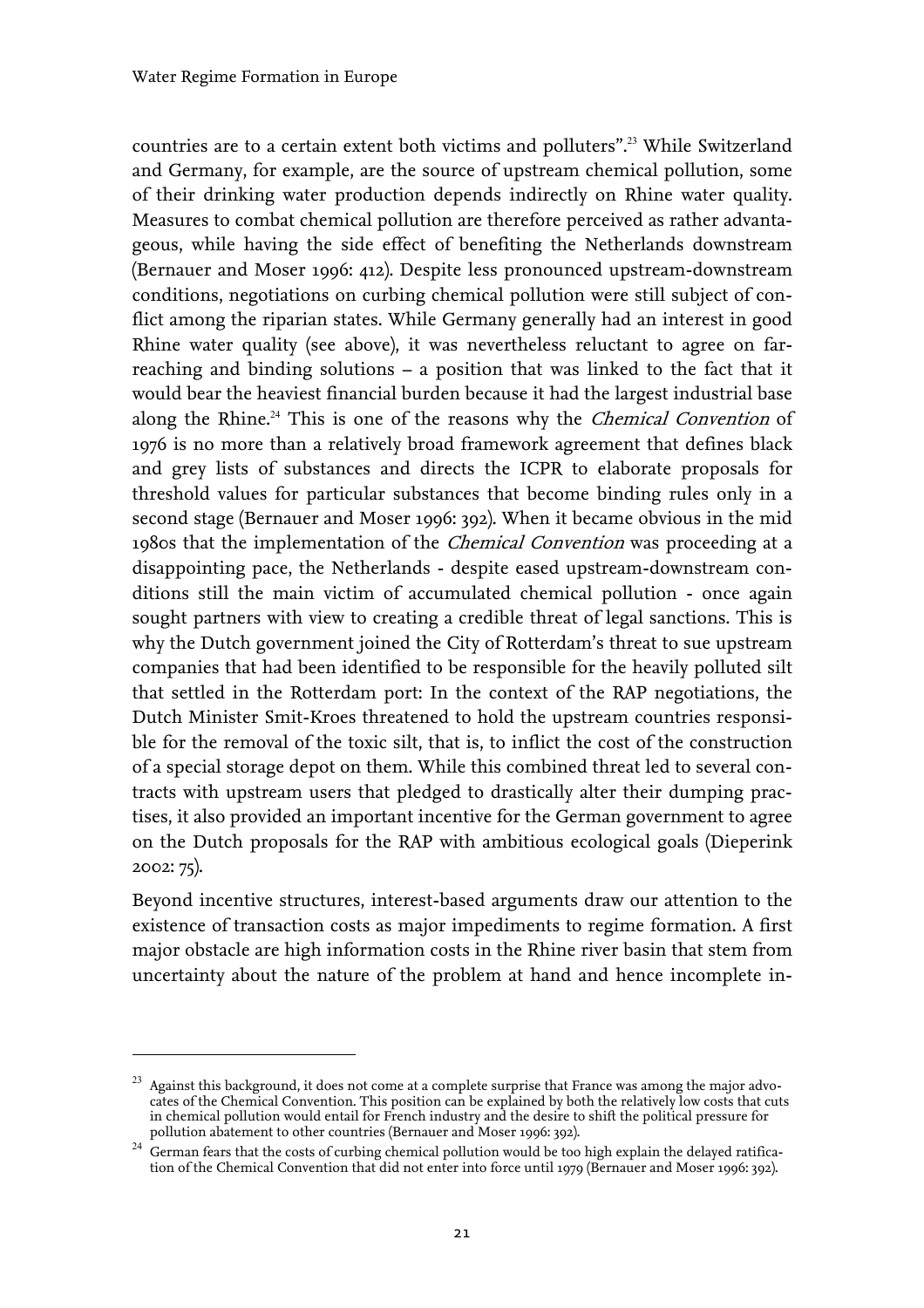formationabout the costs and benefits of international cooperation.<sup>25</sup> This problem is particularly pronounced in the case of chemical pollution that is more complex and scientifically less understood than chloride pollution. Taking the chloride case as an example, information costs involved determining the level of reductions that would satisfy farmers and waterworks, and determining possible levels of reductions, methods and costs of MdPA (Bernauer 1996: 223). In order to lower information costs in form of uncertainty, the Netherlands adopted a strategy that we may label "knowledge politics" (as opposed to "power politics"), that is to continuously present new knowledge to the other riparian states. With view to convincing France that damage was inflicted by the increased dumping of salt, for example, the Dutch government declared itself prepared in the late 1960s to make a financial contribution to French research concerning facilities for the storage of the waste salts and to the measures to be taken in the Alsace (Dieperink 2002: 71- 72). Another instructive example is the work of the Dutch Institute for Inland Water Management and Waste Water Treatment (RIZA) that proved very successful in developing new measuring and monitoring techniques that were first introduced in the Netherlands and then subsequently disseminated to other riparian states. This increased both the frequency of sampling and the quality of monitoring and thereby significantly reduced the complexity in demonstrating the existing levels of pollution. While it is of course difficult to determine the exact impact of theses activities, it seems plausible to assume that "[b]y expanding the knowledge base underlying the Rhine water regime, the Dutch government has successfully increased its power of persuasion" (Dieperink 2002: 73-74).

Altogether, we have seen that interest-based arguments can provide important insights into the progressive elaboration of the Rhine water regime. Nonetheless they cannot fully explain the extent of international cooperation: We still need to better understand why the Rhine upstream countries have been so "unusually" cooperative, in particular in the case of the comprehensive RAP? This is why we now turn to explore knowledge-based hypotheses.

#### <span id="page-25-0"></span>3.1.3 Knowledge-based hypotheses

 $\overline{a}$ 

In accordance with hypotheses derived from weak cognitivism, the case of the Rhine water regime illustrates the importance of epistemic communities that develop a shared understanding of the problem at hand (scientific convergence), contribute to the reduction of uncertainty and thereby facilitate the process of (progressive) water regime formation. The most influential epistemic community in the Rhine river basin has been the ICPR itself. Of course, one may object that

<span id="page-25-1"></span>Uncertainty in the Rhine river basin derives from a multiple sources. Mingst (1981: 162ff.) identifies four main sources of uncertainty: (1) The relative importance of each pollutant; (2) differences in the degree of pollution which different societies are willing to accept; (3) divergent interpretations of the dynamics of pollution; and (4) the incertitude related to pollution abatement.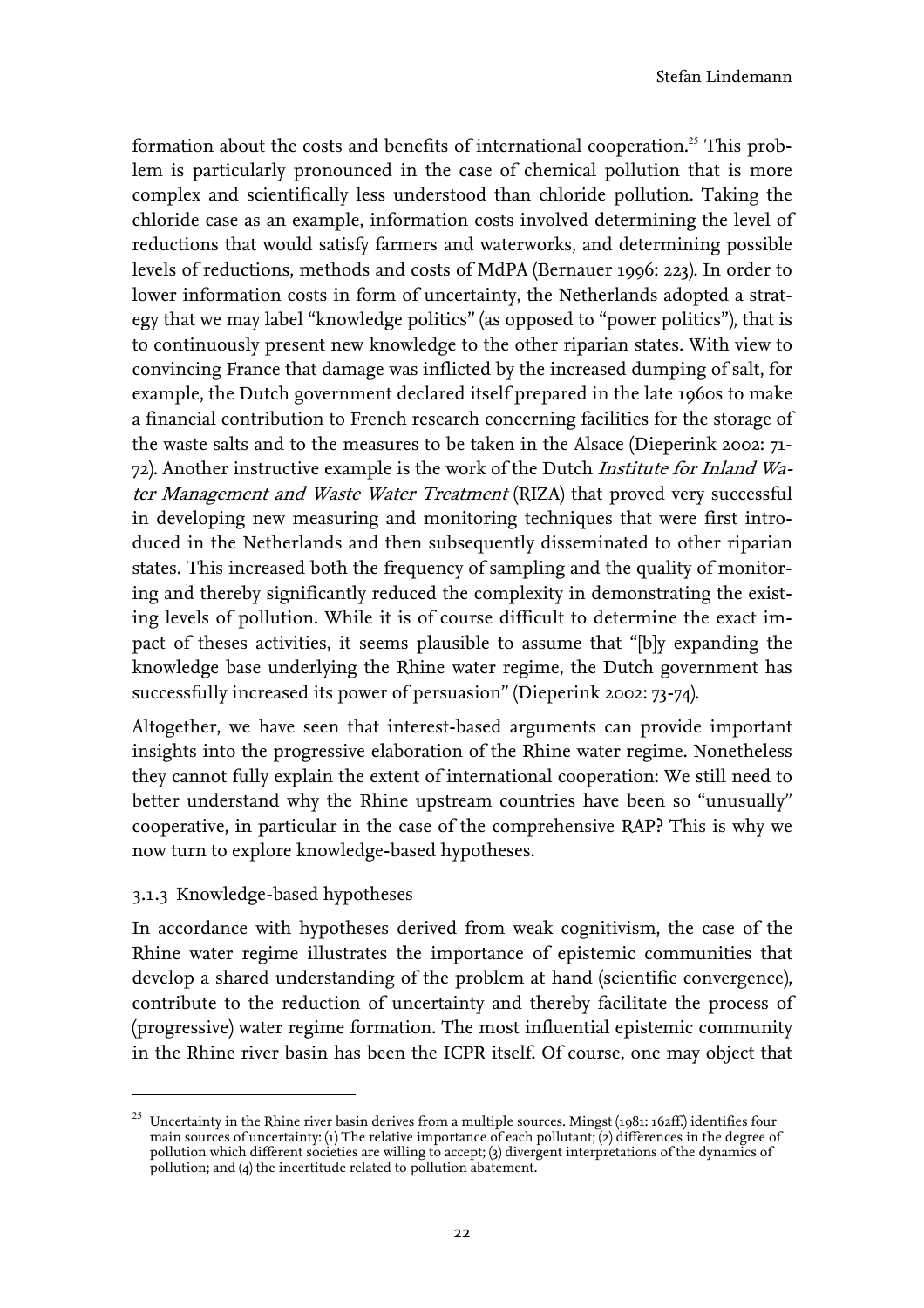the ICPR is the organisational structure of the Rhine water regime rather than a "traditional" epistemic community as conceptualised by knowledge-based approaches in International Relations theory (see section 2.1.3). But if one focuses on the ICPR's role in enhancing the knowledge about Rhine water pollution (as opposed to its role of a negotiation forum for signatory governments), the ICPR clearly displays the attributes of an epistemic community:

"The ICPR was able to assume the role as the pivot of the international knowledge community because it managed to fill the gaps in the knowledge base. It promoted insight into the nature, development and origin of the pollution by harmonising measuring and analysis methods, the development of a network of measuring stations and of a signalling and alert system. The insight was greatly boosted by the collection and exchange of information on area-specific details. Within the ICPR there was a lively exchange of the knowledge needed for the correct interpretation of the sampling results. This promoted the growth of unanimity on the exact effects of the concentration of certain substances for the various functions of the water system. Agreement grew on such issues as the need to deal with specific problems. Moreover, the ICPR activities yielded greater insight in the technical and financial options to diminish the pollution. The principle that the best available technology should be used to reduce the pollution could thus be given concrete form in certain sectors" (Dieperink 2002: 77; original emphasis).

While Dieperink's argument is generally very instructive, it requires further qualifications. It should be noted that the ICPR's role as a "learning facilitator" did not spring into life immediately; its evolution was on the contrary a lengthy process. During the 1950s and the 1960s, information exchanges were largely restricted to annual ICPR publications on pollution data that were collected at the principal national measurement stations along the Rhine. During this early period, the ICPR was not dominated, as it is today, by technocrats and scientists but by diplomats. The exchange of information intensified from the early 1970s when meetings at the ministerial level asked the ICPR to prepare the conventions on chemical and chloride pollution – a situation that gave rise to discussions on sensible threshold values for polluting substances and possibilities of technical solutions. This increase in transboundary information flows has resulted in a homogenisation of perceptions of Rhine pollution problems and common views about the available technical solutions. As a consequence, national authorities involved in Rhine pollution issues have been bound together into "a closely connected community of low to mid-level government officials and scientists (Bernauer and Moser 1996: 400). This community forms a "scientific-technical complex" (Holtrup 1999: 95) that consists of numerous ICPR working groups that exchange in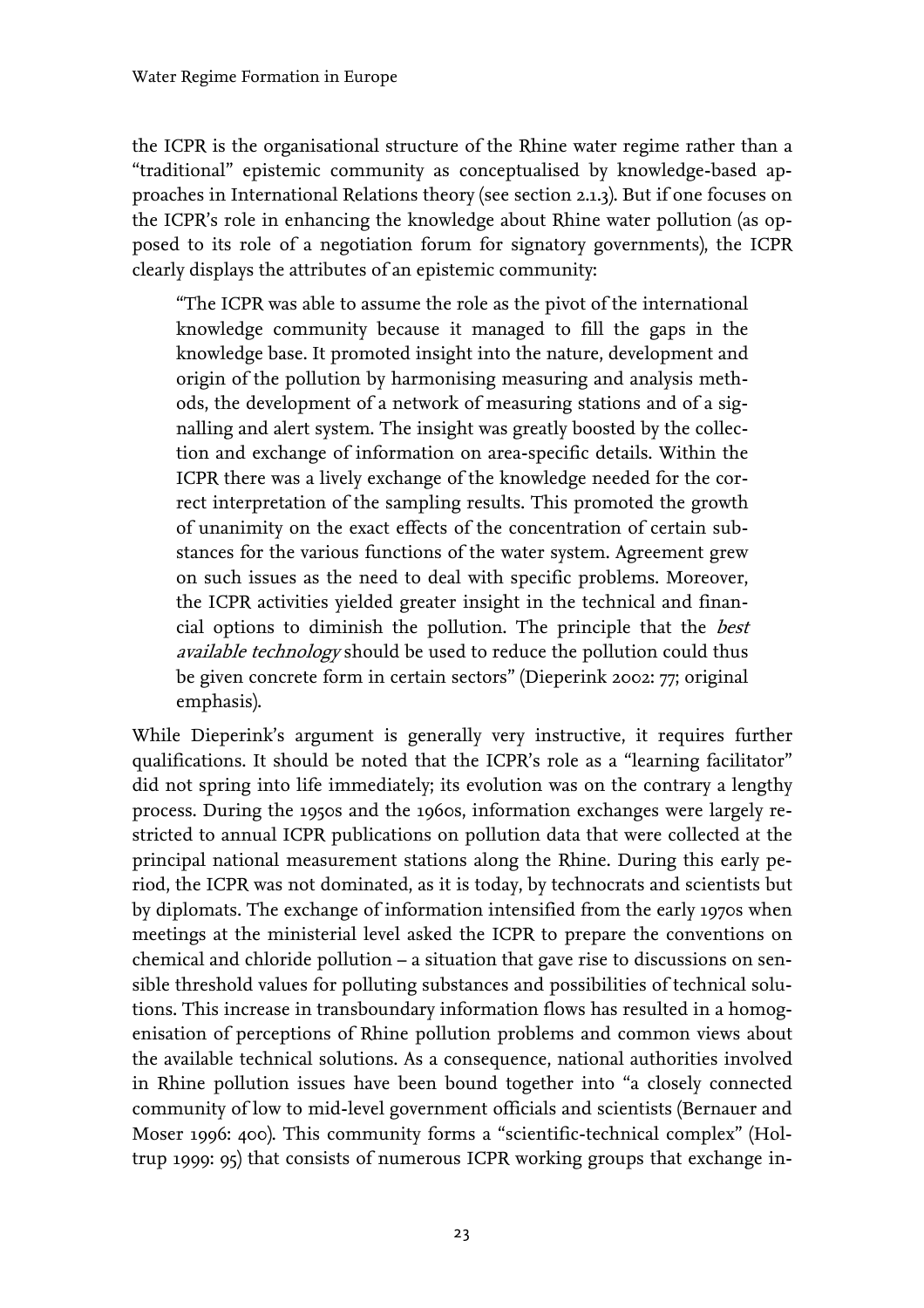formation about new forms of pollution, polluters, measurement methods or pollution or pollution abatement technologies.

Even though it is difficult to "measure" the exact impact of these activities, it is safe to assume that the ICPR has continuously improved the knowledge base of the water regime and thereby fostered agreement between the riparian states. This became especially apparent in the case of the RAP where the ICPR increased its "discretionary power" and skilfully set the agenda for this far-reaching cleanup agreement (Durth 1996: 184f.). Furthermore, we should mention that the activities of the ICPR have been complemented by other, albeit smaller epistemic communities. The most prominent example would be the International Association of Waterworks in the Rhine Basin (IAWR) – an association of 110 water companies that has successfully influenced public and political opinion in the riparian states. Here, we can cite the impact of two IAWR Rhine Memoranda: While the first memorandum of 1973 provided technical guidance for the elaboration of the Chemical Convention, the second memorandum, published in 1986, set the agenda for the inclusion of drinking water issues as a priority concern of the RAP (Durth 1996: 192f.).

Processes of international policy diffusion, finally, are largely limited to policy export: Rather than to import innovative practises from other river basins, the Rhine water regime is a pioneer effort in the field of international river basin management that has itself served as a model for other international river basins across Europe or even the world (see below). Nevertheless, certain elements of the Rhine water regime have been facilitated by processes of policy learning or lesson-drawing. The Chemical Convention, for instance, was strongly inspired by the draft European Convention for the Protection of International Watercourses Against Pollution (which had never been adopted by the member states of the Council of Europe), the 1974 Paris Convention for the Prevention of Marine Pollution from Land-Based Sources, and especially the EEC Directive on Pollution Caused by Certain Dangerous Substances Discharged into the Aquatic Environmentof the Community (Kiss 1985: 625).<sup>26</sup> The latter document draws the attention to the impact of contextual factors, more specifically the role of European integration.

#### <span id="page-27-0"></span>3.1.4 Context-based hypotheses

 $\overline{a}$ 

While a combination of interest- and knowledge-based hypotheses offers important insights into the progressive formation of the Rhine water regime, we should not overlook the possibility that events and conditions seemingly unrelated to the

<span id="page-27-1"></span><sup>&</sup>lt;sup>26</sup> The preamble of the *Chemical Convention* makes an explicit reference to the EEC Directive (Kiss 1985: 625).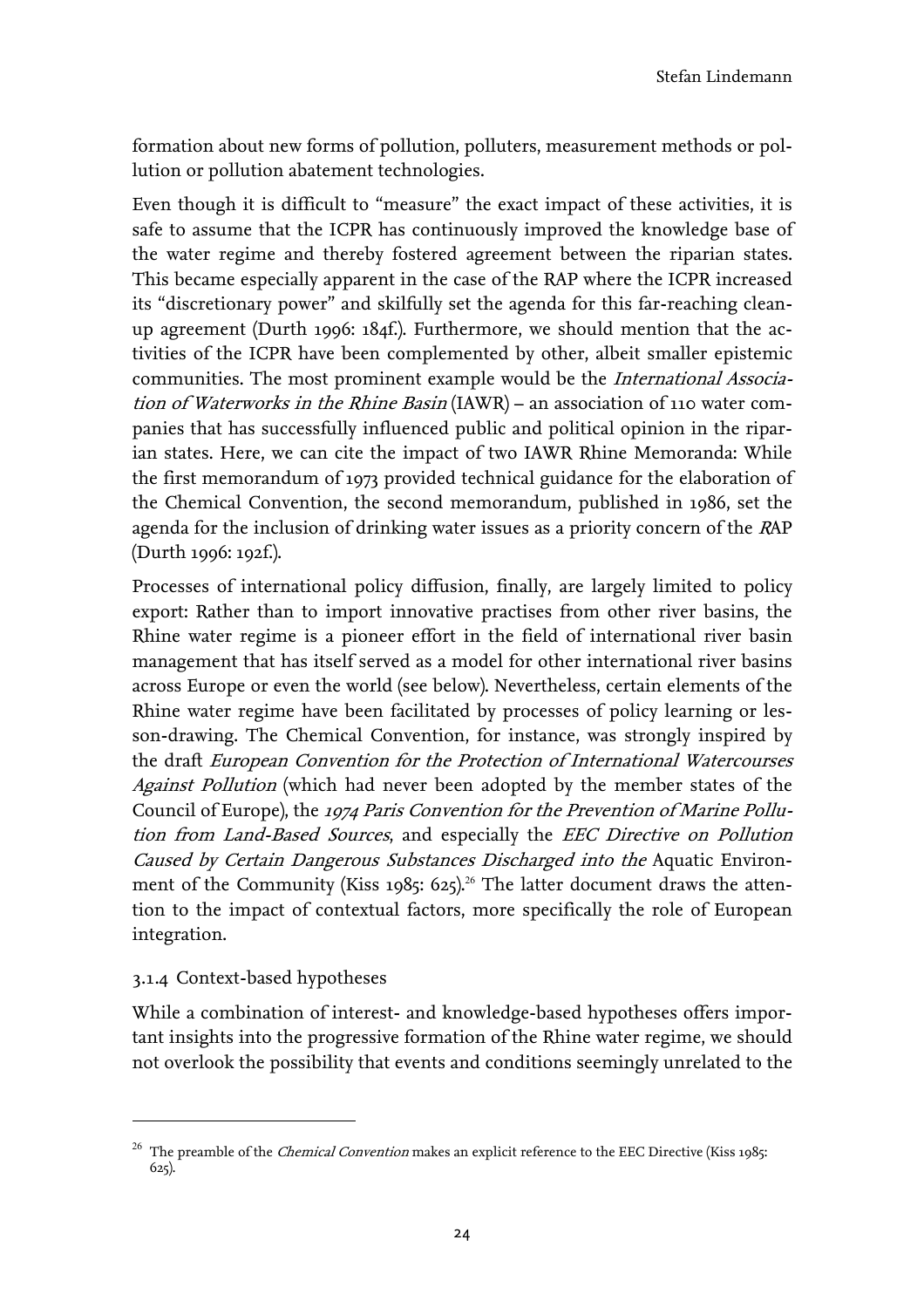issue under consideration provide a window of opportunity or are in some other way conducive to water regime formation. And indeed, in the case of the Rhine, context-based explanations have a high explanatory value.

First, we have to consider the role of the European integration process that has had an ambiguous impact on the formation of the Rhine water regime. On the one hand, the process of European integration has been largely beneficial: We should not forget that the member countries of the Rhine water regime have always been at the very core of the European integration process (with the exception of Switzerland) and are therefore bound together by a complex and dense web of interlinkages. In this context, it is illusionary to think of countries as purely rationalist power or utility maximizers (as done by power or interest-based arguments). Instead, EU member states act as members of an economic and political community (with common values) – their interaction has therefore to be understoodin the complex web of economic, political and ideational competition.<sup>27</sup> At the institutional level, the process of European integration has been accompanied by the creation of an area of common European law – a situation that has allowed the Dutch government and its interest groups to establish the threat of legal sanctions against upstream polluters (see above). On the downside, we should note that the process of European integration has not always been conducive to water regime formation. Since 1976, the European Commission has been a formal member of the ICPR to enable the coordination of research and promote the specification of norms. In the case of the *Chemical Convention*, however, Germany was only willing to formalise the norms after a consensus on similar norms had been reached among the EU Member states. This consensus proved difficult and cumbersome to achieve since the UK opted for the formalisation of water quality standards by which a maximum allowable concentration of substance in surfaces waters was specified, whereas other European countries preferred uniform emission standards (Dieperink 2002: 76). The introduction of the EU as an additional contracting party to the ICPR has therefore slowed down the implementation process (Bernauer and Moser 1996: 409).

Furthermore, we cannot understand the development of the comprehensive Rhine water regime without taking into account the impact of several disastrous events that provided important "windows of opportunities" to further international cooperation along the Rhine. A first "policy window" opened in the late 1960s when the threat of high concentrations of mercury and cadmium, combined with the massive fish death caused by the 1969 endosulfan spill, led to high levels of public commotion across the river basin. The latter was skilfully instrumentalised by the Dutch government to further its agenda during the negotia-

 $\overline{a}$ 

<span id="page-28-0"></span> $27$  This point would merit further investigation, e.g. by exploring hypotheses derived from strong cognitivism.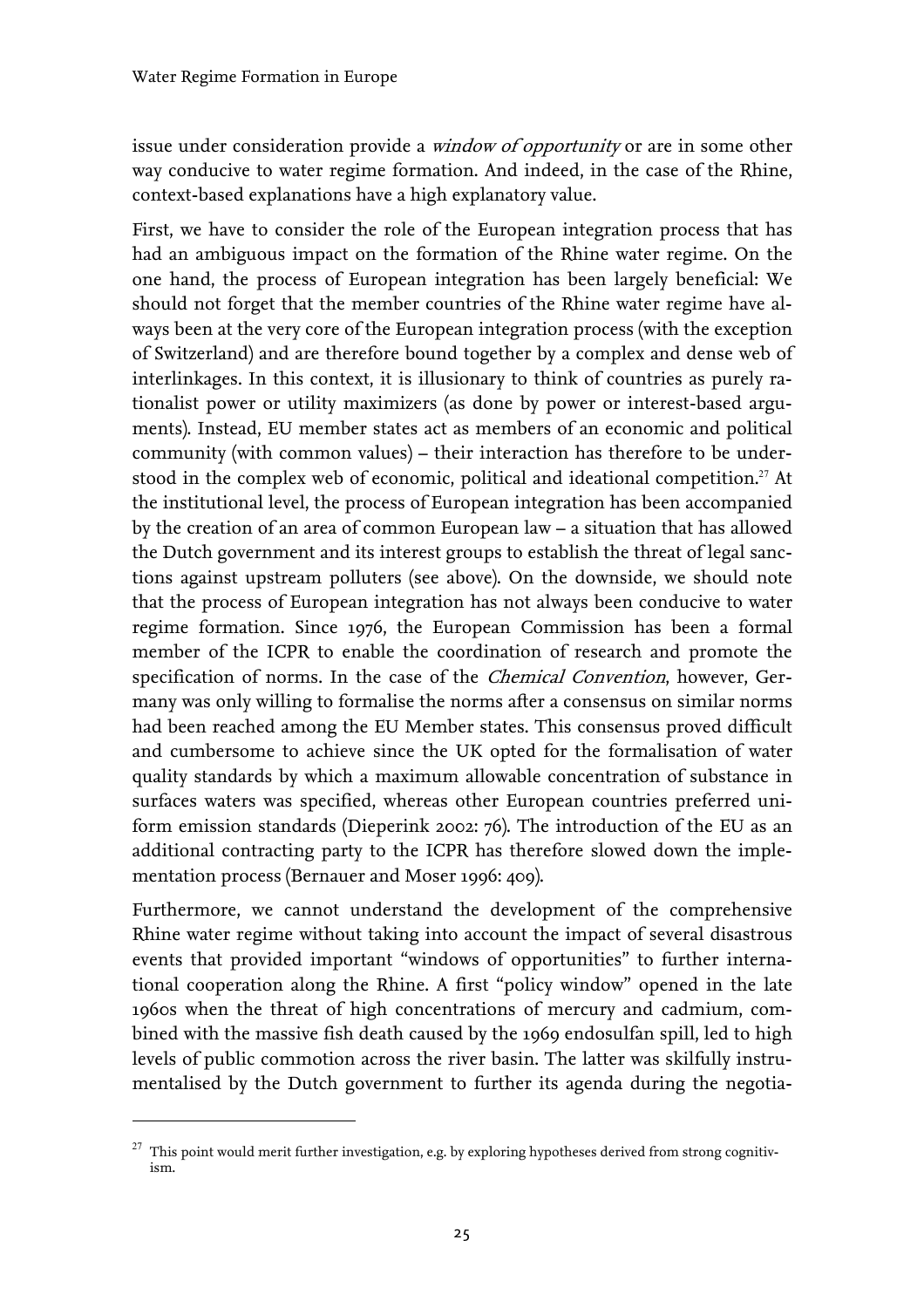tions that ultimately led to the conclusion of the Chemicals Convention (Dieperink 2002: 72-73).

But the most important disastrous event in the history of the Rhine river basin was without a doubt the Sandoz fire of 1986 – the "Tschernobyl of the Rhine" (Durth 1996: 177) that became a cornerstone on the way to the elaboration of the RAP. On the 1<sup>st</sup> of November 1986, an accident at the Swiss chemical firm Sandoz near Basel led to a widely publicised spill of toxic substances into the Rhine. As a consequence of extinguishing activities, about 10.000 to 15.000 cubic meters of heavily contaminated water not only turned the Rhine water red, but had a devastating effect on the river's fauna (e.g. 150.000 dead eels) and led to the interruption of drinking water supply and irrigation systems downstream. The Sandoz accident was followed by several other chemical spills along the Rhine in November 1986 - improvements in the water quality that had been achieved since the late 1970s seemed to disappear completely. The disastrous events were accompanied by high levels of public mobilisation and protest (not least because the population along the Rhine was directly affected by interruptions of drinking water supply) – a situation that put enormous pressure on the governments of all riparian states (for details cf. Durth 1996: 177; Holtrup 1999: 131ff.). Most importantly, the Sandoz accident helped to break up the traditional upstream-downstream constellation along the Rhine (Holtrup 1999: 134): Confronted with thousands of dead fish floating down the Rhine, France and Germany for the first time found themselves in a downstream position. This change in perspective led to a situation where all riparian states started to perceive the Rhine river basin as a common ecosystem that had to be protected through transboundary cooperation – the Rhine had become an international public good (Durth 1996: 180). The Dutch government was able to use this new situation to carry the negotiations further: During two subsequent ministerial conferences in late 1986, the highly involved Dutch Minister of Transport and Public Works Smit-Kroes assembled the other riparian states and converted dormant ideas on the improvement of the Rhine's ecosystem into the RAP. The return of the salmon became the "political symbol" of the RAP that helped to reduce the enormous complexities associated with the Rhine water regime into a tangible common goal shared by all riparian states (Durth 1996: 181f.).

#### <span id="page-29-0"></span>3.1.5 Summary

The case of the Rhine water regime illustrates that there is no "one-answer-fitsall" in trying to understand the formation of international water regimes. With the exception of power-based hypotheses, all theoretical approaches considered in our research framework provide important insights into the progressive formation of the water regime. Interest-based arguments are a good starting point to explain the agreement on the *Chemical* and *Chloride Conventions* of 1976. More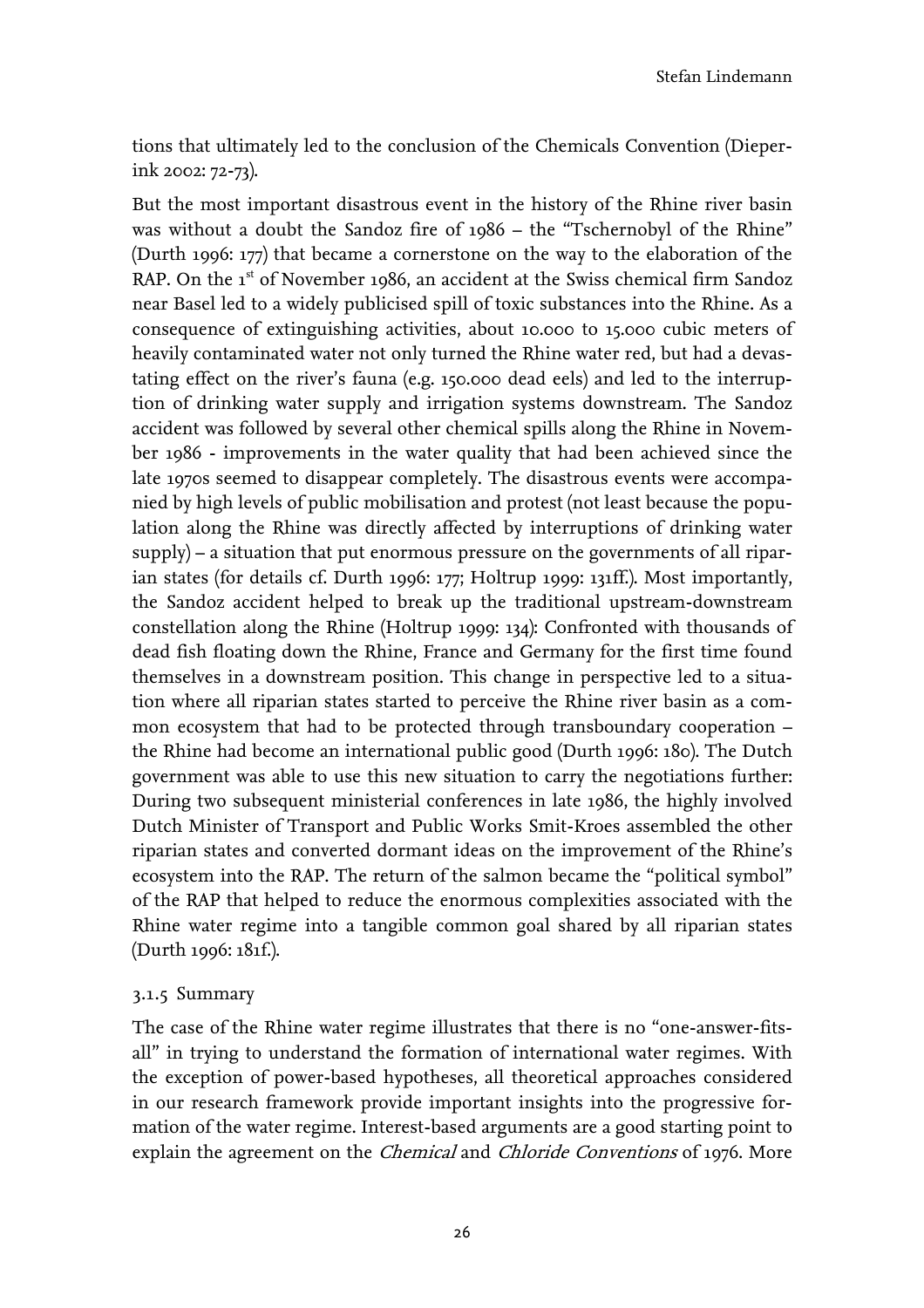specifically, the case of the Chloride Convention demonstrates how asymmetric interests due to upstream-downstream conditions can be balanced through financial transfers between riparian states. Furthermore, we have seen that knowledge is both an obstacle and a solution to water regime formation. While a lack of knowledge leads to high transaction costs and thereby hinders international cooperation, the improvement of a regime's knowledge base can be an important driving force behind cooperative solutions. In this context, we need to point to the role of the ICPR that has acted as an epistemic community by continuously improving the knowledge base of the Rhine water regime and thereby fostering agreement between the riparian states. Nonetheless, we cannot understand the progressive development of the Rhine water regime without taking account of contextual influencing factors: The exemplary RAP with its far-reaching ecosystem approach is the immediate outcome of the disastrous Sandoz spill of 1986 that helped to overcome upstream-downstream conditions and turned the management of the Rhine river basin into an international public good.

While our research framework generally helps to systematise the complex genesis of international water cooperation along the Rhine, future research may consider further exploring liberal approaches to international cooperation (see footnote 22). The analysis has shown that the pathways to cooperation cannot always be explained merely in terms of unitary state actors. If we open the "black box state" and analyse the behaviour of states as a result of the interaction between domestic actors or pressure groups, this may lead to further insights. In doing so, we should not limit our analysis to the role of Dutch interest groups that have been sufficiently studied. Instead, we should pay more systematic attention to the rising degree of environmental awareness in the Rhine riparian states in the 1970s and 1980s that has given rise to "green" domestic coalitions and thereby enhanced the riparian states' willingness to engage in international cooperation.

<span id="page-30-0"></span>3.2 The Elbe Water Regime

Once the symbol of the division of both Germany and the whole European continent, the river Elbe is now considered a bridge between Eastern and Western Europe. The Elbe is one of the longest rivers in central Europe (Durth 1996: 204f.). On its 1143 km long way from the Czech Riesengebirge to the North Sea, the river crosses the Czech Republic and then continues northwestwardly, diagonally spanning a large portion of eastern and northern Germany. The 148.268 km<sup>2</sup> large Elbe river basin is home to approximately 25 million people and includes the territory of four countries: The river itself and 99% of its basin is confined to the Czech Republic (34%) and Germany (65%) but the basin also covers tiny parts of Austria and Poland. A substantial amount of the territory of the former German Democratic Republic (GDR) was within the Elbe river basin, and most of the German stretch of the Elbe had been located in the GDR.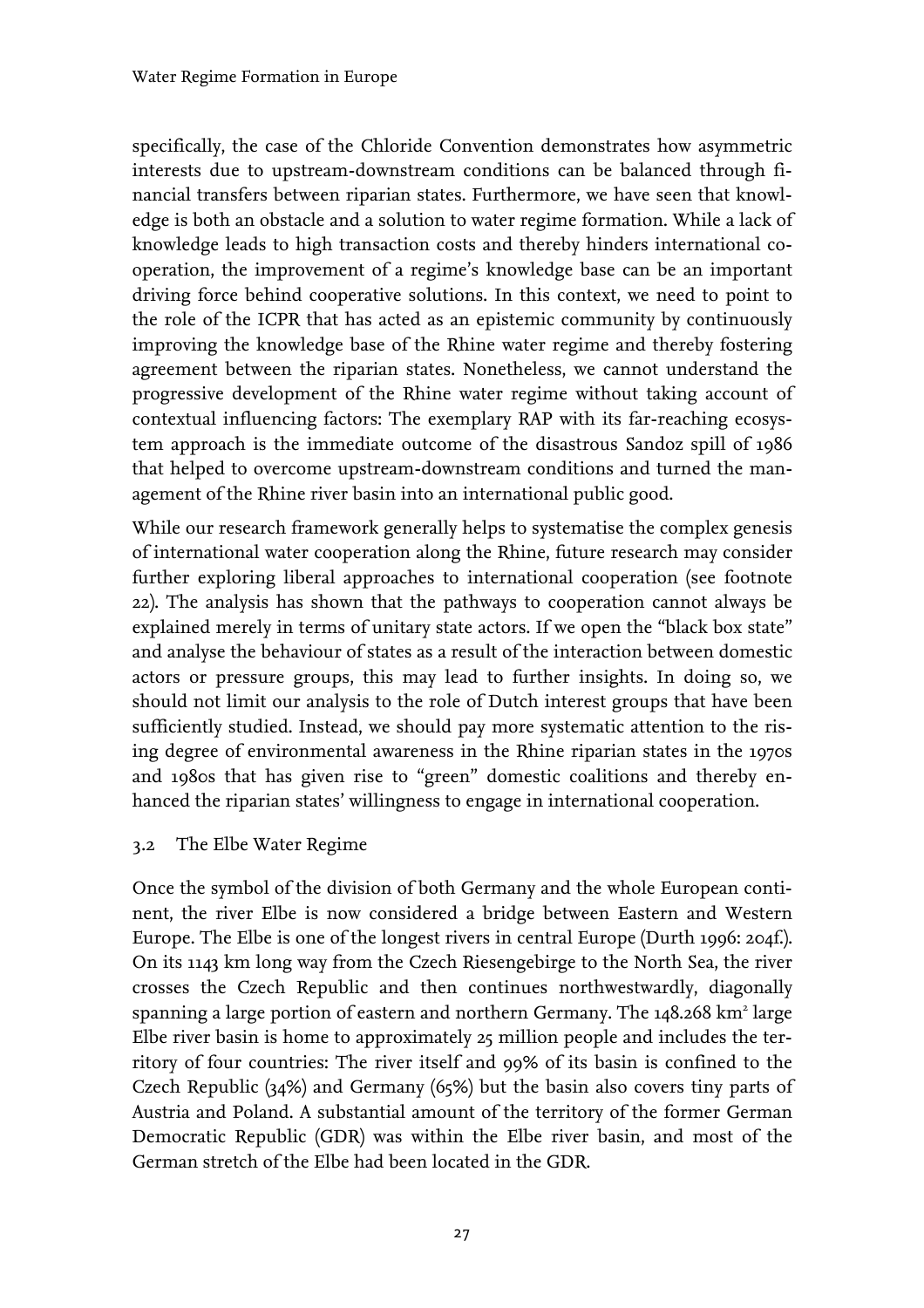Throughout the 1980s, the Elbe was considered to be one of the most heavily polluted rivers on the European continent, equalling the highest load of pollution reached in the Rhine during the 1970s (Holtrup 1999: 178ff.). High levels of water pollution were mainly due to diffuse (agricultural) emissions and industrial and communal point sources, in particular from the large industrial hubs around Prague, Dresden, Magdeburg and Hamburg. At the beginning of the 1990s, 90% of the pollutants were emitted on the territory of the former GDR and Czechoslovakia where industrial and domestic wastewater remained largely untreated. While Czechoslovakian sources contributed only 8% of total pollution, the GDR had officially declared the Elbe its sewer and was therefore responsible for more than 80% of the Elbe pollution. The Elbe presents another case of negative externalities linked to upstream-downstream conditions: Before the fall of the Berlin wall, West Germany suffered from heavy upstream pollution in both Czechoslovakia and the GDR; since 1990 the reunified Germany still receives the wastewater from the Czech Republic.

In contrast to the Rhine river case, the development of the Elbe water regime is a relatively recent phenomenon. Between 1949 and 1989, there was almost no cooperation between the then three main riparian states (Durth 1996: 208ff.). West Germany repeatedly tried to convince the upstream riparian states to curb water pollution, but both the GDR and Czechoslovakia persistently refused to engage in substantial international cooperation, including the exchange of data on water pollution. Both West and East Germany had concluded bilateral agreements on transboundary waters with Czechoslovakia in 1974, but these agreements did not lead to any material results on issues related to the Elbe River. With view to cooperation between the two German states, the GDR government argued that West Germany would have to pay for the reduction of water pollution upstream – a classical position of an upstream riparian state that was rejected by West Germany on grounds of the "polluter-pays-principle". When West Germany declared itself prepared to discuss the issue of financial compensation towards the end of the 1980s, the GDR linked the issue to the question of the German-German border and thereby prevented the opening of negotiations that would have imposed substantial environmental costs. The only agreement on cooperation along the Elbe before 1989 was reached between the three West German Länder Hamburg, Schleswig-Holstein and Niedersachsen that established the Arbeitsgemeinschaft zur Reinhaltung der Elbe (ARGE Elbe) in 1977 to collect data on downstream pollution between the German-German border and the North Sea.

The prospects for international cooperation between the Elbe riparian states improved dramatically with the nearing end of the Cold war (Durth 1996: 213ff.). While negotiations on the international protection of the Elbe had begun in early 1989 already, it was on the  $8<sup>th</sup>$  of October 1990 – only five days after the German reunification – that Germany, the Czech Republic and the European Economic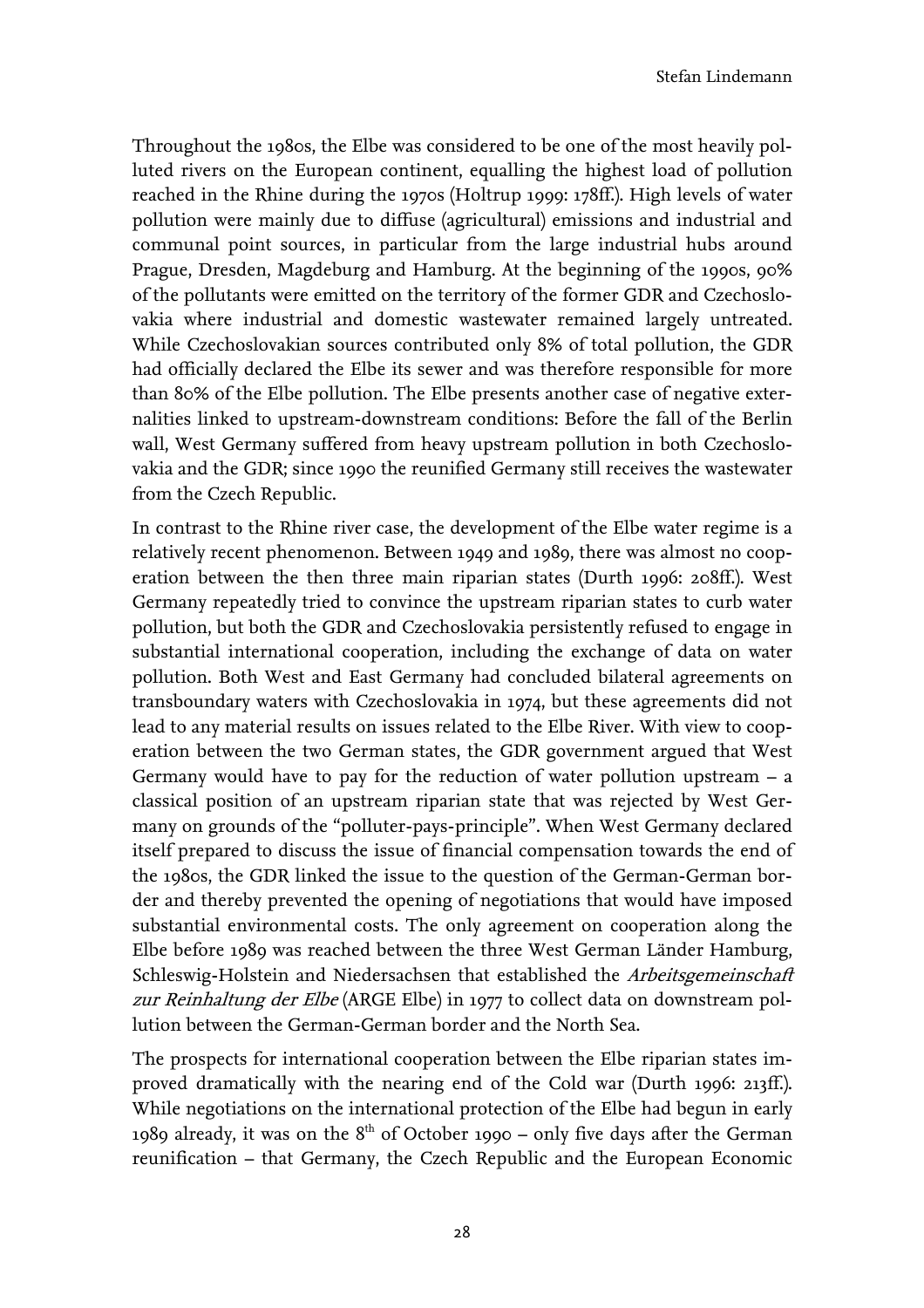$\overline{a}$ 

Community (EEC) reached agreement on the creation of the International Commission for the Protection of the Elbe (ICPE). The goals of the ICPE include (a) to enable the use of the Elbe water, in particular the supply of drinking water from bank-filtered waters and the agricultural use of the waters and sediments; (b) to achieve as natural an ecosystem as possible with a healthy diversity of species; and (c) to reduce substantially the pollution of the North Sea from the Elbe area (Durth 1996: 216f.). While the institutional design of the ICPE is almost identical with that of the ICPR (see above), its formal mandate is more comprehensive. The 13 tasks of the ICPE (as opposed to the three tasks of the ICPR) include, among others, to assess the existing levels of water pollution and to propose specific action programmes for the reduction of point and diffuse sources of pollution, including timetables and cost assessments.28Even though the ICPE remains an advisory body of the signatory governments with no independent power to take binding decisions, its scope of action is considerable. Accordingly, the creation of the ICPE has been followed by the conclusion of two distinct action programmes during the 1990s (Holtrup 1999: 212ff.). In 1991, the riparian states agreed on a First action programme to be implemented between 1992 and 1995 that aims to address the most immediate problems by reducing the heaviest pollution sources, in particular communal and industrial point sources. The programme establishes a priority catalogue that focuses on the finalisation of wastewater treatment plants under construction and defines criteria to identify those communal and industrial "hot spots" where pollution reduction measures (e.g. the construction of new wastewater treatment plants) will have the highest short-term impact. In a second step, the Elbe riparian states adopted a long-term Action Programme Elbe (APE) in December 1995 that covers the period between 1996 and 2010. While the APE aims to further decrease pollution from communal and industrial point sources,

<span id="page-32-0"></span> $^{28}$  Altogether, the ICPE is given the task to "(a) prepare surveys showing major point sources of discharges of harmful materials (discharge charts), estimate water pollution from diffuse sources and extrapolate both of these, (b) propose limit values for the discharge of effluent, (c) propose specific quality objectives taking account of the requirements with regard to the use of the waters, the particular conditions for the protection of the North Sea and the natural aquatic communities, (d) propose and coordinate the implementation of joint programmes of measurements and investigations to demonstrate the quality of the waters, sediments and effluent and to describe the aquatic and coastal communities, and shall record and evaluate the findings, (e) compile standardized methods for the classification of water quality in the Elbe, (f) propose specific action for the reduction of discharges of harmful materials from the point sources of both local authorities and industry and from diffuse sources and further measures including timetables and a cost assessment, (g) propose protective measures to prevent water pollution resulting from accidents, (h) propose a uniform warning and alert system for the drainage area, to be updated according to experience, (i) describe the hydrological situation in the Elbe area and record the main influencing factors (Elbe monograph), (j) provide documentary evidence regarding the ecological importance of the various biotope elements of the waters and proposals regarding the improvement of conditions for aquatic and coastal communities, (k) discuss planned and, upon request by a delegation, existing types of utilization of the waters which may have serious international repercussions, including hydraulic structures and regulation of the waters, (l) promote cooperation in particular on scientific research projects and regarding the exchange of information especially on the state of technology, (m) prepare the basis for any regulation between the contracting parties regarding the protection of the Elbe and its drainage area" (ICPE Treaty 1990: Article 2).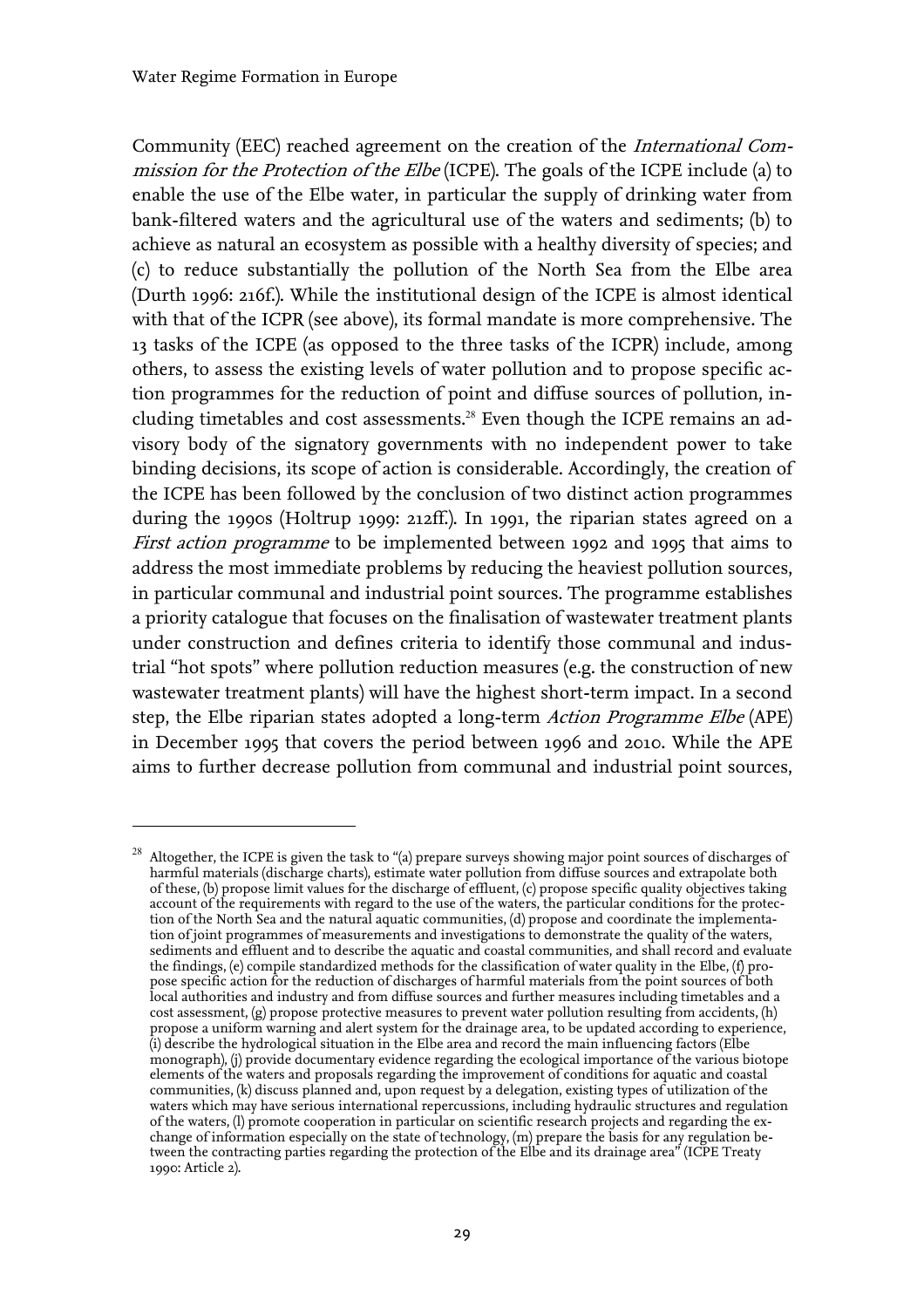it also places emphasis on the reduction of diffuse emissions (e.g. from agriculture) as well as on the ecological recovery of the Elbe and its alluvial plains. Specific goals include, among others, (a) the supply of drinking water from bank filtration and the possibility of fish consumption by the year 2000; and (b) the use of sediments for agriculture and increased biodiversity by the year 2010.

Within the short period of five years, the Elbe riparian states have established an ambitious water regime that has significantly contributed to the progressive clean up of the Elbe throughout the 1990s (c.f. Durth 1996: 220f; Holtrup 1999: 219ff.). In order to understand the driving forces behind the formation of the Elbe water regime, we will once again test the hypotheses underlying the power-, interest-, knowledge- and context based approaches.

#### <span id="page-33-0"></span>3.2.1 Power-based hypotheses

While power-based hypotheses had no explanatory power in the case of the Rhine water regime, the case of the Elbe water regime seems to be different. Among the two main riparian countries of the river basin, the reunified Germany not only enjoys an incontestable hegemonic status but has also a clear incentive to make use of its "preponderance of material resources" to compensate for its geographically disadvantageous downstream position. At first sight, one is therefore easily tempted to argue that the Germany was able to impose the creation of the Elbe water regime on the Czech Republic, after West Germany had been unable to do so during the Cold War period.

However, such claim requires important qualifications. This is not to deny that Germany has indeed been the driving force behind the formation of the Elbe water regime. The country certainly has the necessary resources to both impose cooperative arrangements and/or to make benevolent concessions. Nonetheless, Germany does not fully match neither the image of a coercive hegemon nor that of a benign hegemon. A coercive hegemon would have used its superior power to impose the institutional arrangements it prefers on the other riparian states - a strategy that does not fit Germany's behaviour during the Elbe negotiations. According to Holtrup (1999: 187), the German government was determined to avoid the behaviour of a dominant cooperation partner and therefore adopted a very careful diplomatic approach during the negotiations on the creation of the ICPE. In order to ease the Czech fears of being dominated by the reunified Germany, the German delegation invited the European Economic Community (EEC) to become a member of the ICPE – a step that created a more balanced context for subsequent negotiations. One may conclude that Germany acted as a benign rather than as a coercive hegemon. In this case, Germany would be expected to exercise positive leadership by providing the water regime all by itself. But as we shall see below, this is clearly not the case: Both countries pay for the reduction of water pollution on their own territory (for details see the following section 3.2.2).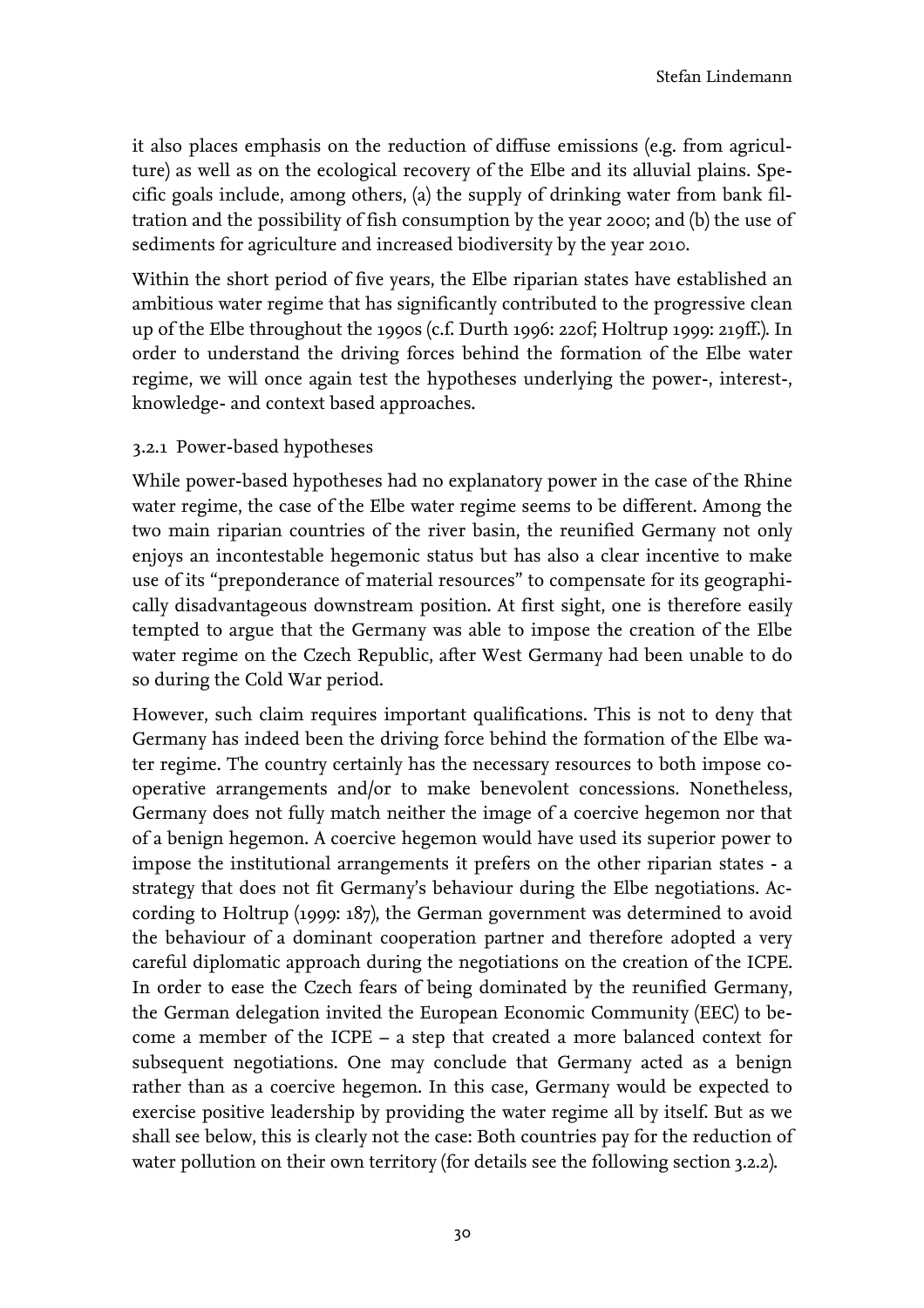In sum, the available empirical evidence makes it difficult to conclude on powerbased hypotheses. In the light of German hegemony in the Elbe river basin, there may be reason to assume that the Czech government had little choice but to engage in international water cooperation. Nevertheless, as we have seen, this argument is not entirely convincing. In order to better explain the cooperative behaviour of the Czech government, we now turn to explore interest-based hypotheses.

#### <span id="page-34-0"></span>3.2.2 Interest-based hypotheses

Interest-based arguments would predict that the Czech Republic has been financially compensated for its cooperative behaviour. However, the available empirical evidence from the Elbe river basin does not confirm such prediction.

As already mentioned above, the issue of financial compensation for the reduction of upstream pollution was repeatedly subject to disagreement between the two German states throughout the 1980s. When West Germany finally agreed in early 1989 to support pollution abatement measures in the GDR with 1 billion DM, the fall of the Berlin wall and the prospect of reunification soon made this deal obsolete (Durth 1996: 210). The ICPE and the two Elbe action programmes of the 1990s, on the other hand, do not involve financial transfers from Germany to the Czech Republic. In the case of the ICPE, each country covers the costs for its representatives, while all other costs are divided according to the following formula: Germany pays 65.0%, the Czech Republic 32.5% and the EEC 2.5% (ICPE Treaty 1990: Article 14). This formula reflects the two riparian states's share of the Elbe river basin and can therefore hardly be interpreted as involving financial compensation. In the case of the two Elbe action programmes, both countries pay for the pollution abatement measures on their own territory. The German government has financed several smaller environmental projects for the construction of wastewater treatment plants in the Czech part of the Elbe river basin (Holtrup 1999: 220). But these financial transfers do not even come close to offsetting the substantial costs of the two Elbe action programmes. In the case of the *First Ac*tion Programme (1991), the Czech government committed itself to invest 11.7 billion Czech korunas (ca. 650 million DM) into the construction of communal and industrial wastewater treatment plants, while Germany's financial burden amounted to 19 billion DM. Estimated costs for the Action Programme Elbe (APE) between 1996 and 2010 amount to another 10 billion DM on the German and 8 billion korunas on the Czech side – but Czech costs may as well be more than twice as high as initially estimated (Holtrup 1999: 215ff.).

Altogether, the upstream riparian state Czech Republic has engaged in costly international water cooperation without receiving adequate financial compensation from Germany. Of course, one may argue that the Czech costs are relatively small compared to those incurred by Germany. But ever since the costs on the Czech side are far from negligible in the context of a country in transition, we still need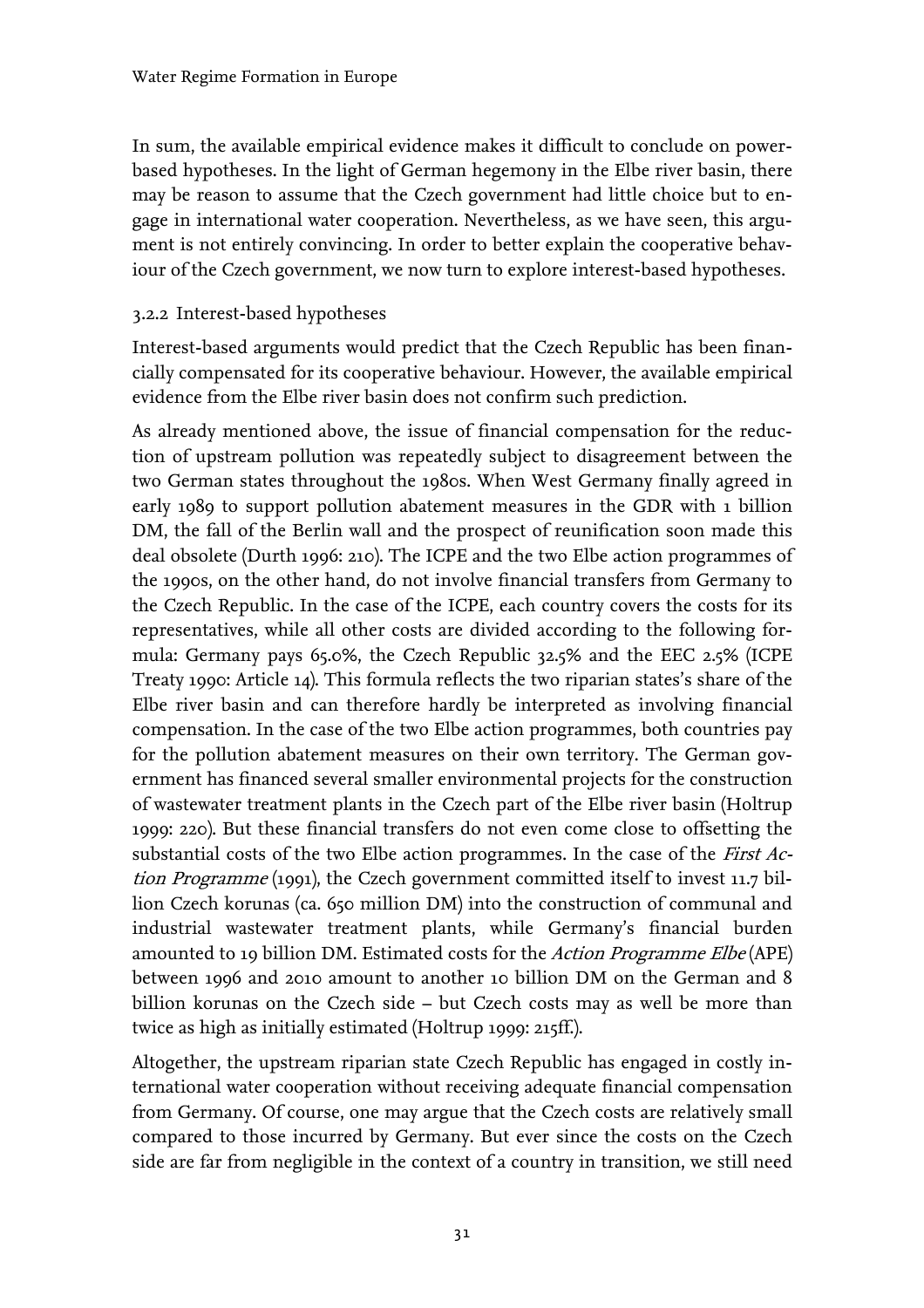to explore other hypotheses to explain the surprisingly cooperative behaviour of the upstream state.

#### <span id="page-35-0"></span>3.2.3 Knowledge-based hypotheses

 $\overline{a}$ 

As in the Rhine river case, the Elbe water regime illustrates that international river commissions can successfully assume the role of epistemic communities: The ICPE has helped to develop a shared understanding of the problem at hand, contributed to the reduction of uncertainty and thereby facilitated the process of water regime formation.

The "scientific-technical complex" of the ICPE started to organise shortly after the conclusion of the Elbe treaty (Holtrup 1999: 201ff.). In the 1990s, the ICPE included a total of eight working groups that documented the hydrological and ecological condition of the Elbe, proposed specific action programmes to tackle the existing problems and coordinated the scientific-technical implementation of the programmes. The working groups are dominated by external experts and scientists as well as by representatives of the German Länder that participate through theARGE Elbe (see above).<sup>29</sup> As already mentioned, the ICPE has a considerable scope of action compared to that of the ICPR. Beyond its far-reaching competences in documenting pollution and proposing pollution reduction measures (see above), the ICPE coordinates – through its permanent secretariat in Magdeburg - a number of transboundary scientific research projects that pay particular attention to the state of technology in the Elbe river basin (Holtrup 1999: 199). Again, the available empirical evidence makes it difficult to assess the exact impact of these activities. Nonetheless, it seems safe to assume that the ICPE has significantly enhanced the knowledge base of the Elbe water regime and thereby facilitated the rapid process of regime formation. In 1991, for instance, the work of the ICPE was the driving force behind the establishment of an international water monitoring system that allowed for a comprehensive inventory of the Elbe ecosystem and thereby provided the basis for the priority measures underlying the First Action Programme (Holtrup 1999: 212).

Beyond the work of the ICPE, we can hardly overemphasise the importance of (horizontal) policy diffusion. The German idea to establish an international commission for the protection of the Elbe was based on the positive experiences with international water cooperation in the Rhine river basin: At the signing of the Elbe treaty in 1990, Klaus Töpfer, the former German minister for the environment, declared the intention to transfer the successful "Rhine model" to the

<span id="page-35-1"></span> $^{29}$  The ARGE Elbe has become an important actor within the ICPE since it disposes of long-standing experience and capacity with respect to the management of the Elbe (for details see Holtrup 1999: 203ff.).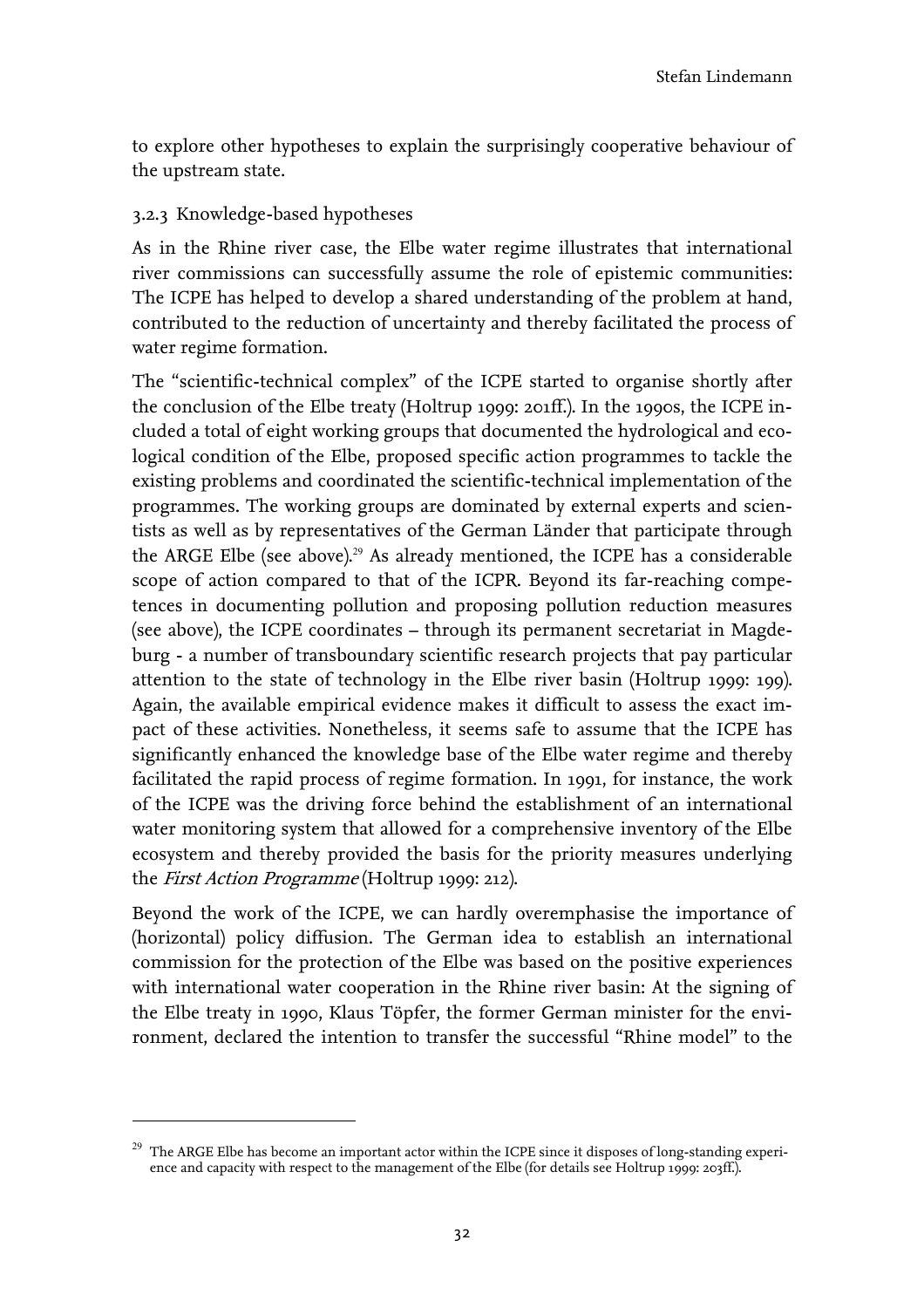Elberiver basin (Holtrup 1999: 173).<sup>30</sup> This intention was mirrored by the composition of the German delegation during the ICPE negotiations: Dr. Ruchay, the German head of delegation, had been heaviliy involved in the work of the ICPR and was now able to bring his experience into the creation of the ICPE (Holtrup 1999: 187). The existence of the "Rhine model" has clearly facilitated the process of water regime formation in the Elbe river basin and given rise to multiple learning processes. While the ICPE was institutionally modelled after the ICPR, the Elbe riparian states deliberately tried to avoid the mistakes that had been made during the early years of the Rhine cooperation by providing the ICPE with a more comprehensive mandate (Holtrup 1999: 190). Also, the two action programmes of the Elbe water regime clearly adopt the flexible ecosystem approach underlying the Rhine Action Programme (RAP) (Durth 1996: 218). Interestingly, certain provisions of the Elbe water regime - e.g. its integrated river basin management approach – go even beyond those of the Rhine water regime – a situation that has givenrise to reciprocal diffusion processes (Holtrup 1999: 189f.).<sup>31</sup> Altogether, the rapid creation of the Elbe water regime cannot be understood without taking into account the described process of policy imitation and learning that reflects the experience of 40 years of cooperation in the Rhine river basin. The availability of information about institutional practises in the Rhine river basin has affected institutional development in the Elbe river basin – a classical case of policy diffusion.

While knowledge-based arguments provide important insights into the rapid formation of the Elbe water regime, they cannot fully explain why the Czech government chose to engage in a cooperative process in the first place. This is why we now turn to explore context-based hypotheses.

#### <span id="page-36-0"></span>3.2.4 Context-based hypotheses

 $\overline{a}$ 

In the case of the Rhine water regime, context-based explanations had a very high explanatory value. The same holds true for the Elbe water regime. It is obvious that the end of the Cold War and the fall of the Berlin wall have provided a unique window of opportunity for the development of international cooperation along the Elbe. Without the economic, political and cultural revolution of 1989, the Elbe water regime would have been difficult, if not impossible to achieve.

But the end of the Cold War alone does not explain the cooperative behaviour of the Czech government. Of course, the changes of 1989 may have led to a political

<span id="page-36-1"></span> $30$  Already in 1988, Germany had invited the delegations of the GDR and Czechoslovakia to participate in a boat trip on the Rhine – an invitation that was clearly motivated by the German intention to advertise the model of the ICPR (Holtrup 1999: 186).

<span id="page-36-2"></span> $^{\rm 31}$  The new Rhine Convention (1998), for instance, is inspired by the integrated river basin management approach of the Elbe water regime (Holtrup 1999: 190).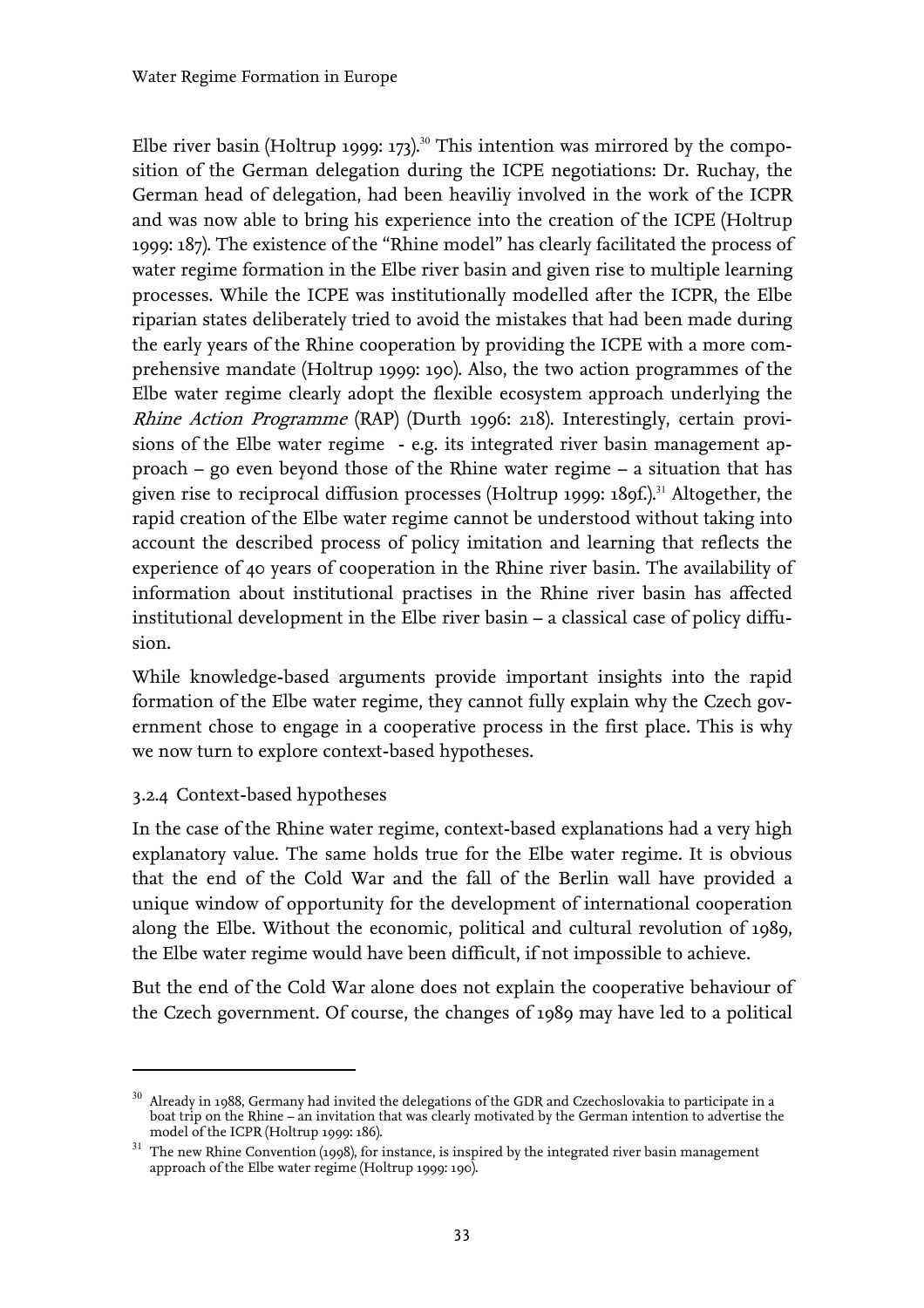climate that was generally conducive to environmental cooperation. But the key driving force behind the cooperative attitude displayed by the Czech government was the country's motivation to be among the first East European countries to join the European Union (Holtrup 1999: 194). This required decisive environmental action with view to harmonising the country's environmental standards with those of the European aquis communautaire.

#### <span id="page-37-0"></span>3.2.5 Summary

Since the end of the Cold war, the Elbe riparian states have established an ambitious water regime that has - within a relatively short period of time – made an important contribution to the recent clean up of the river. The reunified Germany as the main victim of upstream water pollution has been the driving force behind the water regime. While one may suspect that the Elbe water regime reflects Germany's hegemonic status in the river basin, it seems equally, if not more plausible to explain the cooperative behaviour of the Czech government with the country's motivation to become a full member of the European Union. Water regime formation has therefore been facilitated by the prospect of European integration, rather than by asymmetric power relations.

The surprisingly rapid development of the Elbe water regime can best be explained with knowledge-based arguments. Here, we first need to mention the activities of the ICPE that has performed the functions of an epistemic community: By enhancing the knowledge base of the water regime, it has paved the way for the conclusion of the two Elbe action programmes in the first half of the 1990s. Secondly, the rapid formation of the Elbe water regime is largely due to international policy diffusion: Germany was able to draw on 40 years of positive experiences with the "Rhine river model" that was successfully transferred and further developed in the context of the Elbe river basin.

#### <span id="page-37-1"></span>4 Conclusions

Since the early 1960s, the European continent has witnessed the (subsequent) spread of multilateral agreements to combat transboundary pollution. In order to explain the formation of these international water regimes, we have developed a research framework that considers power-, interest-, knowledge- and contextbased approaches to the study of international cooperation. This research framework was then tested at the example of international water cooperation in the Rhine and Elbe river basins.

The empirical findings suggest that there is no "one-answer-fits-all" in trying to understand the formation of international water regimes. Cooperation along international rivers is a complex, lengthy and often contradictory process – an observation that confirms the need to combine competing theoretical approaches to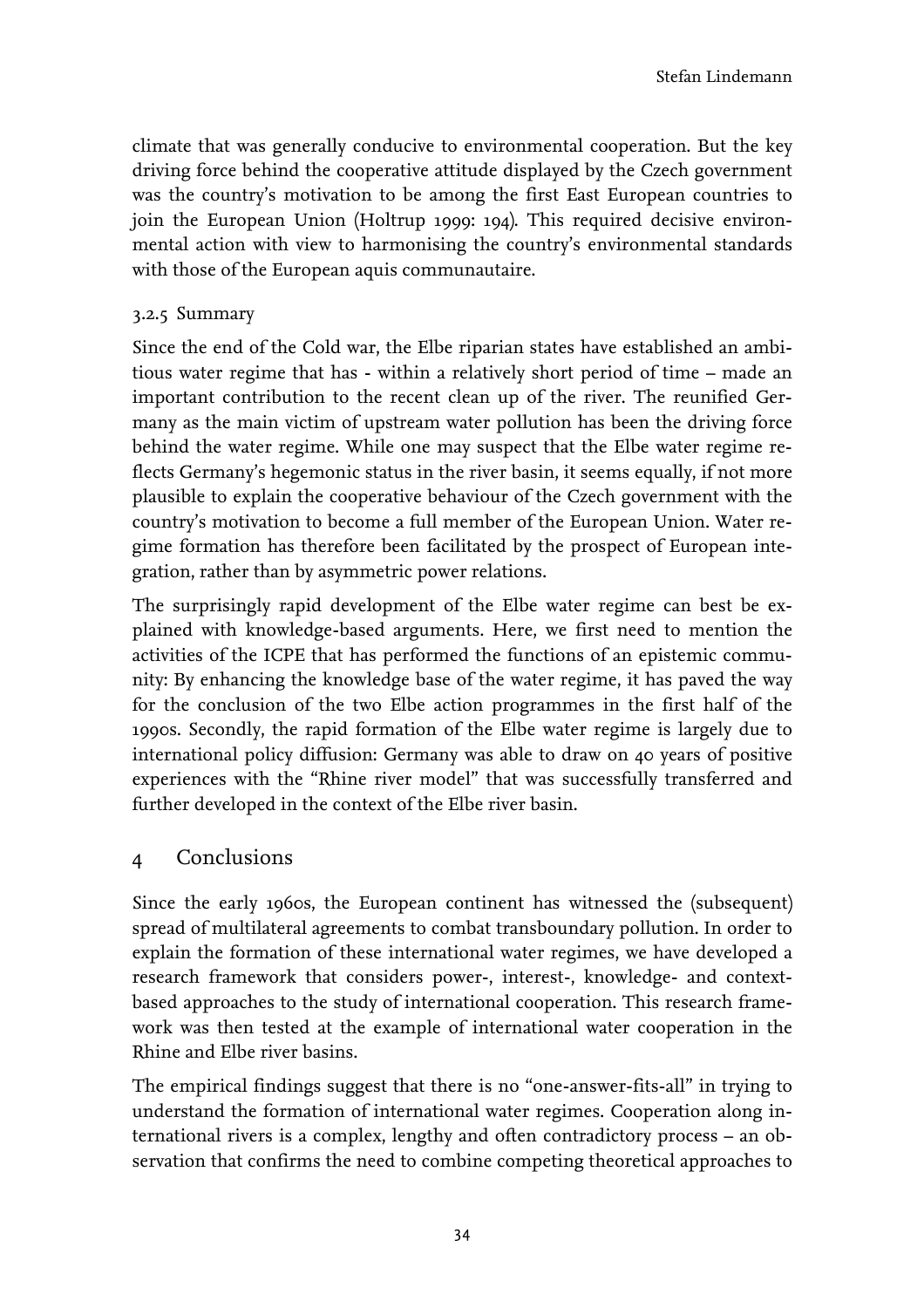fully comprehend its driving forces. The conclusions derived from the Rhine and Elbe case studies can be summarised as follows:

- Power-based hypotheses have least explanatory power. The Rhine case clearly shows that the formation of a comprehensive water regime can be achieved in the absence of a hegemon: The Netherlands as the non-hegemonic downstream country has been the driving force behind the Rhine water regime by adopting a political strategy that skilfully combines financial compensation, the threat of legal sanctions and the mobilisation of knowledge. The case of the Elbe water regime is only different at first sight: Even though one may argue that the Elbe water regime reflects Germany's hegemonic status in the river basin, it seems equally, if not more plausible to explain the cooperative behaviour of the Czech government with the country's motivation to join the European Union. While the presence of a hegemon is therefore by no means a necessary condition for water regime formation, the Elbe case may still show that a downstream hegemon may facilitate the cooperation process.
- Interest-based arguments provide more insight into the formation of the two water regimes. In accordance with theoretical predictions, upstreamdownstream conditions along international rivers tend to make efforts for international cooperation difficult, cumbersome and slow. Nonetheless, the Rhine river case illustrates that the extent to which upstream-downstream conditions really impede international cooperation may vary depending on the distribution of costs: While the costs of chloride pollution are asymmetrically distributed at the expense of the Netherlands, the costs of chemical pollution exhibit a more symmetric distribution among the riparian states – a situation that is more conducive to international cooperation. Interest-based arguments suggest that asymmetric interests due to upstream-downstream conditions tend to be balanced through the provision of cost incentives between riparian states. However, this hypothesis is only partially confirmed: With the notable exception of the Rhine Chloride Convention, the various action programmes along the Rhine and Elbe were reached without making use of direct cost incentives, that is side-payments. This may be due to high transaction costs in form of uncertainty about the problem at hand or the prominence of the "polluter-pays-principle" in the European context. Also, the instrument of indirect cost incentives, that is "issue-linkages" is remarkably absent in both cases (with the exception of the ICPR).
- Knowledge-based arguments prove to be of high relevance. First of all, the empirical evidence confirms the hypothesized importance of epistemic communities: The "scientific-technical complex" of both ICPR and ICPE has fulfilled the function of an epistemic community by developing a shared understanding of the problem at hand (scientific convergence), contributing to the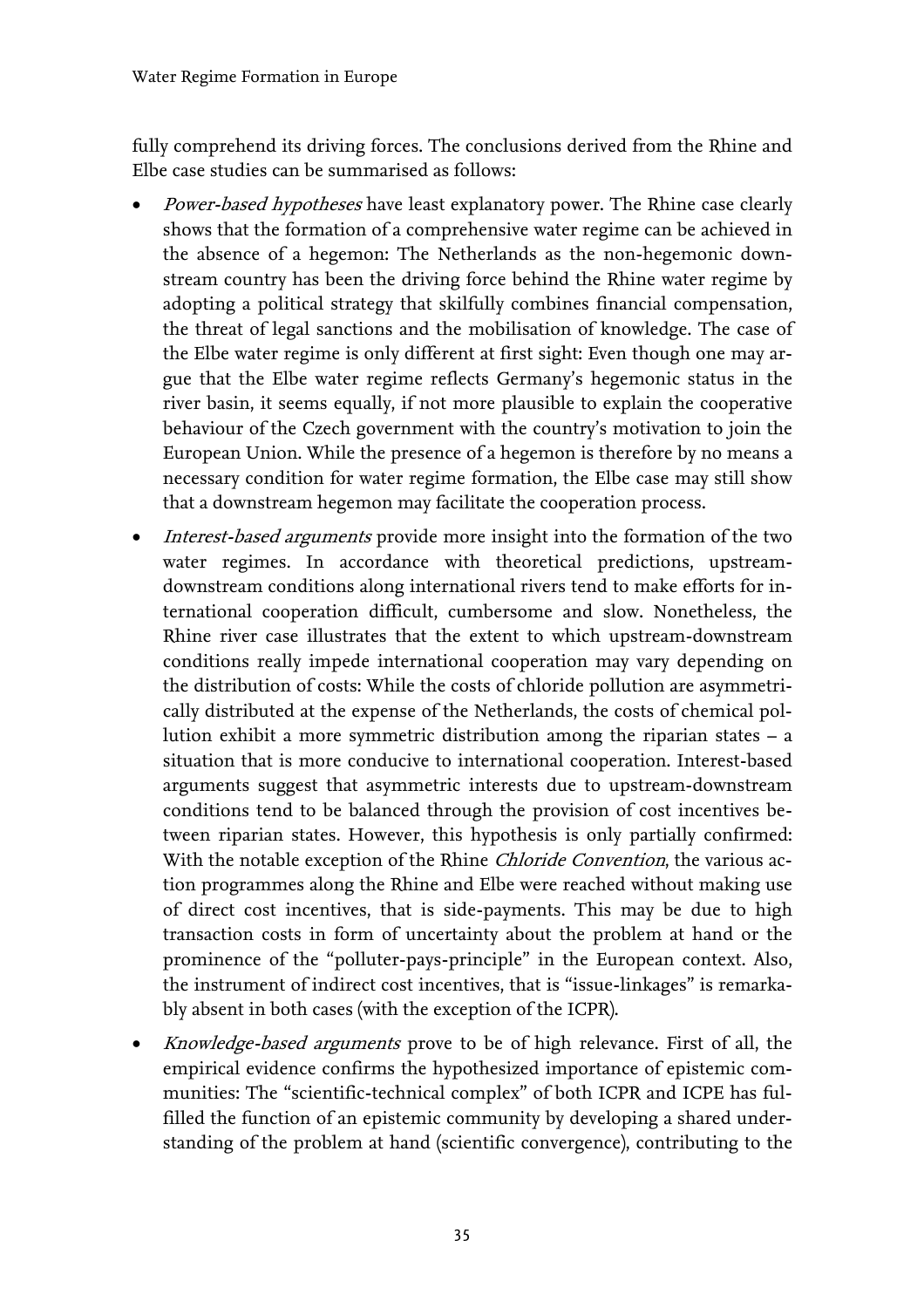reduction of uncertainty and thereby enhancing the knowledge base of the water regime. In both cases, this has paved the way for (progressive) water regime formation. Secondly, we find considerable evidence for processes of international policy learning: The model of the Rhine water regime was successfully transferred and further developed in the context of the Elbe river basin. Information about institutional practises in the Rhine river basin has clearly affected institutional development in the Elbe river basin – a classical case of policy diffusion.

• Ironically, context-based arguments have the highest explanatory power. The development of the Rhine water regime, in particular that of the innovative Rhine Action Programme (RAP), cannot be understood without the disastrous Sandoz spill of 1986 that has helped to overcome upstream-downstream conditions and turned the management of the Rhine river basin into an international public good (problem). Similarly, the economic, political and cultural revolution of 1989 has provided a unique window of opportunity for the development of the Elbe water regime. Finally, both case studies reveal the relevance of the European integration process: While the Rhine river regime has been facilitated by the fact that it assembles the pioneer countries of European integration, it is the prospect of accession to the European Union that has motivated the cooperative behaviour of the Czech government in the Elbe river case.

In sum, the European continent has witnessed important developments in the "voluntary" management of its transboundary rivers since the early 1960s. The manifold cooperation processes are a still poorly understood and continue to raise many questions to which this paper could only provide preliminary answers. While the Rhine and Elbe cases generally shed light on the driving forces behind water regime formation, future research will have to subject our preliminary findings to more comprehensive and systematic investigations. While there are certainly multiple pathways for future research, we suspect that it may be of particular interest to further explore hypotheses related to international policy diffusion: Has the model of the Rhine water regime also affected institutional development in settings as different as the Scheldt, Danube, Odera and Volga river basins? What has been the relationship with the UNECE Convention on the Protection and Use of Transboundary Watercourses and International Lakes (1992) that legally obliges the signatory governments to enter into bilateral and multilateral agreements on transboundary waters? And can we observe instances of policy diffusion from Europe to other parts of the world?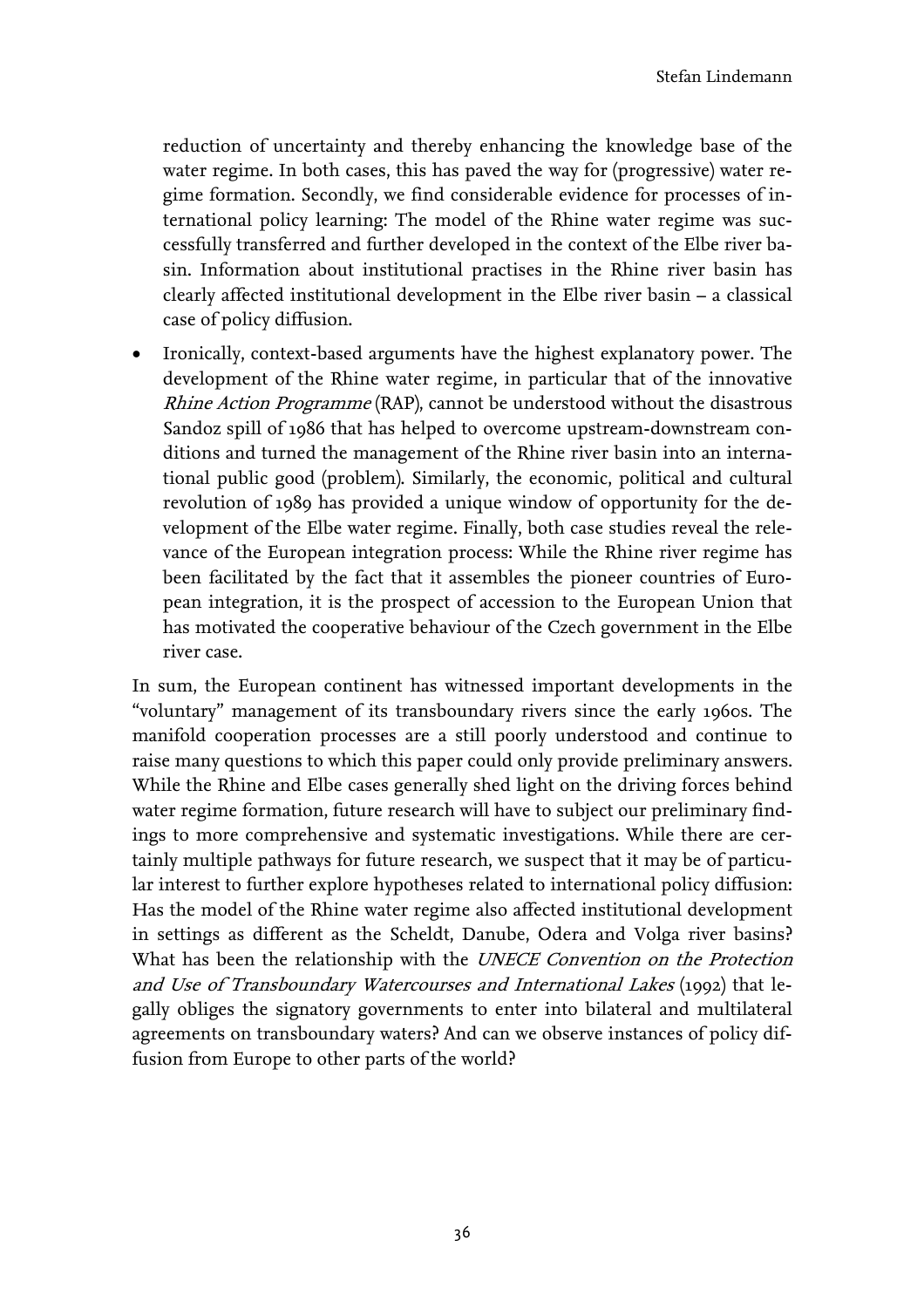## <span id="page-40-0"></span>5 Bibliography

- Beach, Heather L.; Hammer, Jesse; Hewitt, J. Joseph; Kaufman, Edy; Kurki, Anja; Oppenheimer, Joe A.; Wolf, Aaron T., 2000: Transboundary freshwater dispute resolution: Theory, practice and annotated references (Tokyo - New York - Paris: United Nations University Press).
- Bennett, Andrew, 2004: "Case study methods: Design, use, and comparative advantages", in: Sprinz, Detlef F.; Wolinsky-Nahmias, Yael (eds.): Models, numbers, and cases, Methods for studying International Relations (Ann Arbor: University of Michigan Press): 19-55.
- Bernauer, Thomas, 1995: "The International Financing of Environmental Protection: Lessons from Efforts to Protect the Rhine against Chloride Pollution", in: Environmental Politics, Vol. 4, No. 3: 369-390.
- Bernauer, Thomas, 1996: "Protecting the Rhine river against chloride Pollution", in: Keohane, Robert O.; Levy, Marc A. (eds.): Institutions for Environmental Aid: Pitfalls and Promise (Cambridge Mass.: MIT Press): 201–233.
- Bernauer, Thomas, 2002: "Explaining success and failure in international river management", in: *Aquatic Science*, No. 64: 1-19.
- Bernauer, Thomas; Moser, Peter, 1996: "Reducing pollution of the river Rhine: The influence of international cooperation", in: *Journal of Environment and Development*, Vol. 5, No. 4: 391–417.
- Cooper, Richard N., 1989: "International cooperation in public health as a prologue to macroeconomic cooperation", in: Cooper, Richard M.; Eichengreen, Barry; Henning, Randall C.; Holtham, Gerald; Putnam, Robert D. (eds.): Can Nations Agree?: Issues in International Economic (Washington D.C.: Brookings Institution): 178-254.
- Dieperink, Carel, 2002: "The Clean-up of the Rhine as a Successful International Effort", in: Al Baz, Ismail; Hartje, Volkmar; Scheumann, Waltina (eds.): Co-operation on transboundary rivers (Baden-Baden: Nomos).
- DiMaggio, Paul; Powell, Walter W., 1991: "The Iron Cage Revisited: Institutional Isomorphism and Collective Rationality in Organizational Fields", in: DiMaggio, Paul; Powell, Walter W. (eds.): The New Institutionalism in Organizational Analysis (Chicago: University of Chicago Press): 63 - 82.
- Durth, Rainer, 1996: Grenzüberschreitende Umweltprobleme und regionale Integration: Zur Politischen Ökonomie von Oberlauf-Unterlauf-Problemen an internationalen Flüssen, Dissertation (Baden-Baden: Nomos).
- Finnemore, Martha; Sikkink, Kathryn, 1998: "International Norm Dynamics and Political Change", in: International Organization, Vol. 52, No. 4: 887-917.
- Food and Agriculture Organisation (FAO), 1978: Systematic index of international water resources treaties: Declarations, acts and cases by basin (FAO: Rome).
- George, Alexander L.; McKeown, Timothy J., 1985: "Case studies and theories of organizational decision making", in: Advances in Information Processing in Organizations, Vol. 2: 21-58.
- Gilpin, Robert, 1981: War and change in world politics (Cambridge: Cambridge University Press).
- Giordano, Meredith A.; Wolf Aaron T., 2002: "The World's Freshwater Agreements: Historical Developments and Future Opportunities", in: United Nations Environment Programme (UNEP): Atlas of International Freshwater Agreements (UNEP: Nairobi): 1-8, at: <[http://www.transboundarywaters.orst.edu/publications/atlas>](http://www.transboundarywaters.orst.edu/publications/atlas), 17 Sep. 2005.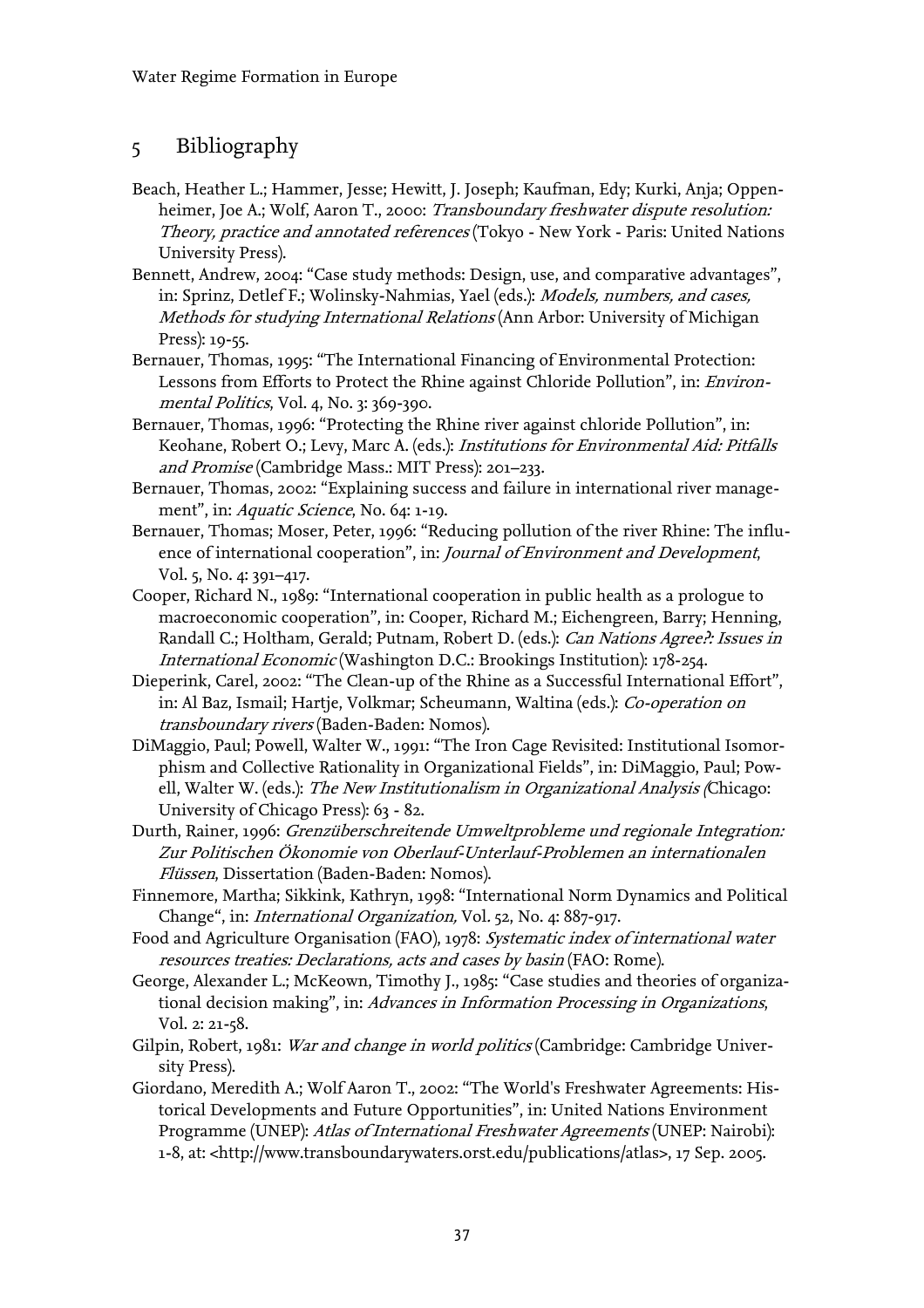- Global Water Partnership (GWP), 2000: Integrated Water Resources Management, Global Water Partnership Technical Advisory Committee, Background Paper No 4, at: <[http://www.gwpforum.org/gwp/library/TACNO4. PDF>](http://www.gwpforum.org/gwp/library/TACNO4. PDF), 23 December 2005.
- Haas, Ernst B., 1990: When knowledge is power: Three models of chance in international organizations (Berkeley: University of California Press).

Haas, Peter M., 1992: "Introduction: Epistemic communities and International Policy Coordination", in: International Organization, Vol. 46, No. 1: 1-35.

- Haftendorn, Helga, 2000: "Water and international conflict", in: Third World Quarterly, Vol. 21, No. 1: 51-68.
- Haggard, Stephan; Simmons, Beth A., 1987: "Theories of international regimes", in: International Organization, Vol. 41, No. 3: 491-517.
- Hardin, Garett, 1968: "The tragedy of the commons", in: Science, No. 162: 1243-1248.
- Hartje, Volkmar, 2002: "International dimensions of integrated water management", in: Al Baz, Ismail; Hartje, Volkmar; Scheumann, Waltina (Eds.): Co-operation on transboundary rivers (Baden-Baden: Nomos): 7-34.
- Hasenclever, Andreas; Mayer, Peter; Rittberger, Volker, 1997: Theories of international regimes (Cambridge: Cambridge University Press).
- Holtrup, Petra, 1999: Der Schutz grenzüberschreitender Flüsse in Europa zur Effektivität internationaler Umweltregime, Dissertation (Universität Bonn).
- ICPE Treaty, 1990: Convention between the Federal Republic of Germany and the Czech and Slovak Federal Republic and the European Economic Community on the International Commission for the Protection of the Elbe, at <http://ocid.nacse.org/qml/research/tfdd/ toTFDDdocs/183ENG.htm>, 21 December
	- 2005.
- Jörgens, Helge, 2003: Governance by diffusion implementing global norms through cross-national imitation and learning, FFU-report 07-2003, (Berlin: Forschungsstelle für Umweltpolitik/ FU Berlin), at <[http://www.fu-berlin.de/ffu/>](http://www.fu-berlin.de/ffu/), 17 September 2005.
- Keck, Margaret E.; Sikkink, Kathryn, 1998: "Transnational advocacy networks in international and regional politics", in: *International Social Science Journal*, No. 159: 89-101.
- Keohane, Robert O., 1984: After hegemony: Cooperation and discord in the world political economy (Princeton: Princeton University Press).
- Kindleberger, Charles P., 1981: "Dominance and Leadership in the International Economy - Exploitation, Public-Goods, and Free Rides", in: International Studies Quarterly, Vol. 25, No. 2: 242-254.
- King, Gary; Keohane, Robert O.; Verba, Sidney, 1994: Designing social inquiry: Scientific inference in qualitative research (Princeton: Princeton University Press).
- Kiss, Alexandre, 1985: "The Protection of the Rhine Against Pollution", in: Natural Resources Journal, Vol. 25: 613-637.
- Krasner, Stephen D., 1983: International regimes (Ithaca: Cornell University Press).
- LeMarquand, David G., 1977: International river basins The politics of cooperation (Vancouver: Westwater Research Centre).
- Lindemann, Stefan, 2005: "Erfolgsbedingungen von internationalem Flussmanagement: Der Fall des Südlichen Afrikas", in: Kipping, Martin; Lindemann, Stefan: Konflikte und Kooperation um Wasser - Wasserpolitik am Senegalfluss und internationales Flussmanagement im Südlichen Afrika (Münster: Lit-Verlag): 108-234.
- Lowi, Miriam R., 1993: Water and power The politics of a scarce resource in the Jordan River basin (Cambridge: Cambridge University Press).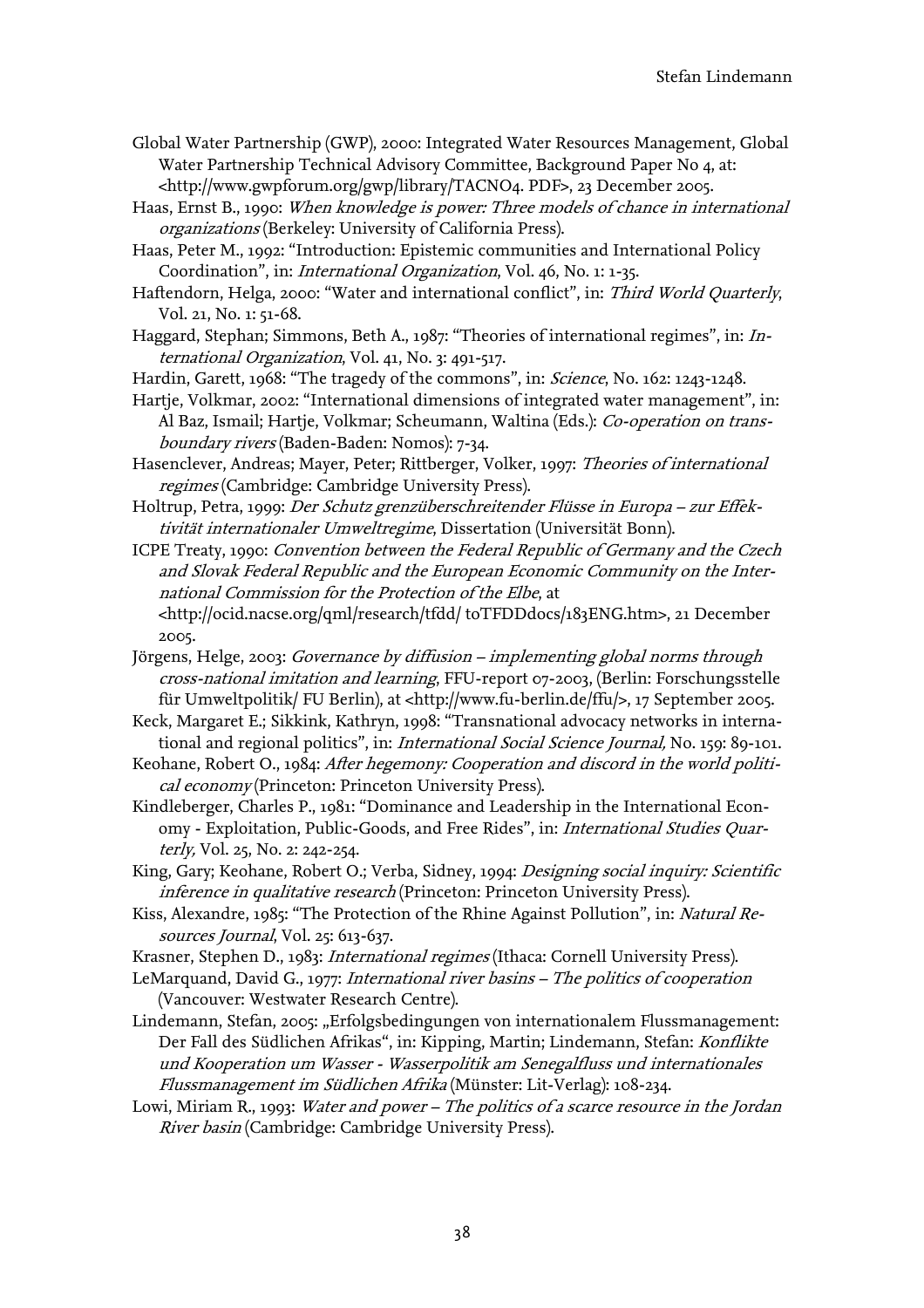- Marty, Frank, 2001: Managing international rivers Problems, politics and institutions (Bern: Peter Lang).
- Mingst, Karen A., 1981: "The Functionalist and Regime Perspectives: The Case of Rhine River Cooperation", in: Journal of Common Market Studies, Vol. 20, No. 2: 161-173.
- Moss, Timothy, 2003: "Solving Problems of 'Fit' at the Expense of Problems of 'Interplay'?: The Spatial Reorganisation of Water Management following the EU Water Framework Directive", in: Breit, Heiko; Engels, Anita; Moss, Timothy (eds.): How Institutions Change: Perspectives on Social Learning in Global and Local Environmental Contexts (Opladen: Leske + Budrich): 85-121.
- Moravcsik, Andrew 1992: Liberalism and International Relations Theory, Working Paper Series 92-6, The Center for International Affairs (Cambridge: Harvard University).
- Ostrom, Elinor, 1990: Governing the commons: The evolution of institutions for collective action (Cambridge: Cambridge University Press).
- Rogers, Everett M., 1995: *Diffusion of Innovations* (Free Press: New York).
- Rose, Richard, 1991: "What is lesson-drawing?", in: *Journal of Public Policy*, Vol. 11, No. 1: 3-30.
- Schram Stoke, Olav, 1997: "Regimes as governance systems", in: Young, Oran R. (Ed.): Global governance: Drawing insights from the environmental experience (Cambridge Mass.: MIT Press): 27-63.
- Schreurs, Miranda A.; Economy, Elizabeth C., 1997: The Internationalization of Environmental Protection (Cambridge: Cambridge University Press).
- Snidal, Duncan, 1985: "The Limits of Hegemonic Stability Theory", in: International Organization, Vol. 39, No. 4: 579-614.
- Spector, Bertram I., 2000: "Motivating water diplomacy: Finding situational incentives to negotiate", in: International Negotiation, Vol. 5., No. 2: 223-236.
- Stein, Arthur, 1983: "Coordination and Collaboration: Regimes in an Anarchic World", in: Krasner, Stephen D. (ed.): International regimes (Ithaca: Cornell University Press).
- Teclaff, Ludwik A., 1996: "The evolution of the River Basin Concept in National and International Law", in: Natural Resources Journal, Vol. 36, No. 2: 359-392.
- Tews, Kerstin, 2002: Der Diffusionsansatz für die Vergleichende Policy-Analyse. Wurzeln und Potenziale eines Konzepts. Eine Literaturstudie, FFU-report 02-2002, (Berlin: Forschungsstelle für Umweltpolitik/FU Berlin), at <[http://www.fu-berlin.de/ffu/>](http://www.fu-berlin.de/ffu/), 17 September 2005.
- Turton, Anthony R., 2003: The political aspects of institutional developments in the water sector: South Africa and its international river basins, Diss. (Pretoria: University of Pretoria:), at: <[http://www.transboundarywaters.orst.edu/publications/related\\_ re](http://www.transboundarywaters.orst.edu/publications/related_ research/Turton/index.html)[search/Turton/index.html>](http://www.transboundarywaters.orst.edu/publications/related_ research/Turton/index.html), 07 June 2004.
- United Nations Environment Programme (UNEP), 2002: Atlas of International Freshwater Agreements (UNEP: Nairobi), at: <[http://www.transboundarywaters.orst.edu/ pub](http://www.transboundarywaters.orst.edu/ publications/atlas)[lications/atlas>](http://www.transboundarywaters.orst.edu/ publications/atlas), 17 September 2005.
- van der Zaag, Pieter; Savenije, Hubert G., 2000: "Towards improved management of shared river basins: lessons from the Maseru Conference", in: Water Policy, Vol. 2., No. 1: 47-63.
- Vlachos, Evan; Webb, Anne C.; Murphy, Irene L., 1986: The management of international river basins (Luxembourg: International Institute for Applied Systems Analysis).
- Vogel, David, 1997: "Trading up and governing across: Transnational Governance and Environmental Protection", in: Journal of European Public Policy, Vol. 4, No. 4: 556- 571.